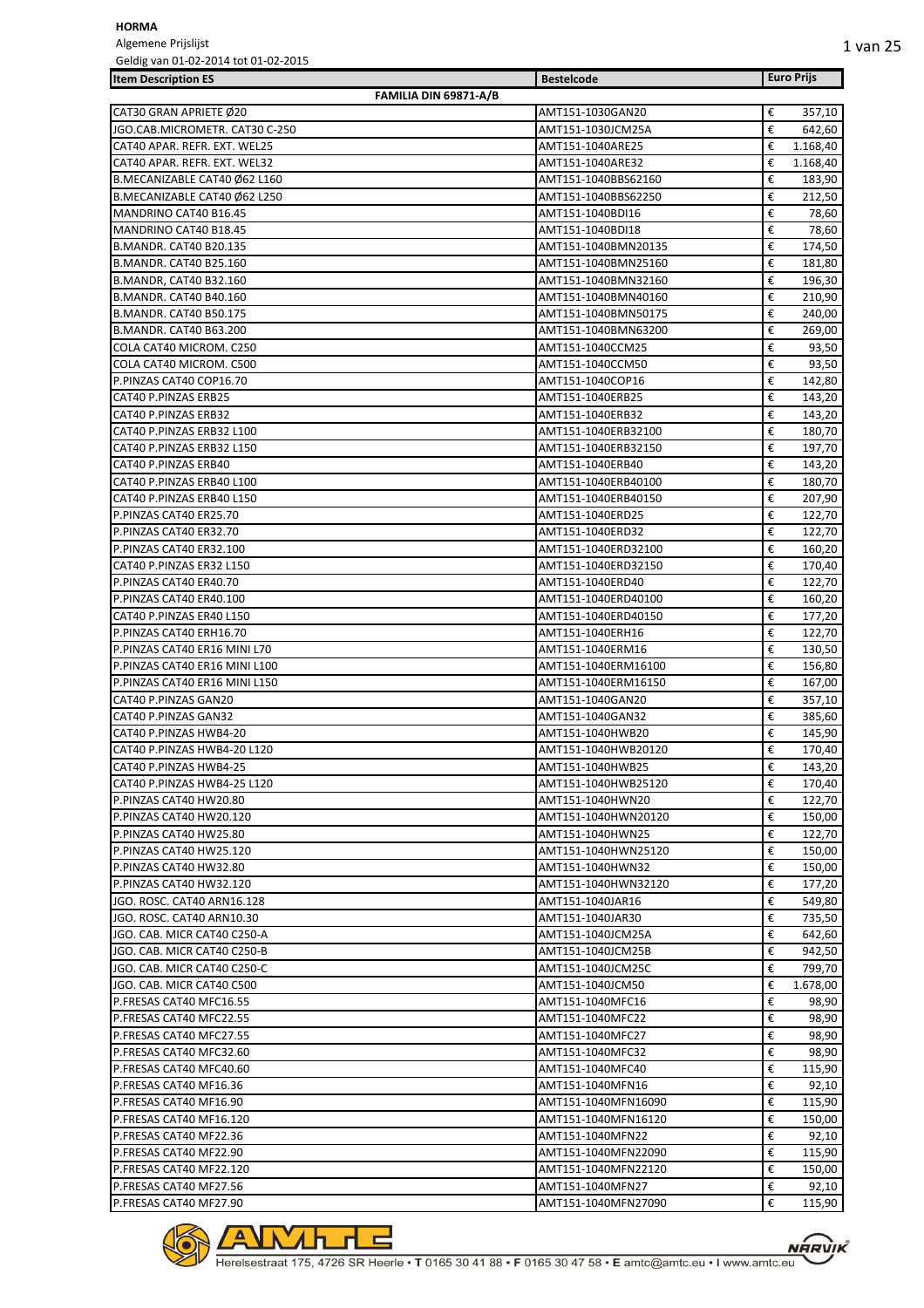Algemene Prijslijst Geldig van 01-02-2014 tot 01-02-2015

| Geldig vali 01-02-2014 tot 01-02-2015 |                     |                       |
|---------------------------------------|---------------------|-----------------------|
| <b>Item Description ES</b>            | <b>Bestelcode</b>   | <b>Euro Prijs</b>     |
| P.FRESAS CAT40 MF27.120               | AMT151-1040MFN27120 | €<br>150,00           |
| P.FRESAS CAT40 MF32.56                | AMT151-1040MFN32    | €<br>92,10            |
| P.FRESAS CAT40 MF32.90                | AMT151-1040MFN32090 | €<br>115,90           |
| P.FRESAS CAT40 MF40.56                | AMT151-1040MFN40    | €<br>133,00           |
| P.BROCAS CAT40 PB13.90                | AMT151-1040PBG13    | €<br>270,90           |
| P.BROCAS CAT40 PB16.90                | AMT151-1040PBG16    | €<br>291,80           |
| P.PLATOS CAT40 P88.40.55              | AMT151-1040PPG40    | €<br>156,80           |
| RED. LARGO CAT40 RA1.120              | AMT151-1040RLA01120 | €<br>157,10           |
| RED. LARGO CAT40 RA2.135              | AMT151-1040RLA02135 | €<br>157,10           |
| RED. LARGO CAT40 RA3.150              | AMT151-1040RLA03150 | €<br>157,10           |
| RED. LARGO CAT40 RA4.180              | AMT151-1040RLA04180 | €<br>178,60           |
| REDUCTOR CAT40 RLT1.50                | AMT151-1040RLT01    | €<br>88,70            |
| <b>REDUCTOR CAT40 RLT2.60</b>         | AMT151-1040RLT02    | €<br>88,70            |
| <b>REDUCTOR CAT40 RLT3.75</b>         | AMT151-1040RLT03    | €<br>88,70            |
| <b>REDUCTOR CAT40 RLT4.95</b>         | AMT151-1040RLT04    | €<br>98,90            |
| <b>RED. CAT40xISO30 RT30.63</b>       | AMT151-1040RTI30    | €<br>136,40           |
| RED. CAT40xISO40 RT40.86              | AMT151-1040RTI40    | €<br>150,00           |
| CAT40 WELDON W6.50                    | AMT151-1040WEL06    | €<br>98,90            |
| CAT40 WELDON W8.50                    | AMT151-1040WEL08    | €<br>92,10            |
| CAT40 WELDON W10.50                   | AMT151-1040WEL10    | €<br>92,10            |
| CAT40 WELDON W12.50                   | AMT151-1040WEL12    | €<br>92,10            |
| CAT40 WELDON W14.50                   | AMT151-1040WEL14    | €<br>92,10            |
| CAT40 WELDON W16.63                   | AMT151-1040WEL16    | €<br>92,10            |
| CAT40 WELDON W18.63                   | AMT151-1040WEL18    | €<br>92,10            |
| CAT40 WELDON W20.63                   | AMT151-1040WEL20    | €<br>92,10            |
| CAT40 WELDON W25.100                  | AMT151-1040WEL25    | €<br>102,30           |
| CAT40 WELDON W32.100                  | AMT151-1040WEL32    | €<br>109,10           |
| CAT40 WELDON Ø40                      | AMT151-1040WEL40    | €<br>238,60           |
| CAT40 WELDON CORTO W20.35             | AMT151-1040WWC20    | €<br>112,50           |
| CAT40 WELDON CORTO W25.35             | AMT151-1040WWC25    | €<br>112,50           |
| CAT40 WEL CORTO D25 REFORZ.           | AMT151-1040WWC25R   | €<br>243,90           |
| CAT40 WELDON CORTO W32.45             | AMT151-1040WWC32    | €<br>112,50           |
| CAT40 WEL. CORTO D32 REFORZ.          | AMT151-1040WWC32R   | €<br>243,90           |
| CAT50 APAR.REF.EXT WEL 25             | AMT151-1050ARE25    | €<br>1.246,30         |
| CAT50 APAR. REFR. EXT. WEL32          | AMT151-1050ARE32    | €<br>1.246,30         |
| CAT50 APAR. REFR. EXT. WEL40          | AMT151-1050ARE40    | €<br>1.246,30         |
| B.MECANIZABLE CAT50 Ø88 L180          | AMT151-1050BBS88180 | €<br>214,20           |
| B.MECANIZABLE CAT50 Ø88 L250          | AMT151-1050BBS88250 | €<br>285,60           |
| MANDRINO CAT50 B16.50                 | AMT151-1050BDI16    | €<br>114,30           |
| MANDRINO CAT50 B18.50                 | AMT151-1050BDI18    | €<br>114,30           |
| <b>B.MANDR. CAT50 B20.135</b>         | AMT151-1050BMN20135 | €<br>218,10           |
| <b>B.MANDR. CAT50 B25.160</b>         | AMT151-1050BMN25160 | €<br>240,00           |
| B.MANDR. CAT50 B32.160                | AMT151-1050BMN32160 | €<br>254,50           |
| <b>B.MANDR. CAT50 B40.160</b>         | AMT151-1050BMN40160 | €<br>269,00           |
| <b>B.MANDR. CAT50 B50.175</b>         | AMT151-1050BMN50175 | €                     |
| <b>B.MANDR. CAT50 B63.200</b>         | AMT151-1050BMN63200 | 298,10<br>€           |
|                                       | AMT151-1050BMN63325 | 319,90<br>€<br>473,90 |
| CAT50 B. MANDR. Ø63 L325              |                     | €                     |
| <b>B.MANDR. CAT50 B80.200</b>         | AMT151-1050BMN80200 | 363,50                |
| COLA CAT50 MICROM. C250               | AMT151-1050CCM25    | €<br>105,20           |
| COLA CAT50 MICROM. C500               | AMT151-1050CCM50    | €<br>105,20<br>€      |
| P.PINZAS CAT50 COP16.70               | AMT151-1050COP16    | 200,00                |
| P.PINZAS CAT50 COP16.120              | AMT151-1050COP16120 | €<br>228,50           |
| P.PINZAS CAT50 COP32.100              | AMT151-1050COP32    | €<br>228,50           |
| CAT50 P.PINZAS ERB25                  | AMT151-1050ERB25    | €<br>187,50           |
| CAT50 P.PINZAS ERB32                  | AMT151-1050ERB32    | €<br>187,50           |
| CAT50 P.PINZAS ERB32 L100             | AMT151-1050ERB32100 | €<br>197,70           |
| CAT50 P.PINZAS ERB32 L150             | AMT151-1050ERB32150 | €<br>228,40           |
| CAT50 P.PINZAS ERB32 L200             | AMT151-1050ERB32200 | €<br>286,30           |
| CAT50 P.PINZAS ERB40                  | AMT151-1050ERB40    | €<br>187,50           |
| CAT50 P.PINZAS ERB40 L100             | AMT151-1050ERB40100 | €<br>197,70           |
| CAT50 P.PINZAS ERB40 L150             | AMT151-1050ERB40150 | €<br>228,40           |
| CAT50 P.PINZAS ERB40 L200             | AMT151-1050ERB40200 | €<br>286,30           |
| CAT50 P.PINZAS ER25 L70               | AMT151-1050ERD25    | €<br>167,00           |
| CAT50 P.PINZAS ER32 L70               | AMT151-1050ERD32    | €<br>167,00           |
| CAT50 P.PINZAS ER32 L100              | AMT151-1050ERD32100 | €<br>177,20           |
| CAT50 P.PINZAS ER32 L150              | AMT151-1050ERD32150 | €<br>207,90           |
| P.PINZAS CAT50 ER32.200               | AMT151-1050ERD32200 | €<br>265,80           |

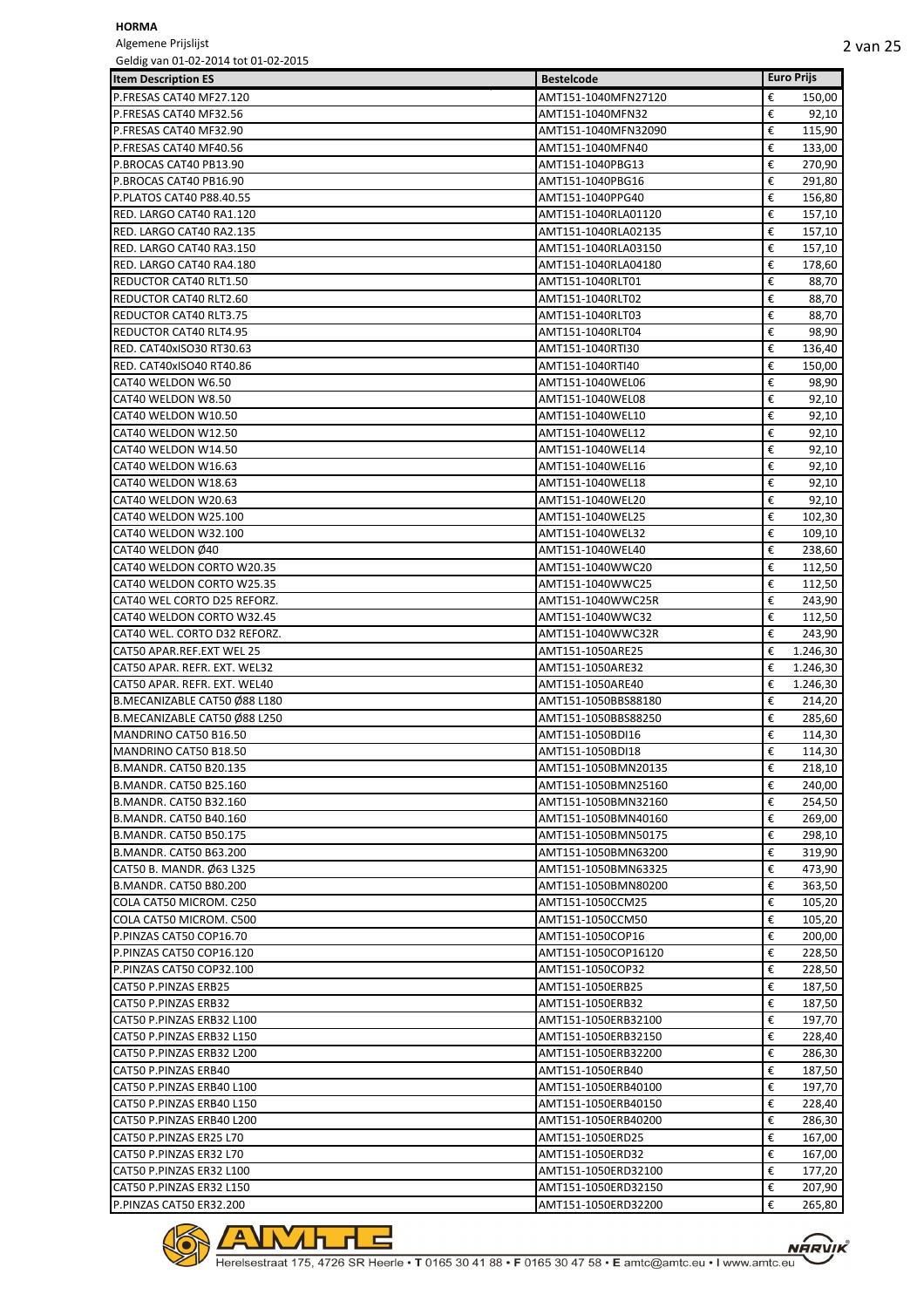Algemene Prijslijst<br>Geldig van 01-02-20  $6.01-02.2015$ 

| Geldig van 01-02-2014 tot 01-02-2015 |                     |                   |
|--------------------------------------|---------------------|-------------------|
| <b>Item Description ES</b>           | <b>Bestelcode</b>   | <b>Euro Prijs</b> |
| CAT50 P.PINZAS ER40 L80              | AMT151-1050ERD40    | €<br>167,00       |
| CAT50 P.PINZAS ER40 L100             | AMT151-1050ERD40100 | €<br>177,20       |
| P.PINZAS CAT50 ER40.150              | AMT151-1050ERD40150 | €<br>207,90       |
| CAT50 P.PINZAS ER40 L200             | AMT151-1050ERD40200 | €<br>265,80       |
| CAT50 P.PINZAS ERH16.70              | AMT151-1050ERH16    | €<br>170,40       |
| P.PINZAS CAT50 ERM16.100             | AMT151-1050ERM16100 | €<br>204,50       |
| P.PINZAS CAT50 ERM16.150             | AMT151-1050ERM16150 | €<br>218,10       |
| CAT50 P.PINZAS GAN20                 | AMT151-1050GAN20    | €<br>385,60       |
| CAT50 P.PINZAS GAN32                 | AMT151-1050GAN32    | €<br>407,00       |
| CAT50 P.PINZAS HWB 4-25              | AMT151-1050HWB25    | €<br>197,70       |
| CAT50 P.PINZAS HWB 4-25 L120         | AMT151-1050HWB25120 | €<br>218,10       |
| CAT50 P.PINZAS HWB 4-25 L150         | AMT151-1050HWB25150 | €<br>231,80       |
| CAT50 P.PINZAS HWB 6-32              | AMT151-1050HWB32    | €<br>197,70       |
| CAT50 P.PINZAS HWB 6-32 L120         | AMT151-1050HWB32120 | €<br>218,10       |
| CAT50 P.PINZAS HWB 6-32 L150         | AMT151-1050HWB32150 | €<br>231,80       |
| P.PINZAS CAT50 HW25.80               | AMT151-1050HWN25    | €<br>177,20       |
| P.PINZAS CAT50 HW25.120              | AMT151-1050HWN25120 | €<br>197,70       |
| P.PINZAS CAT50 HW25.150              | AMT151-1050HWN25150 | €<br>211,30       |
| P.PINZAS CAT50 HW32.80               | AMT151-1050HWN32    | €<br>177,20       |
| P.PINZAS CAT50 HW32.120              | AMT151-1050HWN32120 | €<br>197,70       |
| P.PINZAS CAT50 HW32.150              | AMT151-1050HWN32150 | €<br>211,30       |
| JGO. ROSC. CAT50 ARN3.16             | AMT151-1050JAR16    | €<br>585,50       |
| JGO. ROSC. CAT50 ARN10.30            | AMT151-1050JAR30    | €<br>785,40       |
| JGO. CAB. MICR CAT50 C250-A          | AMT151-1050JCM25A   | €<br>671,20       |
| JGO. CAB. MICR CAT50 C250-B          | AMT151-1050JCM25B   | €<br>971,10       |
| JGO. CAB. MICR CAT50 C250-C          | AMT151-1050JCM25C   | €<br>828,30       |
| JGO. CAB. MICR CAT50 C500            | AMT151-1050JCM50    | €<br>1.678,00     |
| PORTAFRESAS CAT50 MFC16              | AMT151-1050MFC16    | €<br>143,20       |
| PORTAFRESAS CAT50 MFC22.55           | AMT151-1050MFC22    | €<br>143,20       |
| PORTAFRESAS CAT50 MFC27.55           | AMT151-1050MFC27    | €<br>143,20       |
| PORTAFRESAS CAT50 MFC32.55           | AMT151-1050MFC32    | €<br>143,20       |
| PORTAFRESAS CAT50 MFC40.55           | AMT151-1050MFC40    | €<br>160,20       |
| P.FRESAS CAT50 MF16.56               | AMT151-1050MFN16    | €<br>133,00       |
| P.FRESAS CAT50 MF22.56               | AMT151-1050MFN22    | €<br>133,00       |
| P.FRESAS CAT50 MF22.105              | AMT151-1050MFN22105 | €<br>170,40       |
| P.FRESAS CAT50 MF22.170              | AMT151-1050MFN22170 | €<br>245,40       |
| P.FRESAS CAT50 MF22.220              | AMT151-1050MFN22220 | €<br>306,70       |
| P.FRESAS CAT50 MF27.56               | AMT151-1050MFN27    | €<br>133,00       |
| P.FRESAS CAT50 MF27.105              | AMT151-1050MFN27105 | €<br>170,40       |
| P.FRESAS CAT50 MF27.170              | AMT151-1050MFN27170 | €<br>245,40       |
| P.FRESAS CAT50 MF27.220              | AMT151-1050MFN27220 | €<br>306,70       |
| P.FRESAS CAT50 MF32.56               | AMT151-1050MFN32    | €<br>133,00       |
| P.FRESAS CAT50 MF32.105              | AMT151-1050MFN32105 | €<br>190,90       |
| P.FRESAS CAT50 MF32.170              | AMT151-1050MFN32170 | €<br>259,00       |
| P.FRESAS CAT50 MF32.220              | AMT151-1050MFN32220 | €<br>313,60       |
| P.FRESAS CAT50 MF40.56               | AMT151-1050MFN40    | €<br>177,20       |
| CAT50 P.FRESAS MF40 L105             | AMT151-1050MFN40105 | €<br>211,30       |
| P.BROCAS CAT50 PB13.90               | AMT151-1050PBG13    | €<br>319,50       |
| P.BROCAS CAT50 PB16.90               | AMT151-1050PBG16    | €<br>340,40       |
| P.PLATOS CAT50 P88.40.75             | AMT151-1050PPG40    | €<br>197,70       |
| P.PLATOS CAT50 P128.50.75            | AMT151-1050PPG50    | €<br>245,40       |
| P.PLATOS CAT50 P128.60.75            | AMT151-1050PPG60    | €<br>259,00       |
| RED. LARGO CAT50 RA1.120             | AMT151-1050RLA01120 | €<br>200,00       |
| RED. LARGO CAT50 RA2.135             | AMT151-1050RLA02135 | €<br>200,00       |
| RED. LARGO CAT50 RA3.150             | AMT151-1050RLA03150 | €<br>200,00       |
| RED. LARGO CAT50 RA4.180             | AMT151-1050RLA04180 | €<br>214,20       |
| REDUCTOR CAT50 RLT1.45               | AMT151-1050RLT01    | €<br>139,80       |
| <b>REDUCTOR CAT50 RLT2.45</b>        | AMT151-1050RLT02    | €<br>139,80       |
| REDUCTOR CAT50 RLT3.70               | AMT151-1050RLT03    | €<br>139,80       |
| REDUCTOR CAT50 RLT4.95               | AMT151-1050RLT04    | €<br>150,00       |
| REDUCTOR CAT50 RLT5.110              | AMT151-1050RLT05    | €<br>160,20       |
| <b>RED. CAT50xISO40 RT40.60</b>      | AMT151-1050RTI40    | €<br>180,70       |
| CAT50 WELDON W6.63                   | AMT151-1050WEL06    | €<br>139,80       |
| CAT50 WELDON W8.63                   | AMT151-1050WEL08    | €<br>133,00       |
| CAT50 WELDON W10.63                  | AMT151-1050WEL10    | €<br>133,00       |
| CAT50 WELDON W12.63                  | AMT151-1050WEL12    | €<br>133,00       |
| CAT50 WELDON W14.63                  | AMT151-1050WEL14    | €<br>133,00       |

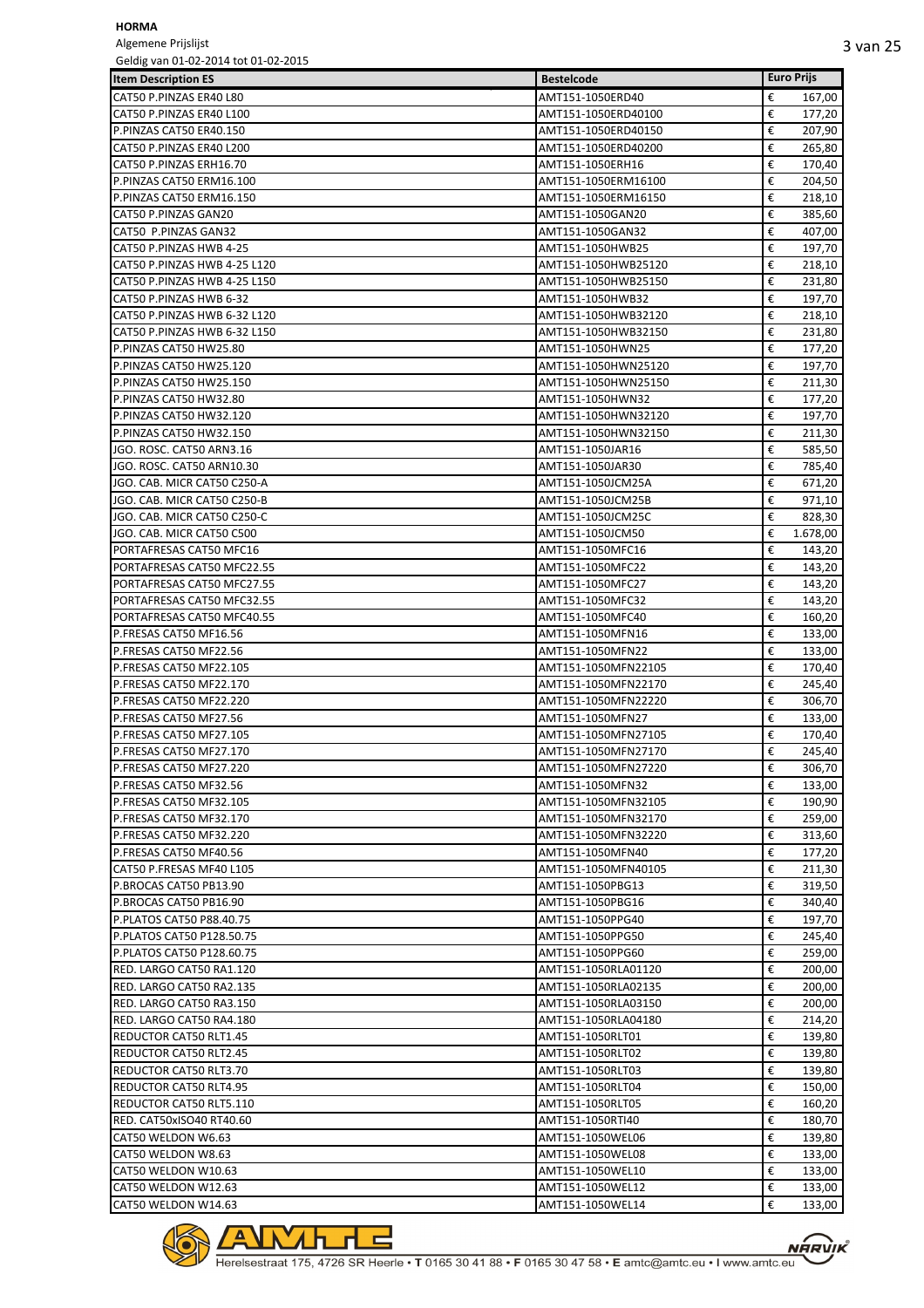Algemene Prijslijst

**NARVIK** 

| Geldig van 01-02-2014 tot 01-02-2015 |                                      |                   |
|--------------------------------------|--------------------------------------|-------------------|
| <b>Item Description ES</b>           | <b>Bestelcode</b>                    | <b>Euro Prijs</b> |
| CAT50 WELDON W16.63                  | AMT151-1050WEL16                     | €<br>133,00       |
| CAT50 WELDON W18.63                  | AMT151-1050WEL18                     | €<br>133,00       |
| CAT50 WELDON W20.63                  | AMT151-1050WEL20                     | €<br>133,00       |
| CAT50 WELDON W25.80                  | AMT151-1050WEL25                     | €<br>143,20       |
| CAT50 WELDON W32.100                 | AMT151-1050WEL32                     | €<br>150,00       |
| CAT50 WELDON W40.100                 | AMT151-1050WEL40                     | €<br>163,60       |
| CAT50 WELDON CORTO W25.35            | AMT151-1050WWC25                     | €<br>156,80       |
| CAT50 WELDON CORTO W32.35            | AMT151-1050WWC32                     | €<br>163,60       |
| CAT50 WELDON CORTO W40.45            | AMT151-1050WWC40                     | €<br>173,80       |
| CAT50-B P.PINZAS ERB32               | AMT151-1140ERB32                     | €<br>156,80       |
| CAT50-B P.PINZAS ERB40               | AMT151-1140ERB40                     | €<br>156,80       |
| CAT40 P.PINZAS ER32 REFR.B           | AMT151-1140ERD32                     | €<br>134,70       |
| P.PINZAS CAT40 ER40.70 REFR.         | AMT151-1140ERD40                     | €<br>134,70       |
| CAT40 P.PINZAS ERH16 L70 REF.B       | AMT151-1140ERH16                     | €<br>136,40       |
| P.BROCAS CAT40-B PBG 1-13            | AMT151-1140PBG13                     | €<br>291,80       |
| P.BROCAS CAT40-B PBG 3-16            | AMT151-1140PBG16                     | €<br>312,60       |
| CAT40 WELDON W6.50 REFR.B            | AMT151-1140WEL06                     | €<br>109,10       |
| CAT40 WELDON W8.50 REFR.B            | AMT151-1140WEL08                     | €<br>102,30       |
| CAT40 WELDON W10.50 REFR.B           | AMT151-1140WEL10                     | €<br>102,30       |
| CAT40 WELDON W12.50 REFR.B           | AMT151-1140WEL12                     | €<br>102,30       |
| CAT40 WELDON W14.50 REFR.B           | AMT151-1140WEL14                     | €                 |
|                                      |                                      | 102,30            |
| CAT40 WELDON W16.63 REFR.B           | AMT151-1140WEL16                     | €<br>102,30       |
| CAT40 WELDON W18.63 REFR.B           | AMT151-1140WEL18                     | €<br>102,30       |
| CAT40 WELDON W20.63 REFR.B           | AMT151-1140WEL20                     | €<br>102,30       |
| CAT40 WELDON W25.100 REFR.B          | AMT151-1140WEL25                     | €<br>113,20       |
| CAT40 WELDON W32.100 REFR.B          | AMT151-1140WEL32                     | €<br>120,00       |
| CAT50-B P.PINZAS ERB32               | AMT151-1150ERB32                     | €<br>204,50       |
| CAT50-B P.PINZAS ERB40               | AMT151-1150ERB40                     | €<br>204,50       |
| P.PINZAS CAT50 ER32.70 REFR.         | AMT151-1150ERD32                     | €<br>184,10       |
| CAT50 P.PINZAS ER40 REFR.B           | AMT151-1150ERD40                     | €<br>184,10       |
| CAT50 P.PINZAS ERH16 L70 REF.B       | AMT151-1150ERH16                     | €<br>177,20       |
| P.BROCAS CAT50-B PBG 1-13            | AMT151-1150PBG13                     | €<br>340,40       |
| P.BROCAS CAT50-B PBG 3-16            | AMT151-1150PBG16                     | €<br>361,20       |
| CAT5O WELDON W6.63 REFR.B            | AMT151-1150WEL06                     | €<br>156,80       |
| CAT50 WELDON W8.63 REFR.B            | AMT151-1150WEL08                     | €<br>150,00       |
| CAT50 WELDON W10.63 REFR.B           | AMT151-1150WEL10                     | €<br>150,00       |
| CAT50 WELDON W12.63 REFR.B           | AMT151-1150WEL12                     | €<br>150,00       |
| CAT50 WELDON W14.63 REFR.B           | AMT151-1150WEL14                     | €<br>150,00       |
| CAT50 WELDON W16.63 REFR.B           | AMT151-1150WEL16                     | €<br>150,00       |
| CAT50 WELDON W18.63 REFR.B           | AMT151-1150WEL18                     | €<br>150,00       |
| CAT50 WELDON W2O.63 REFR.B           | AMT151-1150WEL20                     | €<br>150,00       |
| CAT50 WELDON W25.80 REFR.B           | AMT151-1150WEL25                     | €<br>156,80       |
| CAT50 WELDON W32.100 REFR.B          | AMT151-1150WEL32                     | €<br>163,60       |
| CAT50 WELDON W40.100 REFR.B          | AMT151-1150WEL40                     | €<br>177,20       |
| <b>FAMILIA MAS403-BT</b>             |                                      | €<br>$\sim$       |
| BT30 P.PINZAS ERB32                  | AMT151-3030ERB32                     | €<br>163,60       |
| BT30 P.PINZAS ERD16.55               | AMT151-3030ERD16                     | €<br>115,90       |
| BT30 P.PINZAS ER25 L60               | AMT151-3030ERD25                     | €<br>122,70       |
| BT30 P.PINZAS ER32 L50               | AMT151-3030ERD32                     | €<br>143,20       |
| BT30 P.PINZAS ER16 T.HEXAG.          | AMT151-3030ERH16                     | €<br>115,90       |
| BT30 P.PINZAS GAN20                  | AMT151-3030GAN20                     | €<br>357,10       |
| JGO. CAB. MICR BT30 C250-A           | AMT151-3030JCM25A                    | €<br>599,80       |
| JGO. CAB. MICR BT30 C250-B           | AMT151-3030JCM25B                    | €<br>885,40       |
| JGO. CAB. MICR BT30 C250-C           | AMT151-3030JCM25C                    | €<br>756,90       |
| PFRESAS BT30 MF16 COMB               | AMT151-3030MFC16                     | €<br>119,30       |
| PFRESAS BT30 MF22 COMB               | AMT151-3030MFC22                     | €<br>119,30       |
| PORTABROCAS BT30 1-13                | AMT151-3030PBG13                     | €<br>270,90       |
| BT30 P.BROCAS 3-16                   | AMT151-3030PBG16                     | €<br>291,80       |
| BT30 RED. LENG. MORSE 1              | AMT151-3030RLT01                     | €<br>109,10       |
| BT30 RED. LENG. MORSE 2              | AMT151-3030RLT02                     | €<br>109,10       |
| BT30 WELDON Ø6 L50                   | AMT151-3030WEL06                     | €<br>115,90       |
| BT30 WELDON Ø8 L50                   | AMT151-3030WEL08                     | €<br>109,10       |
| BT30 WELDON Ø10 L50                  | AMT151-3030WEL10                     | €<br>109,10       |
| BT30 WELDON Ø12 L50                  | AMT151-3030WEL12                     | €<br>109,10       |
| BT30 WELDON Ø16 L63                  | AMT151-3030WEL16                     | €<br>109,10       |
| BT30 WELDON Ø20 L63                  |                                      | €<br>109,10       |
| BT40 APAR. REFR. EXT. WEL25          | AMT151-3030WEL20<br>AMT151-3040ARE25 | €<br>1.168,40     |
|                                      |                                      |                   |



 $\lambda$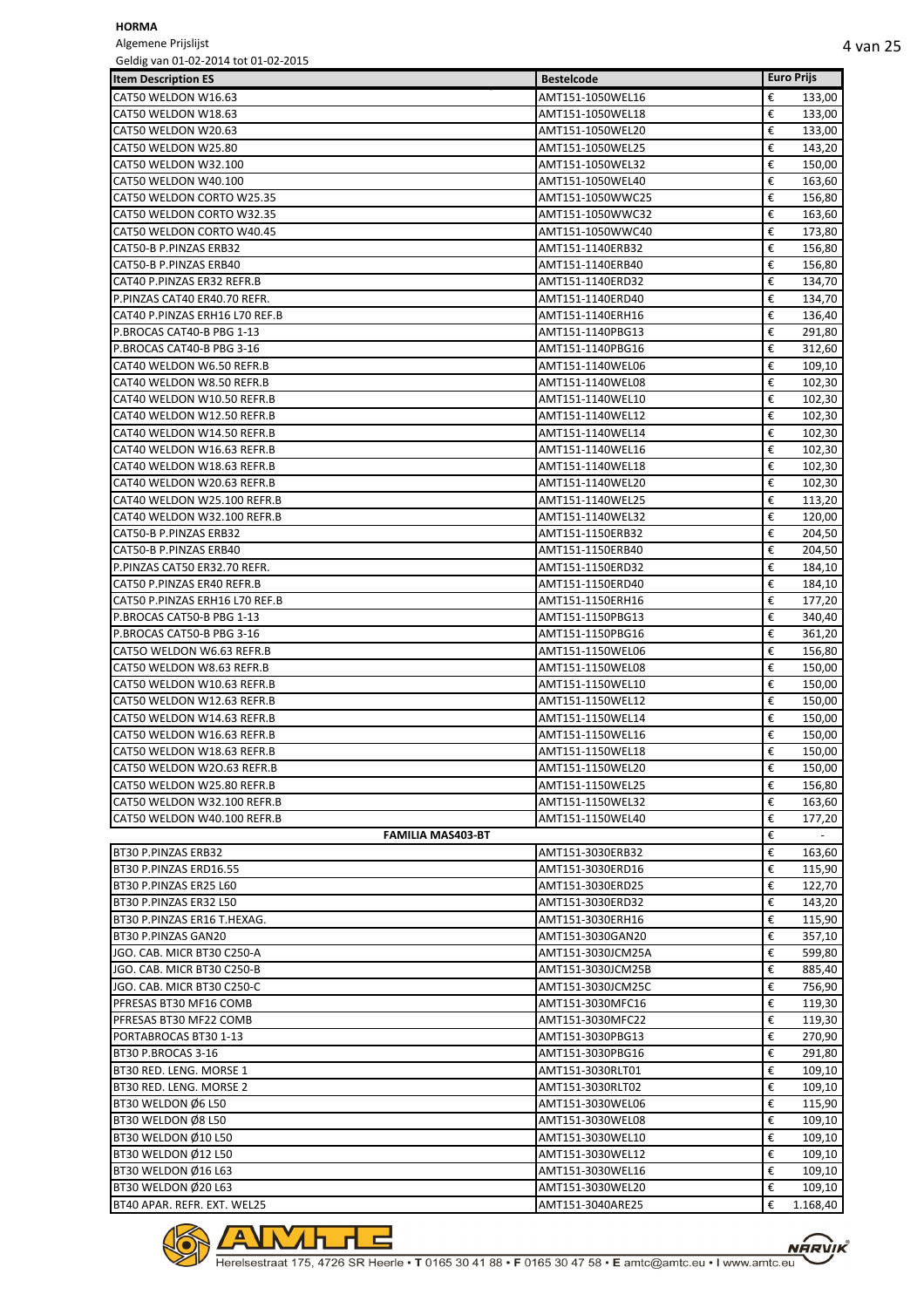Algemene Prijslijst

| Geldig van 01-02-2014 tot 01-02-2015 |                     |                   |
|--------------------------------------|---------------------|-------------------|
| <b>Item Description ES</b>           | <b>Bestelcode</b>   | <b>Euro Prijs</b> |
| BT40 APAR. REFR. EXT. WEL32          | AMT151-3040ARE32    | 1.168,40<br>€     |
| B.MECANIZABLE BT40 Ø62 L160          | AMT151-3040BBS62160 | €<br>183,90       |
| B.MECANIZABLE BT40 Ø62 L250          | AMT151-3040BBS62250 | €<br>212,50       |
| MAND. P BROCAS BT40 B16.45           | AMT151-3040BDI16    | 78,60<br>€        |
| MAND. P BROCAS BT40 B18.45           | AMT151-3040BDI18    | €<br>78,60        |
| BT40 B.MANDR. Ø20 L135               | AMT151-3040BMN20135 | €<br>174,50       |
| BARRA BT40 B-25.160                  | AMT151-3040BMN25160 | €<br>181,80       |
|                                      |                     |                   |
| <b>BARRA BT40 B-32.160</b>           | AMT151-3040BMN32160 | €<br>196,30       |
| BARRA BT40 B-40.160                  | AMT151-3040BMN40160 | €<br>210,90       |
| <b>BARRA BT40 B.50.175</b>           | AMT151-3040BMN50175 | €<br>240,00       |
| <b>BARRA BT40 B-63.200</b>           | AMT151-3040BMN63200 | €<br>269,00       |
| COLA BT4O CAB. MICROM 250            | AMT151-3040CCM25    | €<br>93,50        |
| COLA BT40 MICROM. C500               | AMT151-3040CCM50    | €<br>93,50        |
| PORTAPINZAS BT40 COP16.70            | AMT151-3040COP16    | €<br>142,80       |
| PORTAPINZAS BT40 COP16.120           | AMT151-3040COP16120 | €<br>171,40       |
| BT40 P.PINZAS ERB25                  | AMT151-3040ERB25    | €<br>143,20       |
| BT40 P.PINZAS ERB32                  | AMT151-3040ERB32    | €<br>143,20       |
| BT40 P.PINZAS ERB32 L100             | AMT151-3040ERB32100 | €<br>180,70       |
| BT40 P.PINZAS ERB32 L150             | AMT151-3040ERB32150 | €<br>190,90       |
| BT40 P.PINZAS ERB40                  | AMT151-3040ERB40    | €<br>143,20       |
|                                      |                     | €                 |
| BT40 P.PINZAS ERB40 L100             | AMT151-3040ERB40100 | 180,70            |
| BT40 P.PINZAS ERB40 L150             | AMT151-3040ERB40150 | €<br>197,70       |
| BT40 P.PINZAS ER32 CORTO             | AMT151-3040ERC32    | €<br>163,60       |
| P PINZAS BT40 ER 25                  | AMT151-3040ERD25    | €<br>122,70       |
| P PINZAS BT40 ER 32                  | AMT151-3040ERD32    | €<br>122,70       |
| BT40 P.PINZAS ER32 L100              | AMT151-3040ERD32100 | €<br>160,20       |
| BT40 P.PINZAS ER32 L150              | AMT151-3040ERD32150 | €<br>170,40       |
| P PINZAS BT40 ER 40                  | AMT151-3040ERD40    | €<br>122,70       |
| BT40 P.PINZAS ER40 L100              | AMT151-3040ERD40100 | €<br>160,20       |
| BT40 P.PINZAS ER40 L150              | AMT151-3040ERD40150 | €<br>177,20       |
| PORTAPINZAS BT40 ER16 L70            | AMT151-3040ERH16    | €<br>122,70       |
| PORTAPINZAS BT40 ER16 L100 MINI      | AMT151-3040ERM16100 | 156,80<br>€       |
| PORTAPINZAS BT40 ER16 MINI L150      |                     | €                 |
|                                      | AMT151-3040ERM16150 | 167,00            |
| BT40 P.PINZAS GAN20                  | AMT151-3040GAN20    | €<br>357,10       |
| BT40 P.PINZAS GAN32                  | AMT151-3040GAN32    | €<br>385,60       |
| BT40 P.PINZAS HWB 4-20               | AMT151-3040HWB20    | €<br>143,20       |
| BT40 P.PINZAS HWB 4-20 L120          | AMT151-3040HWB20120 | €<br>170,40       |
| BT40 P.PINZAS HWB 4-25               | AMT151-3040HWB25    | €<br>143,20       |
| BT40 P.PINZAS HWB 4-25 L120          | AMT151-3040HWB25120 | €<br>170,40       |
| BT40 P.PINZAS HWB 6-32               | AMT151-3040HWB32    | €<br>170,40       |
| BT40 P.PINZAS HWB 6-32 L120          | AMT151-3040HWB32120 | €<br>197,70       |
| PORTAPINZAS BT40 HW20.80             | AMT151-3040HWN20    | €<br>122,70       |
| PORTAPINZAS BT40 HW20.120            | AMT151-3040HWN20120 | €<br>150,00       |
| PORTAPINZAS BT40 HW25.80             | AMT151-3040HWN25    | €<br>122,70       |
| PORTAPINZAS BT40 HW25.120            | AMT151-3040HWN25120 | €<br>150,00       |
| PORTAPINZAS BT40 HW32.80             | AMT151-3040HWN32    | €<br>150,00       |
| PORTAPINZAS BT40 HW 32.120           | AMT151-3040HWN32120 | €<br>177,20       |
| JGO. ROSC. BT40 ARN3.16              | AMT151-3040JAR16    | €<br>549,80       |
| JGO. ROSC. BT40 ARN10.30             | AMT151-3040JAR30    | 735,50<br>€       |
|                                      |                     |                   |
| JGO. CAB. MICR BT40 C250-A           | AMT151-3040JCM25A   | €<br>642,60       |
| JGO. CAB. MICR BT40 C250-B           | AMT151-3040JCM25B   | €<br>942,50       |
| JGO. CAB. MICR BT40 C250-C           | AMT151-3040JCM25C   | €<br>799,70       |
| JGO. CAB. MICR BT40 C500             | AMT151-3040JCM50    | €<br>1.678,00     |
| PORTAFRESAS BT40 MFC16.55            | AMT151-3040MFC16    | 98,90<br>€        |
| PORTAFRESAS BT40 MFC22.55            | AMT151-3040MFC22    | €<br>98,90        |
| PORTAFRESAS BT40 MFC27.55            | AMT151-3040MFC27    | 98,90<br>€        |
| PORTAFRESAS BT40 MFC32.60            | AMT151-3040MFC32    | €<br>98,90        |
| PORTAFRESAS BT40 MFC40.60            | AMT151-3040MFC40    | €<br>115,90       |
| PORTAFRESAS BT40 MF16.45             | AMT151-3040MFN16    | €<br>92,10        |
| PORTAFRESAS BT40 MF16.90             | AMT151-3040MFN16090 | €<br>115,90       |
| PORTAFRESAS BT40 MF16.120            | AMT151-3040MFN16120 | €<br>150,00       |
| PORTAFRESAS BT40 MF22.45             |                     | €<br>92,10        |
|                                      | AMT151-3040MFN22    |                   |
| PORTAFRESAS BT40 MF22.90             | AMT151-3040MFN22090 | €<br>115,90       |
| PORTAFRESAS BT40 MF22.120            | AMT151-3040MFN22120 | €<br>150,00       |
| PORTAFRESAS BT40 MF27.45             | AMT151-3040MFN27    | €<br>92,10        |
| PORTAFRESAS BT40 MF27.90             | AMT151-3040MFN27090 | €<br>115,90       |
| PORTAFRESAS BT40 MF27.110            | AMT151-3040MFN27110 | €<br>150,00       |

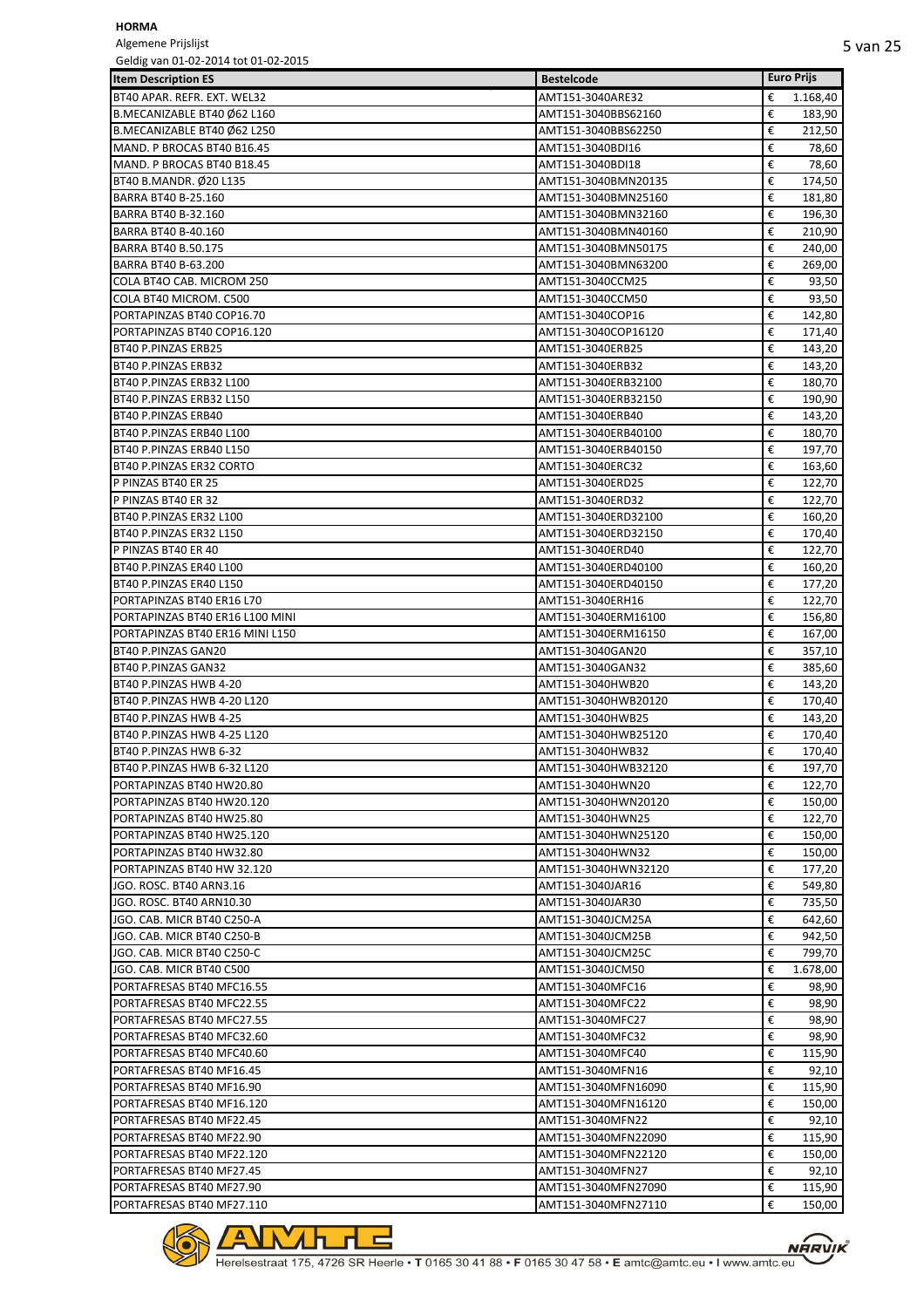Algemene Prijslijst<br>Geldig van 01-02-20 e<br>Geldig on the 11-02-2015

| Geldig van UI-02-2014 tot 01-02-2015                       |                                            | <b>Euro Prijs</b>     |
|------------------------------------------------------------|--------------------------------------------|-----------------------|
| <b>Item Description ES</b>                                 | <b>Bestelcode</b>                          |                       |
| PORTAFRESAS BT40 MF32.50                                   | AMT151-3040MFN32                           | €<br>92,10            |
| PORTAFRESAS BT40 MF32.90                                   | AMT151-3040MFN32090                        | €<br>115,90           |
| PORTAFRESAS BT40 MF40.45                                   | AMT151-3040MFN40                           | €<br>133,00           |
| PORTABROCAS INTEGRAL 1-13 BT40                             | AMT151-3040PBG13<br>AMT151-3040PBG16       | €<br>270,90<br>€      |
| PORTABROCAS INTEGRAL 3-16 BT40                             |                                            | 291,80<br>€           |
| PORTABROCAS INTEGRAL BT40 1-13                             | AMT151-3040PBL13                           | 264,20<br>€           |
| PORTABROCAS INTEGRAL BT40 3-16<br>PORTAPLATOS BT40 Ø40     | AMT151-3040PBL16<br>AMT151-3040PPG40       | 282,10<br>€           |
|                                                            | AMT151-3040RLA01120                        | 156,80<br>€           |
| REDUC.ALARGADO BT40 RA1.120<br>REDUC.ALARGADO BT40 RA2.135 |                                            | 157,10<br>€           |
| REDUC.ALARGADO BT40 RA3.150                                | AMT151-3040RLA02135<br>AMT151-3040RLA03150 | 157,10<br>€<br>157,10 |
| REDUC.ALARGADO BT40 RA4.180                                | AMT151-3040RLA04180                        | €<br>178,60           |
| <b>REDUCTOR BT40 RLT1.50</b>                               | AMT151-3040RLT01                           | €<br>88,70            |
| <b>REDUCTOR BT40 RLT2.60</b>                               | AMT151-3040RLT02                           | €<br>88,70            |
| <b>REDUCTOR BT40 RLT3.75</b>                               | AMT151-3040RLT03                           | €<br>88,70            |
| <b>REDUCTOR BT40 RLT4.95</b>                               | AMT151-3040RLT04                           | €<br>98,90            |
| <b>REDUCTOR BT40 RT30.63</b>                               | AMT151-3040RTI30                           | €<br>136,40           |
| REDUCTOR BT40 RT40.86                                      | AMT151-3040RTI40                           | €<br>150,00           |
| BT40 WELDON W6.50                                          | AMT151-3040WEL06                           | €<br>98,90            |
| BT40 WELDON W8.50                                          | AMT151-3040WEL08                           | €<br>92,10            |
| BT40 WELDON W10.50                                         | AMT151-3040WEL10                           | €<br>92,10            |
| BT40 WELDON W12.63                                         |                                            | €                     |
|                                                            | AMT151-3040WEL12                           | 92,10                 |
| BT40 WELDON W14.50                                         | AMT151-3040WEL14                           | €<br>92,10            |
| BT40 WELDON W16.63                                         | AMT151-3040WEL16                           | €<br>92,10            |
| BT40 WELDON W20.63                                         | AMT151-3040WEL20                           | €<br>92,10            |
| BT40 WELDON W25.90                                         | AMT151-3040WEL25                           | €<br>102,30           |
| BT40 WELDON W32.100                                        | AMT151-3040WEL32                           | €<br>109,10           |
| BT40 WELDON D40                                            | AMT151-3040WEL40                           | €<br>325,90           |
| BT40 WELDON CORTO Ø20                                      | AMT151-3040WWC20                           | €<br>112,50           |
| BT40 WELDON CORTO Ø25                                      | AMT151-3040WWC25                           | €<br>112,50           |
| BT40 WELDON CORTO Ø32                                      | AMT151-3040WWC32                           | €<br>112,50           |
| BT50 APAR. REFR. EXT. WEL32                                | AMT151-3050ARE32                           | €<br>1.246,30         |
| BT50 APAR. REFR. EXT. WEL40                                | AMT151-3050ARE40                           | €<br>1.246,30         |
| BARRA MECANIZABLE BT50 Ø88*180                             | AMT151-3050BBS88180                        | €<br>214,20           |
| B.MECANIZABLE BT50 Ø88.250                                 | AMT151-3050BBS88250                        | €<br>285,60           |
| MANDRINO BT50 B16.50                                       | AMT151-3050BDI16                           | €<br>114,30           |
| MANDRINO BT50 B 18.50                                      | AMT151-3050BDI18                           | €<br>107,90           |
| <b>BARRA BT50 B-20.135</b>                                 | AMT151-3050BMN20135                        | €<br>218,10           |
| BARRA BT50 B-25.160                                        | AMT151-3050BMN25160                        | €<br>240,00           |
| <b>BARRA BT50 B-32.160</b>                                 | AMT151-3050BMN32160                        | €<br>254,50           |
| BARRA BT50 B-40.160                                        | AMT151-3050BMN40160                        | €<br>269,00           |
| <b>BARRA BT50 B-50.175</b>                                 | AMT151-3050BMN50175                        | €<br>298,10           |
| BARRA BT50 B-63.200                                        | AMT151-3050BMN63200                        | €<br>319,90           |
| BARRA BT50 B-80.200                                        | AMT151-3050BMN80200                        | €<br>363,50           |
| COLA BT50 MICROM. C250                                     | AMT151-3050CCM25                           | €<br>105,20           |
| COLA BT50 MICROM. C500                                     | AMT151-3050CCM50                           | €<br>105,20           |
| BT50 SUBCONJ. COLA+CMM25                                   | AMT151-3050CMM25                           | €<br>584,20           |
| PORTAPINZAS BT50 COP16.70                                  | AMT151-3050COP16                           | €<br>200,00           |
| PORTAPINZAS BT50 COP16.120                                 | AMT151-3050COP16120                        | €<br>228,50           |
| PORTAPINZAS BT50 COP32.100                                 | AMT151-3050COP32                           | €<br>228,50           |
| BT50 P.PINZAS ERB25                                        | AMT151-3050ERB25                           | €<br>187,50           |
| BT50 P.PINZAS ERB32                                        | AMT151-3050ERB32                           | €<br>187,50           |
| BT50 P.PINZAS ERB32 L100                                   | AMT151-3050ERB32100                        | €<br>197,70           |
| BT50 P.PINZAS ERB32 L150                                   | AMT151-3050ERB32150                        | €<br>228,40           |
| BT50 P.PINZAS ERB32 L200                                   | AMT151-3050ERB32200                        | €<br>286,30           |
| BT50 P.PINZAS ERB40                                        | AMT151-3050ERB40                           | €<br>187,50           |
| BT50 P.PINZAS ERB40 L100                                   | AMT151-3050ERB40100                        | €<br>197,70           |
| BT50 P.PINZAS ERB40 L150                                   | AMT151-3050ERB40150                        | €<br>228,40           |
| BT50 P.PINZAS ERB40 L200                                   | AMT151-3050ERB40200                        | €<br>286,30           |
| BT50 P.PINZAS ER25                                         | AMT151-3050ERD25                           | €<br>167,00           |
| BT50 P.PINZAS ER32                                         | AMT151-3050ERD32                           | €<br>167,00           |
| PORTAPINZAS BT50 ER32 L100                                 | AMT151-3050ERD32100                        | €<br>177,20           |
| PORTAPINZAS BT50 ER32 L150                                 | AMT151-3050ERD32150                        | €<br>207,90           |
| P.PINZAS BT 50 ER32.200                                    | AMT151-3050ERD32200                        | €                     |
|                                                            |                                            | 265,80                |
| PORTAPINZAS BT50 ER40                                      | AMT151-3050ERD40                           | €<br>167,00           |
| BT50 P.PINZAS ER40 L100                                    | AMT151-3050ERD40100                        | €<br>177,20           |
| PORTAPINZAS BT50 ER40 L150                                 | AMT151-3050ERD40150                        | €<br>207,90           |

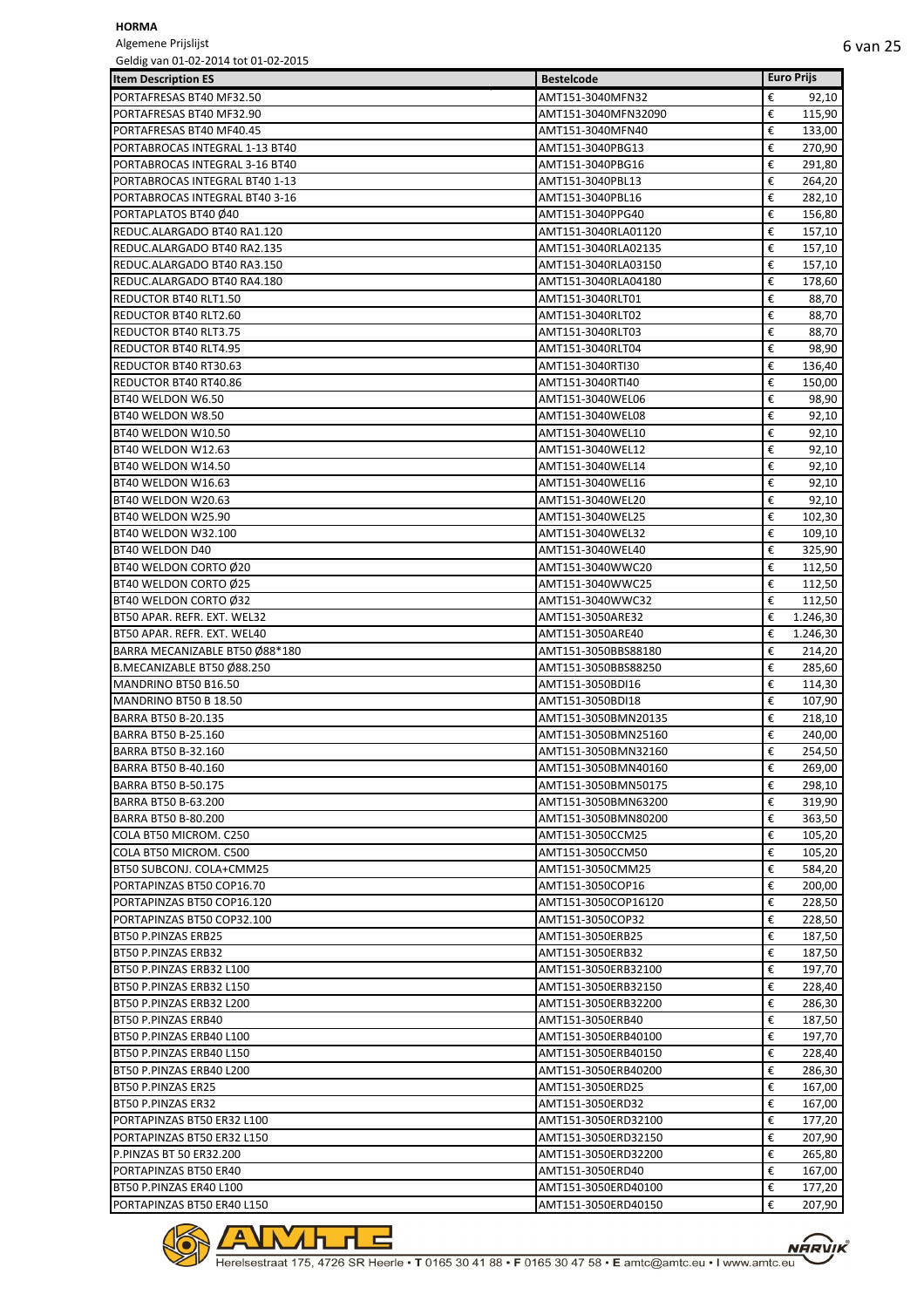Algemene Prijslijst

| Geldig van 01-02-2014 tot 01-02-2015 |                     |               |
|--------------------------------------|---------------------|---------------|
| <b>Item Description ES</b>           | <b>Bestelcode</b>   | Euro Prijs    |
| P.PINZAS BT 50 ER40 L200             | AMT151-3050ERD40200 | €<br>265,80   |
| BT50 P.PINZAS ERH16 L70              | AMT151-3050ERH16    | €<br>170,40   |
| PORTAPINZAS BT50 ER16 L100 MINI      | AMT151-3050ERM16100 | €<br>204,50   |
| PORTAPINZAS BT50 ER16 L150 MINI      | AMT151-3050ERM16150 | €<br>218,10   |
| BT50 P.PINZAS GAN20                  | AMT151-3050GAN20    | €<br>385,60   |
| BT50 P.PINZAS GAN32                  | AMT151-3050GAN32    | €<br>407,00   |
| BT50 P.PINZAS HWB25                  | AMT151-3050HWB25    | €<br>197,70   |
|                                      |                     | €             |
| BT50 P.PINZAS HWB25 L120             | AMT151-3050HWB25120 | 218,10        |
| BT50 P.PINZAS HWB25 L150             | AMT151-3050HWB25150 | €<br>231,80   |
| BT50 P.PINZAS HWB32                  | AMT151-3050HWB32    | €<br>197,70   |
| BT50 P.PINZAS HWB32 L120             | AMT151-3050HWB32120 | €<br>218,10   |
| BT50 P.PINZAS HWB 6-32 L150          | AMT151-3050HWB32150 | €<br>231,80   |
| BT50 P.PINZAS HW25                   | AMT151-3050HWN25    | €<br>177,20   |
| PORTAPINZAS BT50 HW25.120            | AMT151-3050HWN25120 | €<br>197,70   |
| BT50 P.PINZAS HW25 L150              | AMT151-3050HWN25150 | €<br>211,30   |
| PORTAPINZAS BT50 HW32.80             | AMT151-3050HWN32    | €<br>177,20   |
| PORTAPINZAS BT50 HW32.120            | AMT151-3050HWN32120 | €<br>197,70   |
| BT50 P.PINZAS HW32 L150              | AMT151-3050HWN32150 | €<br>211,30   |
| JGO. ROSC. BT50 ARN3.16              | AMT151-3050JAR16    | 585,50<br>€   |
| JGO. ROSC. BT50 ARN10.30             | AMT151-3050JAR30    | €<br>785,40   |
| JGO. CAB. MICR BT50 C250-A           | AMT151-3050JCM25A   | €             |
|                                      |                     | 671,20        |
| JGO. CAB. MICR BT50 C250-B           | AMT151-3050JCM25B   | €<br>971,10   |
| JGO. CAB. MICR BT50 C250-C           | AMT151-3050JCM25C   | €<br>828,30   |
| JGO. CAB. MICR BT50 C500             | AMT151-3050JCM50    | €<br>1.678,00 |
| PORTAFRESAS BT50 MFC16               | AMT151-3050MFC16    | €<br>143,20   |
| PORTAFRESAS BT50 MFC22.75            | AMT151-3050MFC22    | €<br>143,20   |
| PORTAFRESAS BT50 MFC27.75            | AMT151-3050MFC27    | €<br>143,20   |
| PORTAFRESAS BT50 MFC32.75            | AMT151-3050MFC32    | €<br>143,20   |
| PORTAFRESAS BT50 MFC40.75            | AMT151-3050MFC40    | €<br>160,20   |
| PORTAFRESAS BT50 MF16                | AMT151-3050MFN16    | €<br>133,00   |
| PORTAFRESAS BT50 MF22.60             | AMT151-3050MFN22    | €<br>133,00   |
| PORTAFRESAS BT50 MF22.105            | AMT151-3050MFN22105 | €<br>170,40   |
|                                      |                     | €             |
| P FRESAS BT50 MFN22170               | AMT151-3050MFN22170 | 245,40        |
| PORTAFRESAS BT50 MF22.220            | AMT151-3050MFN22220 | €<br>306,70   |
| PORTAFRESAS BT50 MF27.45             | AMT151-3050MFN27    | €<br>133,00   |
| BT50 P.FRESAS MF27 L105              | AMT151-3050MFN27105 | €<br>170,40   |
| PORTAFRESAS BT50 MF27 L170           | AMT151-3050MFN27170 | €<br>245,40   |
| PORTAFRESAS BT50 MF27.220            | AMT151-3050MFN27220 | €<br>306,70   |
| PORTAFRESAS BT50 MF32.45             | AMT151-3050MFN32    | €<br>133,00   |
| PORTAFRESAS BT50 MF32.105            | AMT151-3050MFN32105 | €<br>190,90   |
| PORTAFRESAS BT50 MFN32.170           | AMT151-3050MFN32170 | €<br>259,00   |
| PORTAFRESAS BT50 MF32.220            | AMT151-3050MFN32220 | €<br>313,60   |
| PORTAFRESAS BT50 MF-40               | AMT151-3050MFN40    | €<br>177,20   |
| PORTABROCAS INTEGRAL 1-13 BT50       | AMT151-3050PBG13    | €<br>319,50   |
| PORTABROCAS INTEGRAL 3-16 BT50       | AMT151-3050PBG16    | €<br>340,40   |
| BT50 PORTAPLATOS Ø40                 | AMT151-3050PPG40    | €<br>197,70   |
| P.PLATOS BT50 P.128.50.75            | AMT151-3050PPG50    | €<br>245,40   |
|                                      |                     |               |
| P.PLATOS BT50 P.128.60.75            | AMT151-3050PPG60    | €<br>259,00   |
| REDUC.ALARGADO BT50 RA1.120          | AMT151-3050RLA01120 | €<br>200,00   |
| REDUC.ALARGADO BT50 RA2.135          | AMT151-3050RLA02135 | €<br>200,00   |
| REDUC.ALARGADO BT50 RA3.150          | AMT151-3050RLA03150 | €<br>200,00   |
| REDUC.ALARGADO BT50 RA4.180          | AMT151-3050RLA04180 | €<br>214,20   |
| <b>REDUCTOR BT50 RLT1.45</b>         | AMT151-3050RLT01    | €<br>139,80   |
| <b>REDUCTOR BT50 RLT2.45</b>         | AMT151-3050RLT02    | €<br>139,80   |
| <b>REDUCTOR BT50 RLT3.70</b>         | AMT151-3050RLT03    | €<br>139,80   |
| <b>REDUCTOR BT50 RLT4.95</b>         | AMT151-3050RLT04    | €<br>150,00   |
| <b>REDUCTOR BT50 RLT5.110</b>        | AMT151-3050RLT05    | €<br>160,20   |
| <b>REDUCTOR BT50 RT40.60</b>         | AMT151-3050RTI40    | €<br>180,70   |
| BT50 WELDON W6.63                    | AMT151-3050WEL06    | €<br>139,80   |
|                                      |                     | €             |
| BT50 WELDON W8.63                    | AMT151-3050WEL08    | 133,00        |
| BT50 WELDON W10.80                   | AMT151-3050WEL10    | €<br>133,00   |
| BT50 WELDON W12.80                   | AMT151-3050WEL12    | €<br>133,00   |
| BT50 WELDON W14.80                   | AMT151-3050WEL14    | €<br>133,00   |
| BT50 WELDON W16.80                   | AMT151-3050WEL16    | €<br>133,00   |
| BT50 WELDON W18.80                   | AMT151-3050WEL18    | €<br>133,00   |
| BT50 WELDON W20.80                   | AMT151-3050WEL20    | €<br>133,00   |
| BT50 WELDON W25.100                  | AMT151-3050WEL25    | €<br>143,20   |

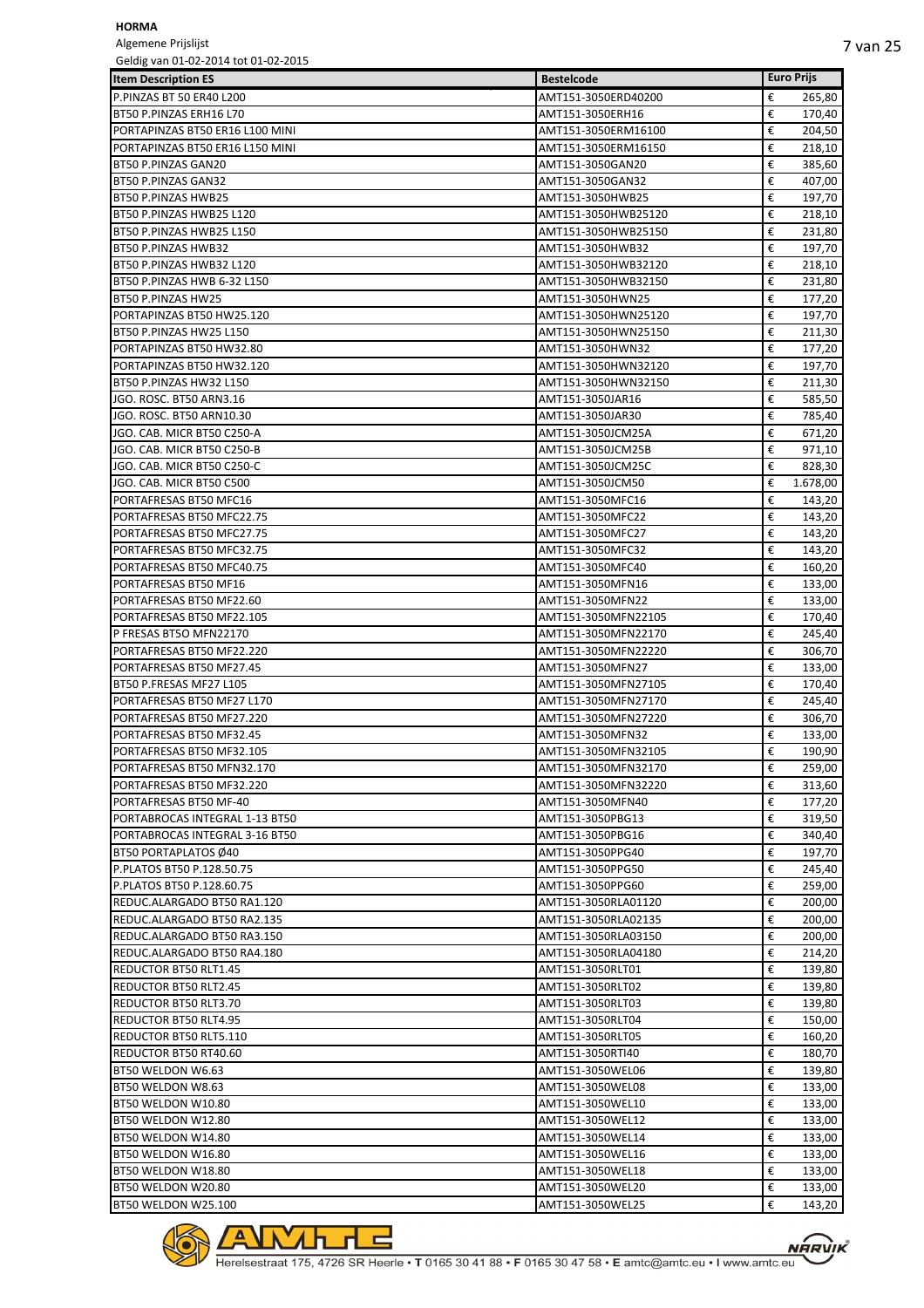Algemene Prijslijst

| Geldig van 01-02-2014 tot 01-02-2015 |                     |                   |                          |
|--------------------------------------|---------------------|-------------------|--------------------------|
| <b>Item Description ES</b>           | <b>Bestelcode</b>   | <b>Euro Prijs</b> |                          |
| BT50 WELDON W32.105                  | AMT151-3050WEL32    | €                 | 150,00                   |
| BT50 WELDON W40.112                  | AMT151-3050WEL40    | €                 | 163,60                   |
| BT40-B P.PINZAS ERB32                | AMT151-3140ERB32    | €                 | 156,80                   |
| BT40-B P.PINZAS ERB40                | AMT151-3140ERB40    | €                 | 156,80                   |
| BT40-B P.PINZAS ER32                 | AMT151-3140ERD32    | €                 | 134,70                   |
| BT40-B P.PINZAS ER40                 | AMT151-3140ERD40    | €                 | 134,70                   |
| BT40-B P.PINZAS ERH16 L70            | AMT151-3140ERH16    | €                 | 136,40                   |
| P.BROCAS BT40-B PBG 1-13             | AMT151-3140PBG13    | €                 | 291,80                   |
| P.BROCAS BT40-B PBG 3-16             | AMT151-3140PBG16    | €                 | 312,60                   |
| BT40 WELDON W6.63 REFRIG. B          | AMT151-3140WEL06    | €                 | 109,10                   |
| BT40 WELDON W8.63 REFRIG. B          | AMT151-3140WEL08    | €                 | 102,30                   |
| BT40 WELDON W10.63 REFRIG. B         | AMT151-3140WEL10    | €                 | 102,30                   |
| BT40 WELDON W12.63 REFRIG. B         | AMT151-3140WEL12    | €                 | 102,30                   |
| BT40 WELDON W14.63 REFRIG. B         | AMT151-3140WEL14    | €                 | 102,30                   |
| BT40 WELDON W16.63 REFRIG. B         | AMT151-3140WEL16    | €                 | 102,30                   |
| BT40 WELDON W18.63 REFRIG. B         | AMT151-3140WEL18    | €                 | 102,30                   |
| BT40 WELDON W20.63 REFRIG. B         | AMT151-3140WEL20    | €                 | 102,30                   |
| BT40 WELDON W25.90 REFRIG. B         | AMT151-3140WEL25    | €                 | 113,20                   |
| BT40 WELDON W32.100 REFRIG. B        | AMT151-3140WEL32    | €                 | 120,00                   |
| BT50-B P.PINZAS ERB32                | AMT151-3150ERB32    | €                 | 204,50                   |
| BT50-B P.PINZAS ERB40                | AMT151-3150ERB40    | €                 | 204,50                   |
| BT50-B P.PINZAS ER32                 | AMT151-3150ERD32    | €                 | 244,10                   |
| BT50-B P.PINZAS ER40                 |                     | €                 |                          |
|                                      | AMT151-3150ERD40    |                   | 184,10                   |
| BT50-B P.PINZAS ERH16 L70            | AMT151-3150ERH16    | €                 | 177,20                   |
| P.BROCAS BT50-B PBG 1-13             | AMT151-3150PBG13    | €                 | 340,40                   |
| P.BROCAS BT50-B PBG 3-16             | AMT151-3150PBG16    | €                 | 361,20                   |
| BT50 WELDON W6.63 REFRIG. B          | AMT151-3150WEL06    | €                 | 156,80                   |
| BT50 WELDON W8.63 REFRIG. B          | AMT151-3150WEL08    | €                 | 150,00                   |
| BT50 WELDON W10.80 REFRIG. B         | AMT151-3150WEL10    | €                 | 150,00                   |
| BT50 WELDON W12.80 REFRIG. B         | AMT151-3150WEL12    | €                 | 150,00                   |
| BT50 WELDON W14.80 REFRIG. B         | AMT151-3150WEL14    | €                 | 150,00                   |
| BT50 WELDON W16.80 REFRIG. B         | AMT151-3150WEL16    | €                 | 150,00                   |
| BT50 WELDON W18.80 REFRIG. B         | AMT151-3150WEL18    | €                 | 150,00                   |
| BT50 WELDON W20.80 REFRIG. B         | AMT151-3150WEL20    | €                 | 150,00                   |
| BT50 WELDON W25.100 REFRIG. B        | AMT151-3150WEL25    | €                 | 156,80                   |
| BT50 WELDON W32.105 REFRIG. B        | AMT151-3150WEL32    | €                 | 163,60                   |
| BT50 WELDON W40.110 REFRIG. B        | AMT151-3150WEL40    | €                 | 177,20                   |
| <b>FAMILIA ISO-DIN2080</b>           |                     | €                 | $\overline{\phantom{a}}$ |
| <b>ISO30 P.BROCAS B16</b>            | AMT151-3530BDI16    | €                 | 71,40                    |
| ISO30 P.BROCAS B18                   | AMT151-3530BDI18    | €                 | 71,40                    |
| ISO30 COLA MICROMETRICO C250         | AMT151-3530CCM25    | €                 | 93,50                    |
| ISO30 CABEZAL P.CUCHILLAS BP 30X63   | AMT151-3530CMI63050 | €                 | 178,60                   |
| ISO30 P.PINZAS COP16                 | AMT151-3530COP16    | €                 | 107,20                   |
| ISO30 P.PINZAS ERB32                 | AMT151-3530ERB32    | €                 | 119,30                   |
| ISO30 P.PINZAS ERB40                 | AMT151-3530ERB40    | €                 | 126,10                   |
| ISO30 P.PINZAS ER32                  | AMT151-3530ERD32    | €                 | 98,90                    |
| P.PINZAS ISO30 ER40                  | AMT151-3530ERD40    | €                 | 105,70                   |
| ISO30 P.PINZAS GAN20                 | AMT151-3530GAN20    | €                 | 357,10                   |
| ISO30 P.PINZAS HWB 4-20              | AMT151-3530HWB20    | €                 | 114,90                   |
| ISO30 P.PINZAS HWB 4-25              | AMT151-3530HWB25    | €                 | 118,60                   |
| PORTAPINZAS ISO30 HW20               | AMT151-3530HWN20    | €                 | 94,40                    |
| PORTAPINZAS ISO30 HW25               | AMT151-3530HWN25    | €                 | 98,20                    |
| JGO. ROSC. ISO30 ARN3.16             | AMT151-3530JAR16    | €                 | 549,80                   |
| JGO. ROSC. ISO30 ARN10.30            | AMT151-3530JAR30    | €                 | 735,50                   |
| JGO. CAB. MICR ISO30 C250-A          | AMT151-3530JCM25A   | €                 | 642,60                   |
| JGO. CAB. MICR ISO30 C250-B          | AMT151-3530JCM25B   | €                 | 942,50                   |
| JGO. CAB. MICR ISO30 C250-C          |                     | €                 |                          |
| ISO30 P.FRESAS LONGITUDINAL D16      | AMT151-3530JCM25C   | €                 | 799,70<br>83,70          |
|                                      | AMT151-3530MAL16    |                   |                          |
| ISO30 P.FRESAS LONGITUDINAL D22      | AMT151-3530MAL22    | €                 | 83,70                    |
| ISO30 P.FRESAS LONGITUDINAL D27      | AMT151-3530MAL27    | €                 | 83,70                    |
| ISO30 P.FRESAS LONGITUDINAL D32      | AMT151-3530MAL32    | €                 | 83,70                    |
| ISO30 P.FRESAS COMBINADO D16         | AMT151-3530MFC16    | €                 | 81,80                    |
| ISO30 P.FRESAS COMBINADO D22         | AMT151-3530MFC22    | €                 | 81,80                    |
| ISO30 P.FRESAS COMBINADO D27         | AMT151-3530MFC27    | €                 | 81,80                    |
| ISO30 P.FRESAS COMBINADO D32         | AMT151-3530MFC32    | €                 | 81,80                    |
| <b>ISO30 P.FRESAS FRONTAL D16</b>    | AMT151-3530MFN16    | €                 | 77,10                    |
| ISO30 P.FRESAS FRONTAL D22           | AMT151-3530MFN22    | €                 | 77,10                    |



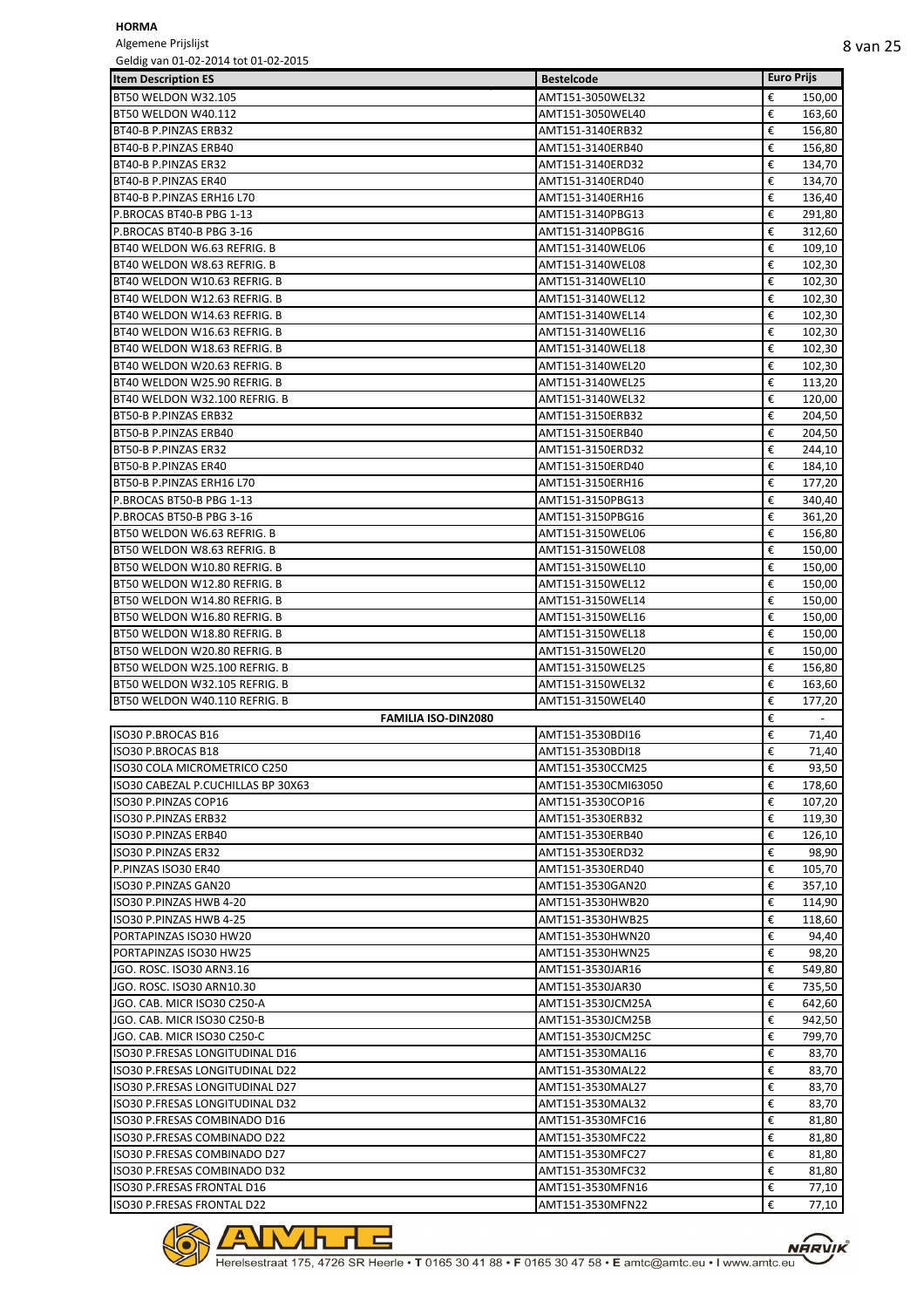Algemene Prijslijst<br>Geldig van 01-02-20  $01.02.2015$ 

| Geldig van 01-02-2014 tot 01-02-2015      |                     |                       |
|-------------------------------------------|---------------------|-----------------------|
| <b>Item Description ES</b>                | <b>Bestelcode</b>   | <b>Euro Prijs</b>     |
| <b>ISO30 P.FRESAS FRONTAL D27</b>         | AMT151-3530MFN27    | €<br>77,10            |
| ISO30 P.FRESAS FRONTAL D32                | AMT151-3530MFN32    | €<br>90,70            |
| <b>ISO30 P.FRESAS FRONTAL D40</b>         | AMT151-3530MFN40    | €<br>95,50            |
| REDUC.ISO30XCM1 LENGÜETA                  | AMT151-3530RLT01    | €<br>71,60            |
| REDUC.ISO30XCM2 LENGÜETA                  | AMT151-3530RLT02    | €<br>71,60            |
| REDUC.ISO30XCM2 LENGÜETA                  | AMT151-3530RLT03    | €<br>71,60            |
| REDUC ISO30XCM1 PASANTE                   | AMT151-3530RPM01    | €<br>68,20            |
| REDUC ISO30XCM2 PASANTE                   | AMT151-3530RPM02    | €<br>68,20            |
| REDUC ISO30XCM3 PASANTE                   | AMT151-3530RPM03    | €<br>68,20            |
| REDUC.ISO30XCM1TORNILLO                   | AMT151-3530RTM01    | €<br>92,10            |
| REDUC.ISO30XCM2 TORNILLO                  | AMT151-3530RTM02    | €<br>92,10            |
| REDUC.ISO30XCM3 TORNILLO                  | AMT151-3530RTM03    | €<br>92,10            |
| <b>ISO30 WELDON D6</b>                    | AMT151-3530WEL06    | €<br>78,40            |
| <b>ISO30 WELDON D8</b>                    | AMT151-3530WEL08    | €<br>71,60            |
| ISO30 WELDON D10                          | AMT151-3530WEL10    | €<br>71,60            |
| ISO30 WELDON D12                          | AMT151-3530WEL12    | €<br>71,60            |
| ISO30 WELDON D16                          | AMT151-3530WEL16    | €<br>71,60            |
| ISO30 WELDON D20                          | AMT151-3530WEL20    | €<br>71,60            |
| BARRA BLANDA ISO40 BB.40.170              | AMT151-3540BBS40170 | €<br>128,60           |
| BARRA BLANDA ISO40 BB.40.260              | AMT151-3540BBS40260 | €<br>142,80           |
| BARRA BLANDA ISO40 BB.63.170              | AMT151-3540BBS63170 | €<br>135,70           |
| BARRA BLANDA ISO40 BB.63.260              | AMT151-3540BBS63260 | €<br>160,70           |
| MANDRINO ISO40 B16                        | AMT151-3540BDI16    | €<br>71,40            |
| MANDRINO ISO40 B18                        | AMT151-3540BDI18    | €<br>71,40            |
| BARRA MANDRINAR B-40X20X100               | AMT151-3540BMN20100 | €<br>152,70           |
| BARRA MANDRINAR B-40X20X160               | AMT151-3540BMN20160 | €<br>167,30           |
| BARRA MANDRINAR B-40X25X100               | AMT151-3540BMN25100 | €<br>167,30           |
| BARRA MANDRINAR B-40X25X160               | AMT151-3540BMN25160 | €<br>178,20           |
| BARRA MANDRINAR B-40X25X250               | AMT151-3540BMN25250 | €<br>196,30           |
| BARRA MANDRINAR B-40X32X100               | AMT151-3540BMN32100 | €<br>181,80           |
| BARRA MANDRINAR B-40X32X160               | AMT151-3540BMN32160 | €<br>196,30           |
| BARRA MANDRINAR B-40X32X250               | AMT151-3540BMN32250 | €<br>225,40           |
| BARRA MANDRINAR B-40X40X100               | AMT151-3540BMN40100 | €<br>203,60           |
| BARRA MANDRINAR B-40X40X160               | AMT151-3540BMN40160 | €<br>218,10           |
| BARRA MANDRINAR B-40X40X250               | AMT151-3540BMN40250 | €<br>247,20           |
| BARRA MANDRINAR B-40X50X100               | AMT151-3540BMN50100 | €<br>232,70           |
| BARRA MANDRINAR B-40X50X160               | AMT151-3540BMN50160 | €<br>254,50           |
| BARRA MANDRINAR B-40X50X250               | AMT151-3540BMN50250 | €<br>290,80           |
| BARRA MANDRINAR B-40X50X315               | AMT151-3540BMN50315 | €<br>327,20           |
| BARRA MANDRINAR B-40X63X160               | AMT151-3540BMN63160 | €<br>269,00           |
| BARRA MANDRINAR B-40X63X250               | AMT151-3540BMN63250 | €<br>312,70           |
| BARRA MANDRINAR B-40X63X315               | AMT151-3540BMN63315 | €<br>334,50           |
| BARRA MANDRINAR B-40X80X160               | AMT151-3540BMN80160 | €<br>305,40           |
| BARRA MANDRINAR B-40X80X250               | AMT151-3540BMN80250 | €<br>327,20           |
| BARRA MANDRINAR B-40X80X315               | AMT151-3540BMN80315 | €<br>356,30           |
| COLA ISO40 MICROM. C250                   | AMT151-3540CCM25    | €<br>93,50            |
| COLA ISO40 MICROM. C500                   | AMT151-3540CCM50    | €<br>93,50            |
| ISO40 CABEZAL P.CUCHILLAS INCLINADO 40x63 | AMT151-3540CMI63    | €<br>178,60           |
| ISO40 CABEZAL P.CUCHILLAS RECTO 63x63     | AMT151-3540CMR63063 | €<br>178,60           |
| ISO40 CABEZAL P.CUCHILLAS RECTO 80x80     | AMT151-3540CMR80080 | €<br>185,70           |
| ISO40 CABEZAL P.CUCHILLAS RECTO 100x100   | AMT151-3540CMR96100 | €<br>214,20           |
| ISO40 P.PINZAS COP16                      | AMT151-3540COP16    | €<br>107,20           |
| ISO40 P.PINZAS COP32                      | AMT151-3540COP32    | €<br>192,80           |
| CENTRADOR ISO40 D40                       | AMT151-3540CPN40    | €<br>60,70            |
| ISO40 EJE LARGO D16 L400                  | AMT151-3540EJA16400 | €<br>268,10           |
| ISO40 EJE LARGO D22 L400                  | AMT151-3540EJA22400 | €<br>306,40           |
| ISO40 EJE LARGO D22 L500                  | AMT151-3540EJA22500 | €<br>337,10           |
| ISO40 EJE LARGO D27 L400                  | AMT151-3540EJA27400 | €<br>329,40           |
| ISO40 EJE LARGO D27 L500                  | AMT151-3540EJA27500 | €<br>367,70           |
| ISO40 EJE LARGO D27 L630                  | AMT151-3540EJA27630 | €<br>375,40           |
| ISO40 EJE LARGO D32 L400                  | AMT151-3540EJA32400 | €<br>329,40           |
| ISO40 EJE LARGO D32 L500                  | AMT151-3540EJA32500 | €<br>390,70           |
| ISO40 EJE LARGO D32 L630                  | AMT151-3540EJA32630 | €<br>406,00           |
| ISO40 EJE LARGO D40 L400                  | AMT151-3540EJA40400 | 495,90<br>€           |
| ISO40 EJE LARGO D40 L500                  | AMT151-3540EJA40500 | €<br>520,90           |
|                                           |                     | €                     |
| ISO40 EJE LARGO D16 L400                  | AMT151-3540EJB16400 | 421,30<br>€<br>436,60 |
| ISO40 EJE LARGO D22 L400                  | AMT151-3540EJB22400 |                       |

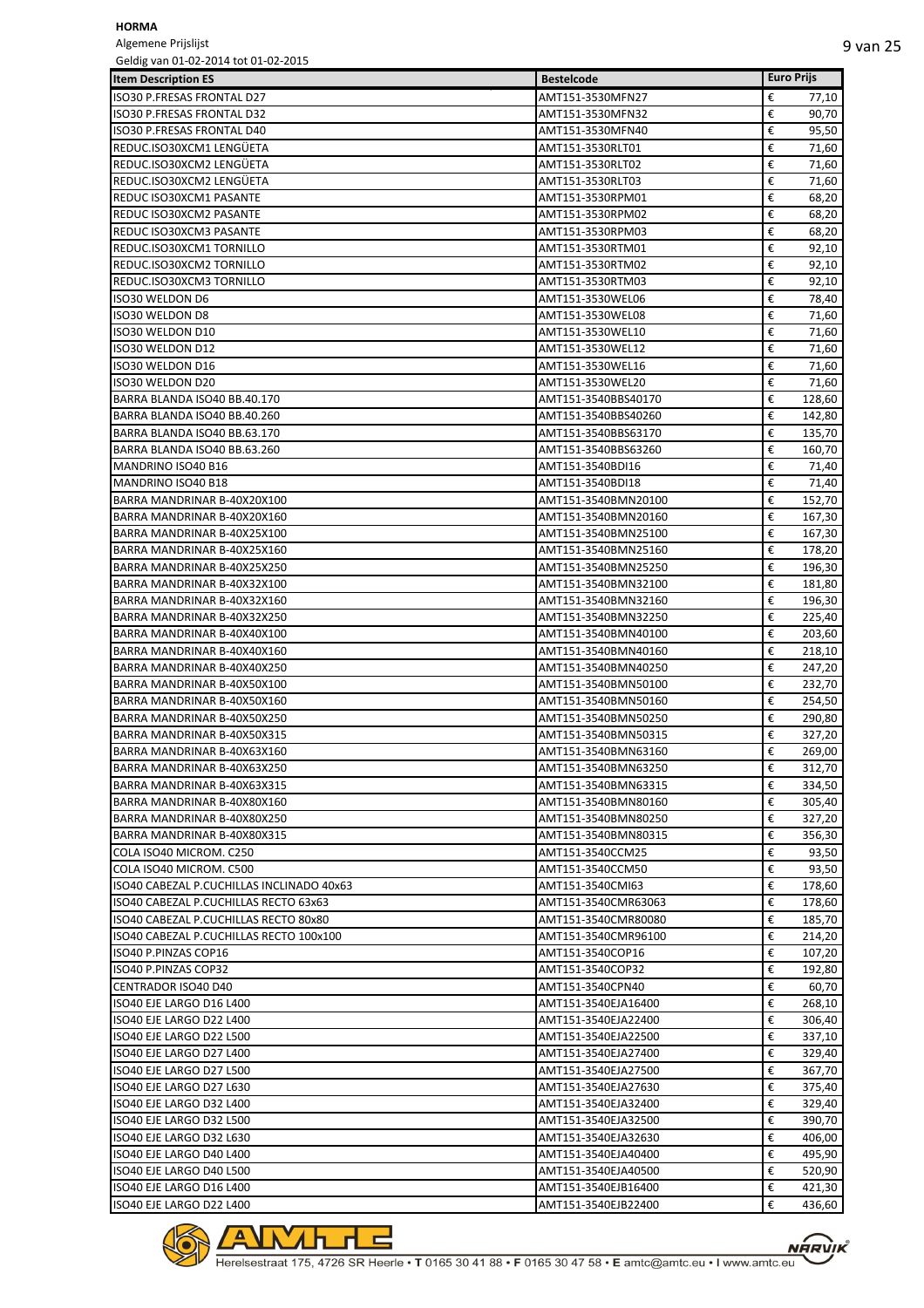Algemene Prijslijst Geldig van 01-02-2014 tot 01-02-2015

| <b>Item Description ES</b>        | <b>Bestelcode</b>   | <b>Euro Prijs</b> |  |
|-----------------------------------|---------------------|-------------------|--|
| ISO40 EJE LARGO D22 L500          | AMT151-3540EJB22500 | €<br>482,60       |  |
| ISO40 EJE LARGO D27 L400          | AMT151-3540EJB27400 | €<br>459,60       |  |
| ISO40 EJE LARGO D27 L500          | AMT151-3540EJB27500 | €<br>513,20       |  |
| <b>ISO40 EJE LARGO D27 L630</b>   | AMT151-3540EJB27630 | €<br>536,20       |  |
| ISO40 EJE LARGO D32 L400          | AMT151-3540EJB32400 | €<br>467,30       |  |
| <b>ISO40 EJE LARGO D32 L500</b>   | AMT151-3540EJB32500 | €<br>536,20       |  |
| ISO40 EJE LARGO D32 L630          | AMT151-3540EJB32630 | €<br>574,50       |  |
| ISO40 EJE LARGO D40 L400          | AMT151-3540EJB40400 | €<br>620,50       |  |
| ISO40 EJE LARGO D40 L500          | AMT151-3540EJB40500 | €<br>697,00       |  |
| <b>ISO40 P.PINZAS ERB32</b>       | AMT151-3540ERB32    | €<br>119,30       |  |
| <b>ISO40 P.PINZAS ERB40</b>       | AMT151-3540ERB40    | €<br>126,10       |  |
| P PINZAS ISO40 ER32               | AMT151-3540ERD32    | €<br>98,90        |  |
| P PINZAS ISO40 ER40               | AMT151-3540ERD40    | €<br>105,70       |  |
| ISO40 P.PINZAS GAN20              | AMT151-3540GAN20    | €<br>328,50       |  |
| ISO40 P.PINZASGAN32               | AMT151-3540GAN32    | €<br>357,10       |  |
| ISO40 P.PINZAS HWB 4-20           | AMT151-3540HWB20    | €<br>114,90       |  |
| ISO40 P.PINZAS HWB 4-25           | AMT151-3540HWB25    | €<br>118,60       |  |
| ISO40 P.PINZAS HWB 6-32           | AMT151-3540HWB32    | €<br>177,20       |  |
| PORTAPINZAS ISO40 HW20            | AMT151-3540HWN20    | €<br>94,40        |  |
| PORTAPINZAS ISO40 HW25            | AMT151-3540HWN25    | €<br>98,20        |  |
| PORTAPINZAS ISO40 HW32            | AMT151-3540HWN32    | €<br>139,80       |  |
| JGO. ROSC. ISO40 ARN3.16          | AMT151-3540JAR16    | €<br>549,80       |  |
| JGO. ROSC. ISO40 ARN10.30         | AMT151-3540JAR30    | €<br>735,50       |  |
| JGO. CAB. MICR ISO40 C250-A       | AMT151-3540JCM25A   | €<br>642,60       |  |
| JGO. CAB. MICR ISO40 C250-B       | AMT151-3540JCM25B   | €<br>942,50       |  |
| JGO. CAB. MICR ISO40 C250-C       | AMT151-3540JCM25C   | €<br>799,70       |  |
| JGO. CAB. MICR ISO40 C500         | AMT151-3540JCM50    | €<br>1.678,00     |  |
| ISO40 P.FRESAS LONGITUDINAL D16   | AMT151-3540MAL16    | €<br>83,70        |  |
| ISO40 P.FRESAS LONGITUDINAL D22   | AMT151-3540MAL22    | €<br>83,70        |  |
| ISO40 P.FRESAS LONGITUDINAL D27   | AMT151-3540MAL27    | €<br>83,70        |  |
| ISO40 P.FRESAS LONGITUDINAL D32   | AMT151-3540MAL32    | €<br>83,70        |  |
| ISO40 P.FRESAS LONGITUDINAL D40   | AMT151-3540MAL40    | €<br>90,90        |  |
| ISO40 P.FRESAS COMBINADO D16      | AMT151-3540MFC16    | €<br>88,70        |  |
| ISO40 P.FRESAS COMBINADO D22      | AMT151-3540MFC22    | €<br>88,70        |  |
| ISO40 P.FRESAS COMBINADO D27      | AMT151-3540MFC27    | €<br>88,70        |  |
| ISO40 P.FRESAS COMBINADO D32      | AMT151-3540MFC32    | €<br>88,70        |  |
| ISO40 P.FRESAS COMBINADO D40      | AMT151-3540MFC40    | €<br>105,70       |  |
| ISO40 P.FRESAS FRONTAL D16        | AMT151-3540MFN16    | €<br>77,10        |  |
| ISO40 P.FRESAS FRONTAL D22        | AMT151-3540MFN22    | €<br>77,10        |  |
| ISO40 P.FRESAS FRONTAL D27        | AMT151-3540MFN27    | €<br>77,10        |  |
| ISO40 P.FRESAS FRONTAL D32        | AMT151-3540MFN32    | €<br>92,10        |  |
| <b>ISO40 P.FRESAS FRONTAL D40</b> | AMT151-3540MFN40    | €<br>102,30       |  |
| PORTABROCAS INTEGRAL 1-13 ISO40   | AMT151-3540PBG13    | €<br>260,50       |  |
| PORTABROCAS INTEGRAL 3-16 ISO40   | AMT151-3540PBG16    | €<br>288,30       |  |
| P.PLATOS ISO40 Ø32 / 69,83 P-926  | AMT151-3540PPG32    | €<br>184,10       |  |
| P.PLATOS ISO40 Ø40 / 88,88 P-927  | AMT151-3540PPG40    | €<br>184,10       |  |
| P.PLATOS ISO40 Ø50                | AMT151-3540PPG50    | €<br>197,70       |  |
| REDUCTOR ALARGADO RA.40X2X100     | AMT151-3540RLA02100 | €<br>142,80       |  |
| REDUCTOR ALARGADO RA.40X3X120     | AMT151-3540RLA03120 | €<br>146,40       |  |
| REDUCTOR ALARGADO RA.40X3X200     | AMT151-3540RLA03200 | €<br>235,70       |  |
| REDUCTOR ALARGADO RA.40X3X250     | AMT151-3540RLA03250 | €<br>250,00       |  |
| REDUCTOR ALARGADO RA.40X3X315     | AMT151-3540RLA03315 | €<br>271,40       |  |
| REDUCTOR ALARGADO RA.40X3X400     | AMT151-3540RLA03400 | €<br>349,90       |  |
| REDUCTOR ALARGADO RA.40X4X140     | AMT151-3540RLA04140 | €<br>214,20       |  |
| REDUCTOR ALARGADO RA.40X4X250     | AMT151-3540RLA04250 | €<br>250,00       |  |
| REDUCTOR ALARGADO RA-40X4X315     | AMT151-3540RLA04315 | €<br>271,40       |  |
| REDUCTOR ALARGADO RA.40X4X400     | AMT151-3540RLA04400 | €<br>385,60       |  |
| REDUCTOR ALARGADO RA.40X5X180     | AMT151-3540RLA05180 | €<br>228,50       |  |
| REDUCTOR ALARGADO RA.40X5X250     | AMT151-3540RLA05250 | €<br>271,40       |  |
| REDUCTOR ALARGADO RA.40X5X315     | AMT151-3540RLA05315 | €<br>307,10       |  |
| REDUCTOR ALARGADO RA.40X5X400     | AMT151-3540RLA05400 | €<br>414,20       |  |
| REDUCTOR ISO40xCM1 LENGÜETA       | AMT151-3540RLT01    | €<br>73,70        |  |
| REDUCTOR ISO40xCM2 LENGUETA       | AMT151-3540RLT02    | €<br>73,70        |  |
| REDUCTOR ISO40xCM3 LENGÜETA       | AMT151-3540RLT03    | €<br>73,70        |  |
| REDUCTOR ISO40xCM4 LENGÜETA       | AMT151-3540RLT04    | €<br>78,40        |  |
| <b>REDUCTOR ISO40xISO30</b>       | AMT151-3540RPI30    | €<br>81,80        |  |
| REDUCTOR ISO40xCM1 PASANTE        | AMT151-3540RPM01    | €<br>68,20        |  |

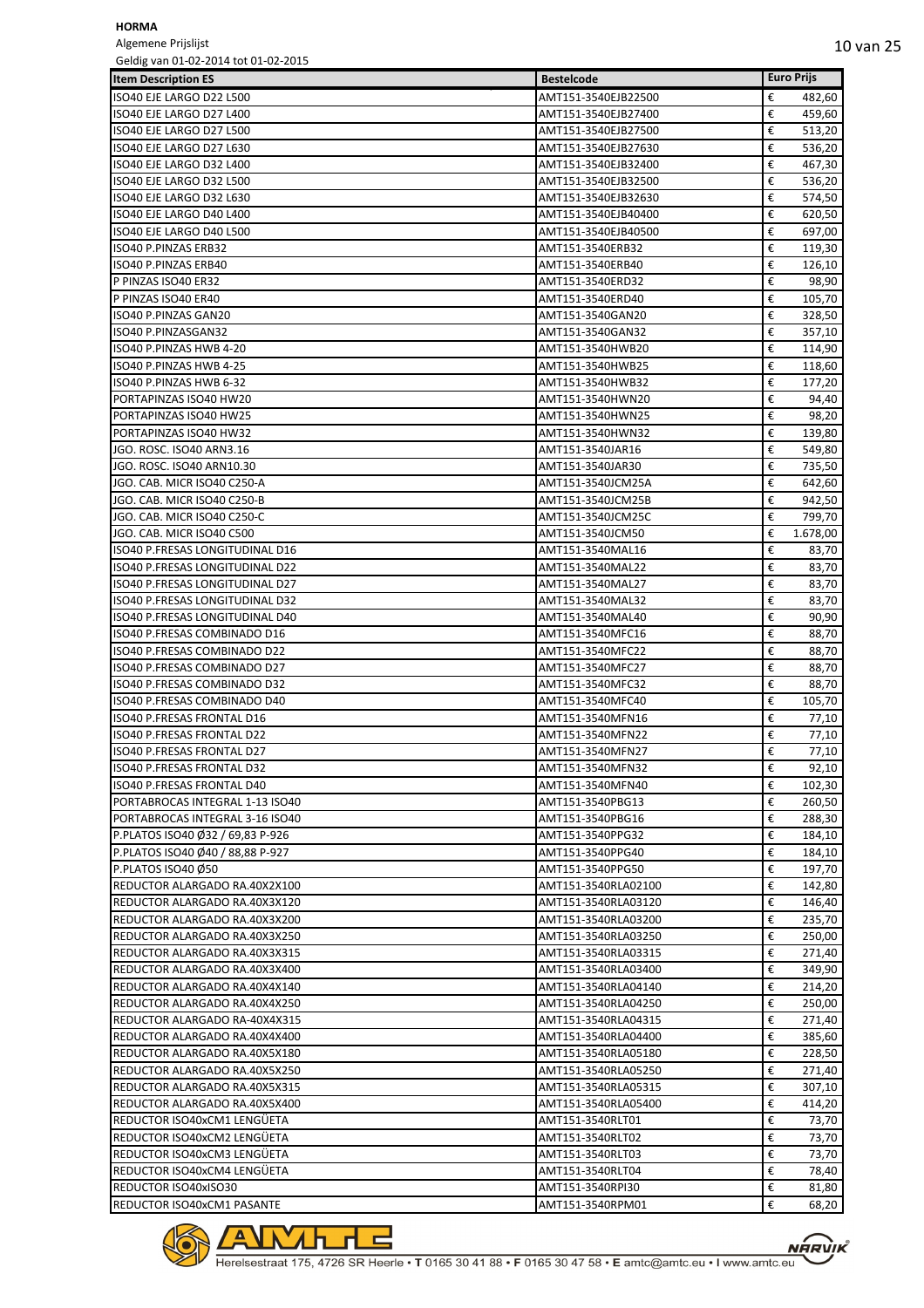Algemene Prijslijst

| Geldig van 01-02-2014 tot 01-02-2015 |                     |                   |       |
|--------------------------------------|---------------------|-------------------|-------|
| <b>Item Description ES</b>           | <b>Bestelcode</b>   | <b>Euro Prijs</b> |       |
| REDUCTOR ISO40xCM2 PASANTE           | AMT151-3540RPM02    | €                 | 68,20 |
| REDUCTOR ISO40xCM3 PASANTE           | AMT151-3540RPM03    | €                 | 68,20 |
| REDUCTOR ISO40xCM4 PASANTE           | AMT151-3540RPM04    | €                 | 78,40 |
| REDUCTOR ISO40xISO30 TORNILLO        | AMT151-3540RTI30    | €<br>102,30       |       |
| REDUCTOR ISO40xCM1 TORNILLO          |                     | €                 |       |
|                                      | AMT151-3540RTM01    |                   | 92,10 |
| REDUCTOR ISO40xCM2 TORNILLO          | AMT151-3540RTM02    | €                 | 92,10 |
| REDUCTOR ISO40xCM3 TORNILLO          | AMT151-3540RTM03    | €                 | 92,10 |
| REDUCTOR ISO40xCM4 TORNILLO          | AMT151-3540RTM04    | €<br>102,30       |       |
| ISO40 WELDON W6.50                   | AMT151-3540WEL06    | €                 | 81,80 |
| ISO40 WELDON W8.50                   | AMT151-3540WEL08    | €                 | 76,70 |
| ISO40 WELDON W10.50                  | AMT151-3540WEL10    | €                 | 76,70 |
| ISO40 WELDON W12.50                  | AMT151-3540WEL12    | €                 | 76,70 |
| ISO40 WELDON W14.50                  | AMT151-3540WEL14    | €                 | 76,70 |
| ISO40 WELDON W16.63                  | AMT151-3540WEL16    | €                 | 76,70 |
| ISO40 WELDON W18.63                  | AMT151-3540WEL18    | €                 | 76,70 |
| ISO40 WELDON W20.63                  | AMT151-3540WEL20    | €                 | 76,70 |
| ISO40 WELDON W25.80                  | AMT151-3540WEL25    | €                 | 92,10 |
| ISO40 WELDON W32.80                  | AMT151-3540WEL32    | €                 | 97,20 |
|                                      |                     |                   |       |
| ISO40 WELDON W40.90                  | AMT151-3540WEL40    | €<br>110,80       |       |
| ISO40 WELDON 25 EXTRACORTO           | AMT151-3540WWC25    | €<br>112,50       |       |
| ISO40 WELDON 32 EXTRACORTO           | AMT151-3540WWC32    | €<br>112,50       |       |
| BARRA BLANDA ISO50 BB.50.215         | AMT151-3550BBS50215 | €<br>250,00       |       |
| BARRA BLANDA ISO50 BB.50.330         | AMT151-3550BBS50330 | €<br>285,60       |       |
| BARRA BLANDA ISO50 BB.63.215         | AMT151-3550BBS63215 | €<br>257,10       |       |
| BARRA BLANDA ISO50 BB.63.330         | AMT151-3550BBS63330 | €<br>307,10       |       |
| BARRA BLANDA ISO50 BB.88.215         | AMT151-3550BBS88215 | €<br>271,40       |       |
| BARRA BLANDA ISO50 BB.88.275         | AMT151-3550BBS88275 | €<br>292,80       |       |
| BARRA BLANDA ISO50 BB.88.330         | AMT151-3550BBS88330 | €<br>314,20       |       |
| MANDRINO ISO50 B16                   | AMT151-3550BDI16    | €<br>100,00       |       |
| MANDRINO ISO50 B18                   | AMT151-3550BDI18    | €<br>100,00       |       |
| BARRA MANDRINAR ISO50 Ø20x100        | AMT151-3550BMN20100 | €<br>181,80       |       |
| BARRA MANDRINAR ISO50 Ø20x160        | AMT151-3550BMN20160 | €                 |       |
|                                      |                     | 203,60            |       |
| BARRA MANDRINAR ISO50 Ø25x100        | AMT151-3550BMN25100 | €<br>189,10       |       |
| BARRA MANDRINAR ISO50 Ø25x160        | AMT151-3550BMN25160 | €<br>210,90       |       |
| BARRA MANDRINAR ISO50 Ø25x250        | AMT151-3550BMN25250 | €<br>240,00       |       |
| BARRA MANDRINAR ISO50 Ø32x100        | AMT151-3550BMN32100 | €<br>200,00       |       |
| BARRA MANDRINAR ISO50 Ø32x160        | AMT151-3550BMN32160 | €<br>218,10       |       |
| BARRA MANDRINAR ISO50 Ø32x250        | AMT151-3550BMN32250 | €<br>261,80       |       |
| BARRA MANDRINAR ISO50 Ø40x100        | AMT151-3550BMN40100 | €<br>218,10       |       |
| BARRA MANDRINAR ISO50 Ø40x160        | AMT151-3550BMN40160 | €<br>254,50       |       |
| BARRA MANDRINAR ISO50 Ø40x250        | AMT151-3550BMN40250 | €<br>283,60       |       |
| BARRA MANDRINAR ISO50 Ø40x315        | AMT151-3550BMN40315 | €<br>305,40       |       |
| BARRA MANDRINAR ISO50 Ø50x100        | AMT151-3550BMN50100 | €<br>261,80       |       |
| BARRA MANDRINAR ISO50 Ø50x160        | AMT151-3550BMN50160 | €<br>290,80       |       |
| BARRA MANDRINAR ISO50 Ø50x250        | AMT151-3550BMN50250 | €<br>334,50       |       |
| BARRA MANDRINAR ISO50 Ø50x315        | AMT151-3550BMN50315 | €<br>356,30       |       |
| BARRA MANDRINAR ISO50 Ø63x160        | AMT151-3550BMN63160 | €<br>319,90       |       |
|                                      |                     | €                 |       |
| BARRA MANDRINAR ISO50 Ø63x250        | AMT151-3550BMN63250 | 356,30            |       |
| BARRA MANDRINAR ISO50 Ø63x315        | AMT151-3550BMN63315 | €<br>399,90       |       |
| BARRA MANDRINAR ISO50 Ø63x400        | AMT151-3550BMN63400 | €<br>436,20       |       |
| BARRA MANDRINAR ISO50 Ø80x160        | AMT151-3550BMN80160 | €<br>349,00       |       |
| BARRA MANDRINAR ISO50 Ø80x250        | AMT151-3550BMN80250 | €<br>385,40       |       |
| BARRA MANDRINAR ISO50 Ø80x400        | AMT151-3550BMN80400 | €<br>465,30       |       |
| BARRA MANDRINAR ISO50 Ø100x160       | AMT151-3550BMN99160 | €<br>436,20       |       |
| BARRA MANDRINAR ISO50 Ø100x250       | AMT151-3550BMN99250 | €<br>472,60       |       |
| BARRA MANDRINAR ISO50 Ø100x400       | AMT151-3550BMN99400 | €<br>545,30       |       |
| COLA ISO50 MICROM. C250              | AMT151-3550CCM25    | €<br>105,20       |       |
| COLA ISO50 MICROM. C500              | AMT151-3550CCM50    | €<br>105,20       |       |
| ISO50 CAB. MANDRINAR INCLINADO 50x98 | AMT151-3550CMI98    | €<br>257,10       |       |
| ISO50 CAB. MANDRINAR RECTO 63x63     | AMT151-3550CMR63063 | €<br>200,00       |       |
| ISO50 CAB. MANDRINAR RECTO 80x80     | AMT151-3550CMR80080 | €<br>214,20       |       |
| ISO50 CAB. MANDRINAR RECTO 100x100   | AMT151-3550CMR96100 | €<br>257,10       |       |
| ISO50 CAB. MANDRINAR RECTO 125x100   |                     | €<br>414,20       |       |
|                                      | AMT151-3550CMR97100 |                   |       |
| ISO50 CAB. MANDRINAR RECTO 160x125   | AMT151-3550CMR98125 | €<br>671,20       |       |
| ISO50 P.PINZAS COP16                 | AMT151-3550COP16    | €<br>142,80       |       |
| ISO50 P.PINZAS COP32                 | AMT151-3550COP32    | €<br>210,70       |       |
| CENTRADOR ISO50 D32                  | AMT151-3550CPN32    | €                 | 75,00 |

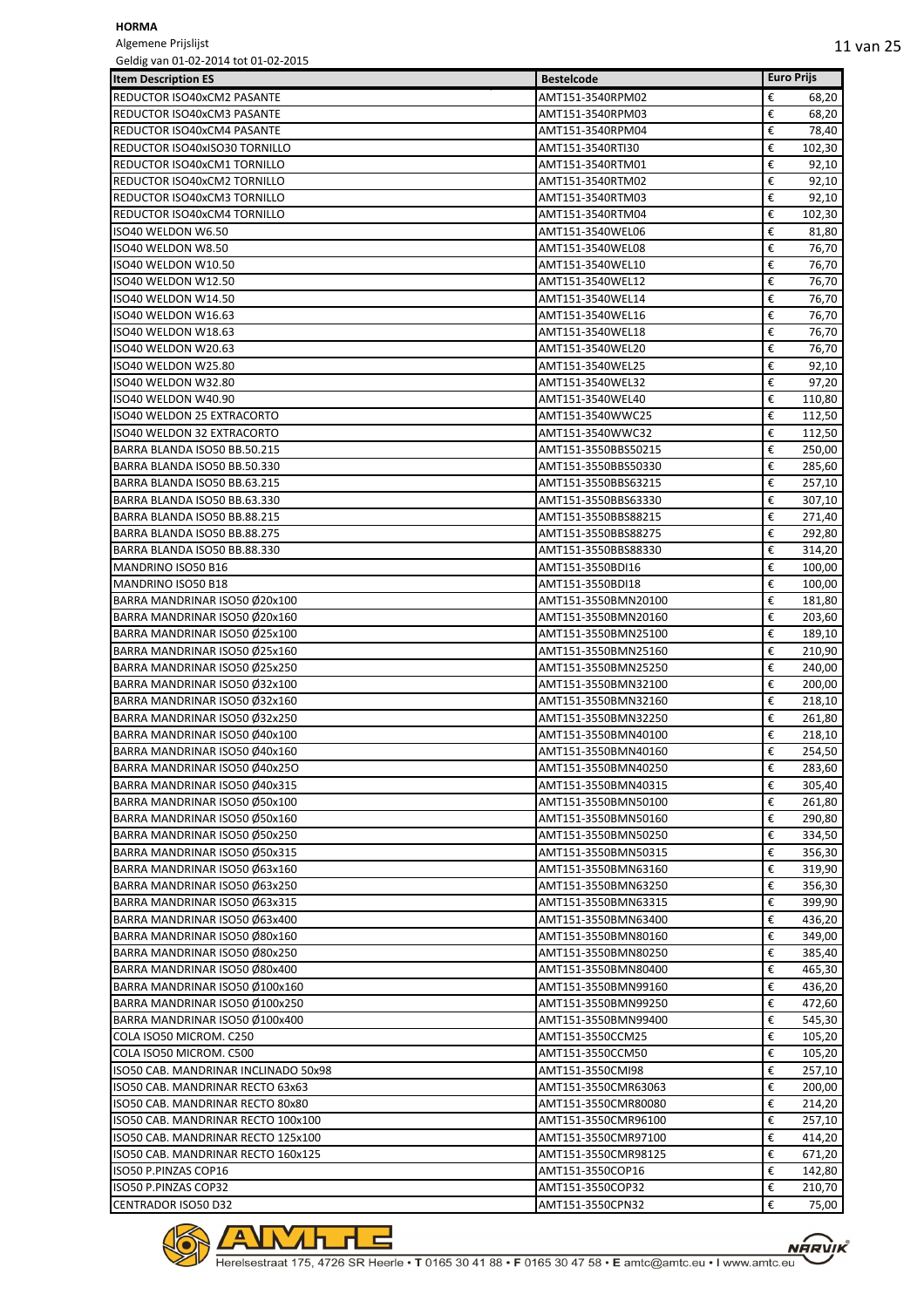Algemene Prijslijst Geldig van 01-02-2014 tot 01-02-2015

| OCIUIS VAII UI-UZ-ZUI4 LUL UI-UZ-ZUIJ | <b>Bestelcode</b>   | <b>Euro Prijs</b> |
|---------------------------------------|---------------------|-------------------|
| <b>Item Description ES</b>            |                     |                   |
| <b>CENTRADOR ISO50 D40</b>            | AMT151-3550CPN40    | €<br>85,70        |
| <b>CENTRADOR ISO50 D50</b>            | AMT151-3550CPN50    | €<br>85,70        |
| CENTRADOR ISO50 D60                   | AMT151-3550CPN60    | €<br>85,70        |
| ISO50 EJE LARGO D22 L500              | AMT151-3550EJA22500 | €<br>459,60       |
| ISO50 EJE LARGO D27 L500              | AMT151-3550EJA27500 | €<br>459,60       |
| ISO50 EJE LARGO D27 L630              | AMT151-3550EJA27630 | €<br>520,90       |
| ISO50 EJE LARGO D32 L500              | AMT151-3550EJA32500 | €<br>482,60       |
| ISO50 EJE LARGO D32 L630              | AMT151-3550EJA32630 | €<br>543,90       |
| ISO50 EJE LARGO D40 L500              | AMT151-3550EJA40500 | €<br>520,90       |
| ISO50 EJE LARGO D40 L630              | AMT151-3550EJA40630 | €<br>605,10       |
| ISO50 EJE LARGO D22 L500              | AMT151-3550EJB22500 | €<br>658,80       |
| ISO50 EJE LARGO D27 L500              | AMT151-3550EJB27500 | €<br>658,80       |
| ISO50 EJE LARGO D27 L630              | AMT151-3550EJB27630 | €<br>773,60       |
| ISO50 EJE LARGO D32 L500              | AMT151-3550EJB32500 | €<br>697,00       |
| ISO50 EJE LARGO D32 L630              | AMT151-3550EJB32630 | €<br>804,30       |
| ISO50 EJE LARGO D40 L500              | AMT151-3550EJB40500 | €<br>773,60       |
| ISO50 EJE LARGO D40 L630              | AMT151-3550EJB40630 | €<br>903,80       |
| <b>ISO50 P.PINZAS ERB32</b>           | AMT151-3550ERB32    | €<br>167,00       |
| ISO40 P.PINZAS ERB40                  | AMT151-3550ERB40    | €<br>173,80       |
| P PINZAS ISO50 ER 32                  | AMT151-3550ERD32    | €<br>146,60       |
| P PINZAS ISO50 ER 40                  | AMT151-3550ERD40    | €<br>153,40       |
| <b>ISO50 P.PINZAS GAN20</b>           | AMT151-3550GAN20    | €<br>385,60       |
| ISO50 P.PINZASGAN32                   | AMT151-3550GAN32    | €<br>399,90       |
| ISO50 P.PINZAS HWB 4-25               | AMT151-3550HWB25    | €<br>173,80       |
| ISO50 P.PINZAS HWB 6-32               | AMT151-3550HWB32    | €<br>177,20       |
| PORTAPINZAS ISO50 HW25                | AMT151-3550HWN25    | €<br>153,40       |
| PORTAPINZAS ISO50 HW32                | AMT151-3550HWN32    | €<br>156,80       |
| JGO. ROSC. ISO50 ARN3.16              | AMT151-3550JAR16    | €<br>585,50       |
| JGO. ROSC. ISO50 ARN10.30             | AMT151-3550JAR30    | €<br>785,40       |
| JGO. CAB. MICR ISO50 C250-A           | AMT151-3550JCM25A   | €<br>671,20       |
| JGO. CAB. MICR ISO50 C250-B           | AMT151-3550JCM25B   | €<br>971,10       |
| JGO. CAB. MICR ISO50 C250-C           | AMT151-3550JCM25C   | €<br>828,30       |
| JGO. CAB. MICR ISO50 C500             | AMT151-3550JCM50    | €<br>1.678,00     |
| ISO50 P.FRESAS LONGITUDINAL D22       | AMT151-3550MAL22    | €<br>123,60       |
| ISO50 P.FRESAS LONGITUDINAL D27       | AMT151-3550MAL27    | €<br>123,60       |
| ISO50 P.FRESAS LONGITUDINAL D32       | AMT151-3550MAL32    | €<br>123,60       |
| ISO50 P.FRESAS LONGITUDINAL D40       | AMT151-3550MAL40    | €<br>130,90       |
| ISO50 P.FRESAS COMBINADO D16          | AMT151-3550MFC16    | €<br>126,10       |
| ISO50 P.FRESAS COMBINADO D22          | AMT151-3550MFC22    | €<br>126,10       |
| ISO50 P.FRESAS COMBINADO D27          | AMT151-3550MFC27    | €<br>126,10       |
| ISO50 P.FRESAS COMBINADO D32          | AMT151-3550MFC32    | €<br>126,10       |
| ISO50 P.FRESAS COMBINADO D40          | AMT151-3550MFC40    | €<br>139,80       |
| P.FRES. ISO50 MF D16                  | AMT151-3550MFN16    | €<br>122,70       |
| P.FRES. ISO50 MF D22                  | AMT151-3550MFN22    | €<br>113,20       |
| P.FRES. ISO50 MF D22 L120             | AMT151-3550MFN22120 | €<br>184,10       |
| P.FRES. ISO50 MF D22 L170             | AMT151-3550MFN22170 | €<br>218,10       |
| P.FRES. ISO50 MF D22 L220             | AMT151-3550MFN22220 | €<br>265,80       |
| P.FRES. ISO50 MF D27                  | AMT151-3550MFN27    | €<br>113,20       |
| P.FRES. ISO50 MF D27 L120             | AMT151-3550MFN27120 | €<br>184,10       |
| P.FRES. ISO50 MF D27 L170             | AMT151-3550MFN27170 | €<br>218,10       |
| P.FRES. ISO50 MF D27 L220             | AMT151-3550MFN27220 | €<br>265,80       |
| P.FRES. ISO50 MF D32                  | AMT151-3550MFN32    | €<br>115,90       |
| P.FRES. ISO50 MF D32 L120             | AMT151-3550MFN32120 | €<br>211,30       |
| P.FRES. ISO50 MF D32 L170             | AMT151-3550MFN32170 | €<br>238,60       |
| P.FRES. ISO50 MF D32 L220             | AMT151-3550MFN32220 | €<br>293,10       |
| P.FRES. ISO50 MF D40                  | AMT151-3550MFN40    | €<br>115,90       |
| P.FRES. ISO50 MF D40 L120             | AMT151-3550MFN40120 | €<br>211,30       |
| ISO50 P.FRESAS MF40 L190              | AMT151-3550MFN40190 | €<br>327,20       |
| P.FRES. ISO50 MF D40 L220             | AMT151-3550MFN40220 | €<br>313,60       |
| P.FRES. ISO50 MF D50                  | AMT151-3550MFN50    | €<br>204,50       |
| PORTABROCAS INTEGRAL 1-13 ISO50       | AMT151-3550PBG13    | €<br>319,50       |
| PORTABROCAS INTEGRAL 3-16 ISO50       | AMT151-3550PBG16    | €<br>336,90       |
| ISO50 PORTAPLATOS Ø40                 | AMT151-3550PPG40    | €<br>197,70       |
| ISO50 PORTAPLATOS Ø50                 | AMT151-3550PPG50    | €<br>218,10       |
| ISO50 PORTAPLATOS Ø60                 | AMT151-3550PPG60    | €<br>231,80       |
| REDUCTOR ALARGADO RA.50x2x100         | AMT151-3550RLA02100 | €<br>178,60       |
| REDUCTOR ALARGADO RA.50x3x120         | AMT151-3550RLA03120 | €<br>200,00       |

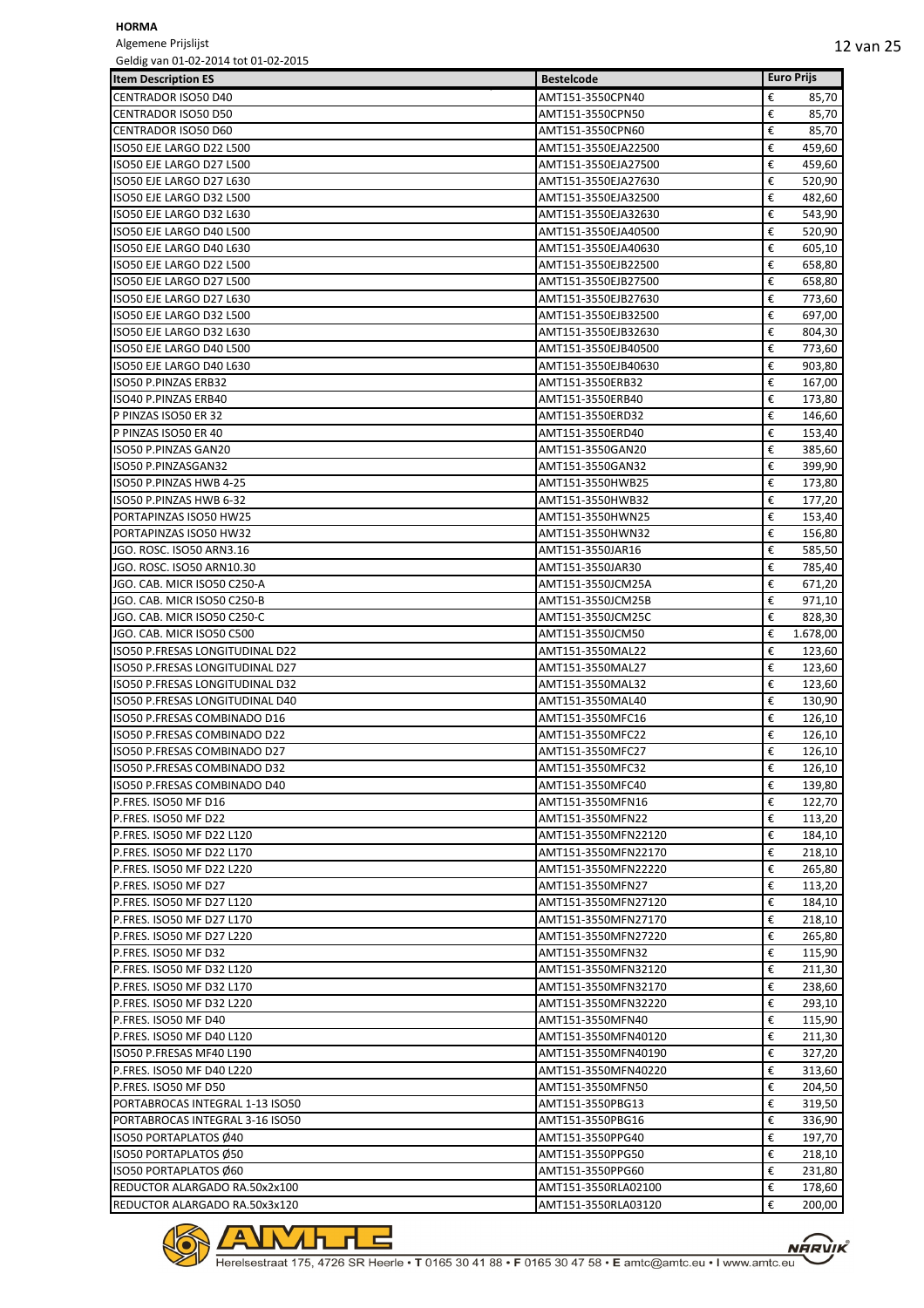Algemene Prijslijst Geldig van 01-02-2014 tot 01-02-2015

| Geldig vali 01-02-2014 tot 01-02-2015 |                     |   |                   |
|---------------------------------------|---------------------|---|-------------------|
| <b>Item Description ES</b>            | <b>Bestelcode</b>   |   | <b>Euro Prijs</b> |
| REDUCTOR ALARGADO RA-50x3x250         | AMT151-3550RLA03250 | € | 307,10            |
| REDUCTOR ALARGADO RA.50x3x315         | AMT151-3550RLA03315 | € | 357,10            |
| REDUCTOR ALARGADO RA.50x3x400         | AMT151-3550RLA03400 | € | 428,50            |
| REDUCTOR ALARGADO RA.50x4x150         | AMT151-3550RLA04150 | € | 200,00            |
| REDUCTOR ALARGADO RA.50x4x250         | AMT151-3550RLA04250 | € | 321,40            |
| REDUCTOR ALARGADO RA.50x4x315         | AMT151-3550RLA04315 | € | 392,80            |
| REDUCTOR ALARGADO RA.50x4x400         | AMT151-3550RLA04400 | € | 478,40            |
| REDUCTOR ALARGADO RA.50x4x500         | AMT151-3550RLA04500 | € | 607,00            |
| REDUCTOR ALARGADO RA.50x5x180         | AMT151-3550RLA05180 | € | 299,90            |
| REDUCTOR ALARGADO RA.50x5x315         | AMT151-3550RLA05315 | € | 478,40            |
| REDUCTOR ALARGADO RA.50x5x400         | AMT151-3550RLA05400 | € | 621,20            |
| REDUCTOR ALARGADO RA.50x5x500         | AMT151-3550RLA05500 | € | 749,80            |
| REDUCTOR ALARGADO RA.50x6x240         | AMT151-3550RLA06240 | € | 535,60            |
| REDUCTOR ALARGADO RA.50x6x400         | AMT151-3550RLA06400 | € | 692,60            |
| REDUCTOR ALARGADO RA.50x6x500         | AMT151-3550RLA06500 | € | 856,80            |
| REDUCTOR ISO50xCM2 LENGÜETA           | AMT151-3550RLT02    | € | 117,30            |
| REDUCTOR ISO50xCM3 LENGUETA           | AMT151-3550RLT03    | € | 117,30            |
| REDUCTOR ISO50xCM4 LENGÜETA           | AMT151-3550RLT04    | € | 117,30            |
| REDUCTOR ISO50xCM5 LENGUETA           | AMT151-3550RLT05    | € | 133,00            |
| REDUCTOR ISO50xISO30 PASANTE          | AMT151-3550RPI30    | € | 119,30            |
| REDUCTOR ISO50xISO40 PASANTE          | AMT151-3550RPI40    | € | 119,30            |
| REDUCTOR ISO50xISO50 L100             | AMT151-3550RPI50    | € | 381,70            |
| REDUCTOR ISO50xCM2 PASANTE            | AMT151-3550RPM02    | € | 102,30            |
| REDUCTOR ISO50xCM3 PASANTE            | AMT151-3550RPM03    | € | 102,30            |
| REDUCTOR ISO50xCM4 PASANTE            | AMT151-3550RPM04    | € | 102,30            |
| REDUCTOR ISO50xCM5 PASANTE            | AMT151-3550RPM05    | € | 112,50            |
| REDUCTOR ISO50xISO30 TORNILLO         | AMT151-3550RTI30    | € | 139,80            |
| REDUCTOR ISO50xISO40 TORNILLO         | AMT151-3550RTI40    | € | 139,80            |
| REDUCTOR ISO50xISO50 TORNILLO         | AMT151-3550RTI50    | € | 471,20            |
| REDUCTOR ISO50xCM2 TORNILLO           | AMT151-3550RTM02    | € | 150,00            |
| REDUCTOR ISO50xCM3 TORNILLO           | AMT151-3550RTM03    | € | 150,00            |
| REDUCTOR ISO50xCM4 TORNILLO           | AMT151-3550RTM04    | € | 150,00            |
| REDUCTOR ISO50xCM5 TORNILLO           | AMT151-3550RTM05    | € | 170,40            |
| ISO50 WELDON W06.63                   | AMT151-3550WEL06    | € | 128,20            |
| ISO50 WELDON W08.63                   | AMT151-3550WEL08    | € | 121,40            |
| ISO50 WELDON W10.63                   | AMT151-3550WEL10    | € | 121,40            |
| ISO50 WELDON W12.63                   | AMT151-3550WEL12    | € | 121,40            |
| ISO50 WELDON W14.63                   | AMT151-3550WEL14    | € | 121,40            |
| ISO50 WELDON W16.63                   | AMT151-3550WEL16    | € | 121,40            |
| ISO50 WELDON W18.63                   | AMT151-3550WEL18    | € | 121,40            |
| ISO50 WELDON W20.63                   | AMT151-3550WEL20    | € | 121,40            |
| ISO50 WELDON W25.80                   | AMT151-3550WEL25    | € | 136,40            |
| ISO50 WELDON W32.80                   | AMT151-3550WEL32    | € | 136,40            |
| ISO50 WELDON W40.90                   | AMT151-3550WEL40    | € | 150,00            |
| ISO50 WELDON W50.98                   | AMT151-3550WEL50    | € | 167,00            |
| ISO50 WELDON W63.111                  | AMT151-3550WEL63    | € | 204,50            |
| ISO50 WELDON CORTO Ø25                | AMT151-3550WWC25    | € | 156,80            |
| ISO50 WELDON CORTO Ø32                | AMT151-3550WWC32    | € | 163,60            |
| ISO50 WELDON CORTO Ø40                | AMT151-3550WWC40    | € | 173,80            |
| <b>FAMILIA R8-BRIDGEPORT</b>          |                     | € |                   |
| <b>R8 MANDRINOS B16</b>               | AMT151-3808BDI16    | € | 75,00             |
| R8 MANDRINOS B18                      | AMT151-3808BDI18    | € | 75,00             |
| COLA R8 MICROM. C250                  | AMT151-3808CCM25    | € | 93,50             |
| COLA R8 MICROM. C500                  | AMT151-3808CCM50    | € | 122,70            |
| R8 P.PINZAS COP16                     | AMT151-3808COP16    | € | 107,20            |
| PORTAPINZAS R8 ERB40                  | AMT151-3808ERB40    | € | 122,70            |
| PORTAPINZAS R8 ER40                   | AMT151-3808ERD40    | € | 102,30            |
| PORTAPINZAS R8 HWB 4-20               | AMT151-3808HWB20    | € | 109,10            |
| PORTAPINZAS R8 HWB 4-25               | AMT151-3808HWB25    | € | 122,70            |
| PORTAPINZAS R8 HW 4-20                | AMT151-3808HWN20    | € | 88,70             |
| PORTAPINZAS R8 HW 4-25                | AMT151-3808HWN25    | € | 102,30            |
| JGO. CAB. MICR R8 C250-A              | AMT151-3808JCM25A   | € | 642,60            |
| JGO. CAB. MICR R8 C250-B              | AMT151-3808JCM25B   | € | 942,50            |
| JGO. CAB. MICR R8 C250-C              | AMT151-3808JCM25C   | € | 799,70            |
| JGO. CAB. MICR R8 C500                | AMT151-3808JCM50    | € | 1.678,00          |
| P. FRESAS R8 D16                      | AMT151-3808MFN16    | € | 92,10             |
| P. FRESAS R8 D22                      | AMT151-3808MFN22    | € | 92,10             |



 $\sqrt{2}$ 

 $\lambda$ 

<u>∕わ┎╒</u>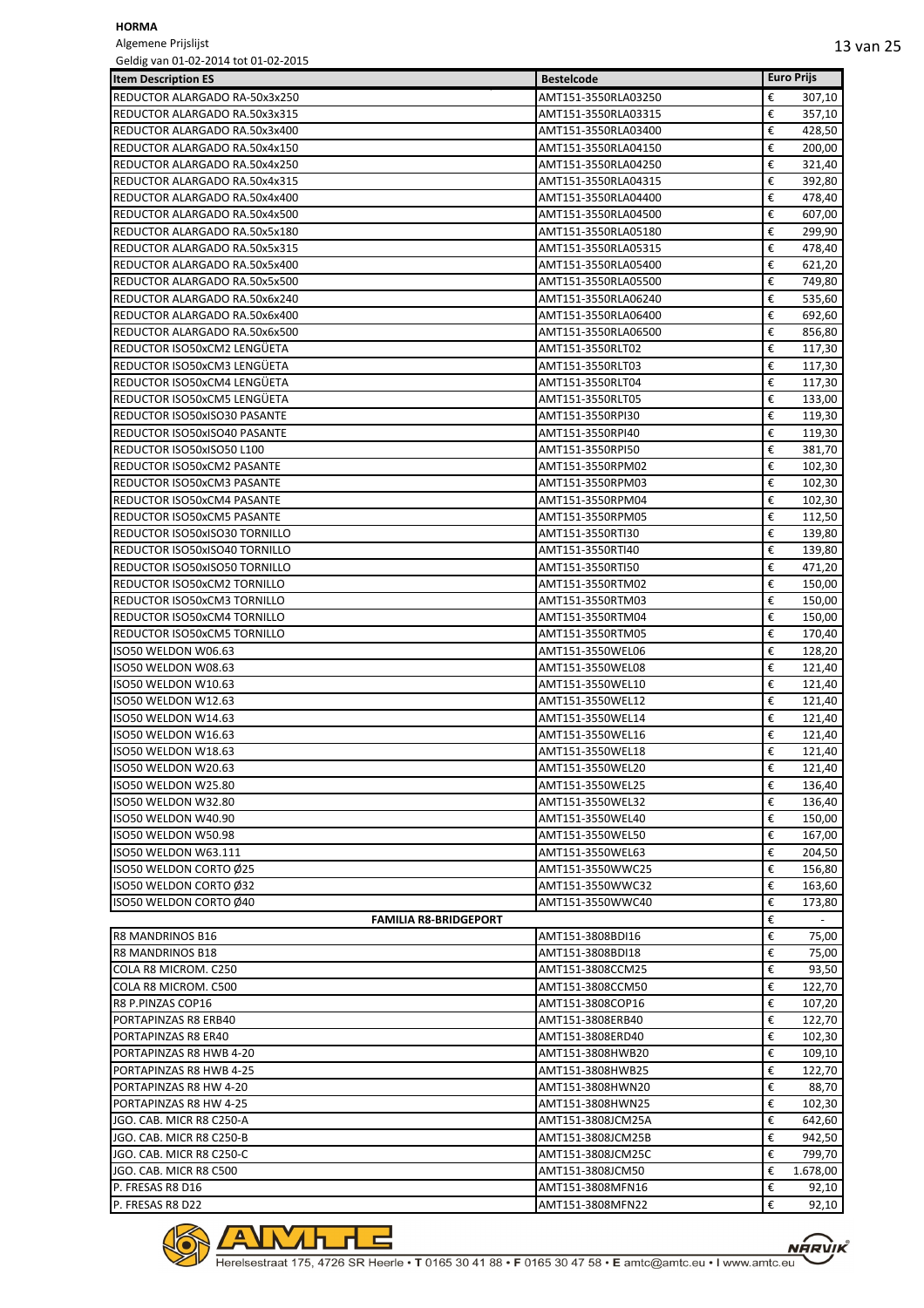Algemene Prijslijst<br>Geldig van 01-02-20  $01.02.2015$ 

| Geldig van 01-02-2014 tot 01-02-2015 |                     |   |                   |
|--------------------------------------|---------------------|---|-------------------|
| <b>Item Description ES</b>           | <b>Bestelcode</b>   |   | <b>Euro Prijs</b> |
| P. FRESAS R8 D27                     | AMT151-3808MFN27    | € | 92,10             |
| R8 REDUCTOR ALARGADO CM1x75          | AMT151-3808RLA01075 | € | 107,20            |
| R8 REDUCTOR ALARGADO CM2x90          | AMT151-3808RLA02090 | € | 114,30            |
| R8 REDUCTOR ALARGADO CM3x113         | AMT151-3808RLA03113 | € | 128,60            |
| R8xCM1 REDUCTOR LENGÜETA             | AMT151-3808RLT01    | € | 73,70             |
| R8xCM2 REDUCTOR LENGUETA             | AMT151-3808RLT02    | € | 73,70             |
| R8xCM3 REDUCTOR LENGÜETA             | AMT151-3808RLT03    | € | 73,70             |
| R8 WELDON D6                         | AMT151-3808WEL06    | € | 95,50             |
| R8 WELDON D8                         | AMT151-3808WEL08    | € | 95,50             |
| R8 WELDON D10                        | AMT151-3808WEL10    | € | 95,50             |
| R8 WELDON D12                        | AMT151-3808WEL12    | € | 95,50             |
| <b>R8 WELDON D16</b>                 | AMT151-3808WEL16    | € | 95,50             |
| <b>FAMILIA MORSE-DIN228-A/B</b>      |                     | € | $\sim$            |
| CM2-TIR P.PINZAS COP16               |                     | € |                   |
|                                      | AMT151-4002COP16    |   | 103,60            |
| CM2-TIR P.PINZAS ER20                | AMT151-4002ERD20    | € | 98,90             |
| CM2-TIR P.PINZAS ER25                | AMT151-4002ERD25    | € | 98,90             |
| CM2-TIR P.PINZAS HW 4-20             | AMT151-4002HWN20    | € | 93,80             |
| CM3-TIR COLA CAB. MICROM C250        | AMT151-4003CCM25    | € | 93,50             |
| CM3-TIR P.PINZAS COP16               | AMT151-4003COP16    | € | 103,60            |
| CM3-TIR P.PINZAS ERB25               | AMT151-4003ERB25    | € | 119,30            |
| CM3-TIR P.PINZAS ERB32               | AMT151-4003ERB32    | € | 119,30            |
| CM3-TIR P.PINZAS ERB40               | AMT151-4003ERB40    | € | 126,10            |
| CM3-TIR P.PINZAS ER25                | AMT151-4003ERD25    | € | 98,90             |
| CM3-TIR P.PINZAS ER32                | AMT151-4003ERD32    | € | 98,90             |
| CM3-TIR P.PINZAS ER40                | AMT151-4003ERD40    | € | 105,70            |
| CM3-TIR P.PINZAS HWB 4-20            | AMT151-4003HWB20    | € | 114,20            |
| CM3-TIR P.PINZAS HWB 4-25            | AMT151-4003HWB25    | € | 127,80            |
| CM3-TIR P.PINZAS HW 4-20             | AMT151-4003HWN20    | € | 93,80             |
| CM3-TIR P.PINZAS HW 4-25             | AMT151-4003HWN25    | € | 107,40            |
|                                      |                     |   |                   |
| JGO. CAB. MICR CM3-TIR C250-A        | AMT151-4003JCM25A   | € | 642,60            |
| JGO. CAB. MICR CM3-TIR C250-B        | AMT151-4003JCM25B   | € | 942,50            |
| JGO. CAB. MICR CM3-TIR C250-C        | AMT151-4003JCM25C   | € | 763,40            |
| CM3-TIR P.FRESAS COMBINADO D16       | AMT151-4003MFC16    | € | 112,50            |
| CM3-TIR P.FRESAS COMBINADO D22       | AMT151-4003MFC22    | € | 112,50            |
| CM3-TIR P.FRESAS COMBINADO D27       | AMT151-4003MFC27    | € | 112,50            |
| P.BROCAS CM3-TIR C:1-13              | AMT151-4003PBG13    | € | 260,50            |
| P.BROCAS CM3-TIR C:3-16              | AMT151-4003PBG16    | € | 288,30            |
| COLA CM4 TIR. MICROM. C250           | AMT151-4004CCM25    | € | 93,50             |
| COLA CM4 TIR. MICROM. C500           | AMT151-4004CCM50    | € | 105,20            |
| CM4-TIR P.PINZAS COP16               | AMT151-4004COP16    | € | 103,60            |
| CM4-TIR P.PINZAS ERB32               | AMT151-4004ERB32    | € | 126,10            |
| CM4-TIR P.PINZAS ERB40               | AMT151-4004ERB40    | € | 136,40            |
| CM4-TIR P.PINZAS ER32                | AMT151-4004ERD32    | € | 109,10            |
| CM4-TIR P.PINZAS ER40                | AMT151-4004ERD40    | € | 115,90            |
| CM4-TIR P.PINZAS HWB 4-20            | AMT151-4004HWB20    | € | 114,20            |
|                                      |                     |   |                   |
| CM4-TIR P.PINZAS HWB 4-25            | AMT151-4004HWB25    | € | 127,80            |
| CM4-TIR P.PINZAS HW 4-20             | AMT151-4004HWN20    | € | 93,80             |
| CM4-TIR P.PINZAS HW 4-25             | AMT151-4004HWN25    | € | 107,40            |
| JGO. CAB. MICR CM4 TIR C250-A        | AMT151-4004JCM25A   | € | 642,60            |
| JGO. CAB. MICR CM4 TIR C250-B        | AMT151-4004JCM25B   | € | 942,50            |
| JGO. CAB. MICR CM4 TIR C250-C        | AMT151-4004JCM25C   | € | 799,70            |
| JGO. CAB. MICR CM4 TIR C500          | AMT151-4004JCM50    | € | 1.678,00          |
| CM4-TIR P.FRESAS COMBINADO D16       | AMT151-4004MFC16    | € | 112,50            |
| CM4-TIR P.FRESAS COMBINADO D22       | AMT151-4004MFC22    | € | 112,50            |
| CM4-TIR P.FRESAS COMBINADO D27       | AMT151-4004MFC27    | € | 112,50            |
| CM4-TIR P.FRESAS COMBINADO D32       | AMT151-4004MFC32    | € | 112,50            |
| P.BROCAS CM4 TIR. Ø1-13              | AMT151-4004PBG13    | € | 260,50            |
| P.BROCAS CM4 TIR. Ø3-16              | AMT151-4004PBG16    | € | 288,30            |
| COLA CM5 TIR. MICROM. C250           | AMT151-4005CCM25    | € | 105,20            |
| COLA CM5 TIR. MICROM. C500           | AMT151-4005CCM50    | € | 105,20            |
|                                      |                     |   |                   |
| CM5-TIR P.PINZAS COP16               | AMT151-4005COP16    | € | 103,60            |
| CM5-TIR P.PINZAS HWB 6-32            | AMT151-4005HWB32    | € | 170,40            |
| CM5-TIR P.PINZAS HW 6.32             | AMT151-4005HWN32    | € | 150,00            |
| JGO. CAB. MICR CM5-TIR C250-A        | AMT151-4005JCM25A   | € | 671,20            |
| JGO. CAB. MICR CM5-TIR C250-B        | AMT151-4005JCM25B   | € | 942,50            |
| JGO. CAB. MICR CM5-TIR C250-C        | AMT151-4005JCM25C   | € | 828,30            |
| JGO. CAB. MICR CM5 TIR C500          | AMT151-4005JCM50    | € | 1.678,00          |



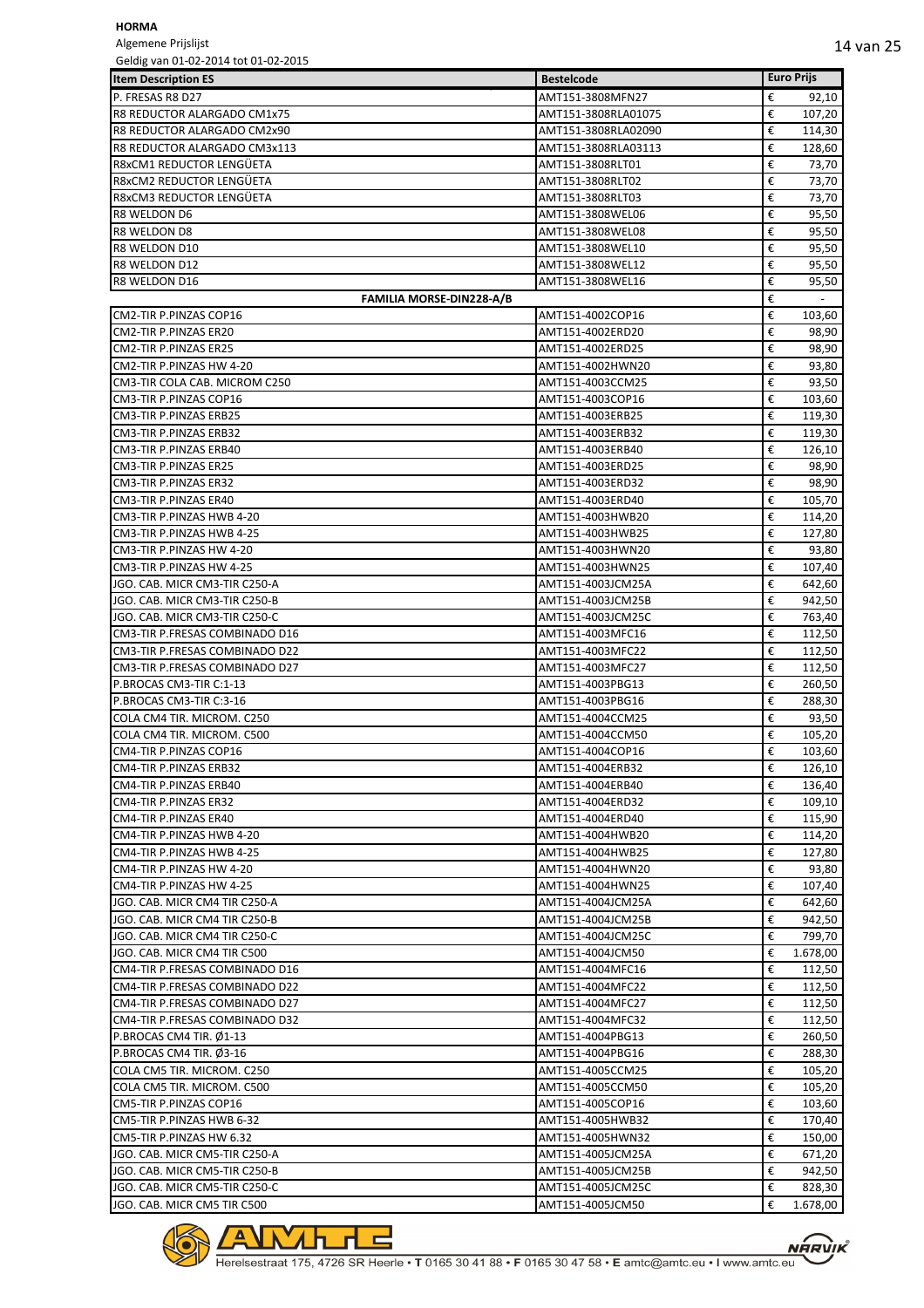Algemene Prijslijst Geldig van 01-02-2014 tot 01-02-2015

| OCIUIS VAII UI-UZ-ZUI4 LUL UI-UZ-ZUIJ<br><b>Item Description ES</b> | <b>Bestelcode</b>                    | <b>Euro Prijs</b>     |
|---------------------------------------------------------------------|--------------------------------------|-----------------------|
|                                                                     |                                      |                       |
| CM5-TIR P.FRESAS COMBINADO D22                                      | AMT151-4005MFC22                     | €<br>153,40           |
| CM5-TIR P.FRESAS COMBINADO D27<br>CM5-TIR P.FRESAS COMBINADO D32    | AMT151-4005MFC27                     | €<br>153,40<br>€      |
| CM5-TIR P.FRESAS COMBINADO D40                                      | AMT151-4005MFC32                     | 153,40<br>€<br>170,40 |
| P.BROCAS CM5 TIR. Ø1-13                                             | AMT151-4005MFC40<br>AMT151-4005PBG13 | €<br>270,90           |
| P.BROCAS CM5 TIR. Ø3-16                                             | AMT151-4005PBG16                     | €<br>298,70           |
| COLA CM6 TIR. MICROM. C500                                          | AMT151-4006CCM50                     | €<br>132,50           |
| JGO. CAB. MICR CM6 TIR C500                                         | AMT151-4006JCM50                     | €<br>1.678,00         |
| COLA ROSCADOR CM2                                                   | AMT151-4102ARN                       | €<br>89,60            |
| JGO. ROSC. CM2-LENG ARN3.16                                         | AMT151-4102JAR16                     | €<br>549,80           |
| JGO. ROSC. CM2-LENG ARN10.30                                        | AMT151-4102JAR30                     | €<br>735,50           |
| COLA CM3 LENG. MICROM. C250                                         | AMT151-4103CCM25                     | €<br>93,50            |
| COLA CM3 LENG. MICROM. C500                                         | AMT151-4103CCM50                     | €<br>99,10            |
| CM3-LENG P.PINZAS HWB 4-20                                          | AMT151-4103HWB20                     | €<br>114,20           |
| CM3-LENG P.PINZAS HWB 4-25                                          | AMT151-4103HWB25                     | €<br>127,80           |
| CM3-LENG P.PINZAS HW 4-20                                           | AMT151-4103HWN20                     | €<br>93,80            |
| CM3-LENG P.PINZAS HW 4-25                                           | AMT151-4103HWN25                     | €<br>107,40           |
| JGO. ROSC. CM3-LENG ARN3.16                                         | AMT151-4103JAR16                     | €<br>549,80           |
| JGO. ROSC. CM3-LENG ARN10.30                                        | AMT151-4103JAR30                     | €<br>735,50           |
| JGO. CAB. MICR CM3 LENG C250-A                                      | AMT151-4103JCM25A                    | €<br>642,60           |
| JGO. CAB. MICR CM3 LENG C250-B                                      | AMT151-4103JCM25B                    | €<br>942,50           |
| JGO. CAB. MICR CM3 LENG C250-C                                      | AMT151-4103JCM25C                    | €<br>799,70           |
| JGO. CAB. MICR CM3 LENG C500                                        | AMT151-4103JCM50                     | €<br>1.678,00         |
| P.BROCAS CM3 LENG. Ø1-13                                            | AMT151-4103PBG13                     | €<br>260,50           |
| P.BROCAS CM3 LENG. Ø3-16                                            | AMT151-4103PBG16                     | €<br>288,30           |
| BARRA MANDRINAR B-4x20x100                                          | AMT151-4104BMN20100                  | €<br>142,50           |
| BARRA MANDRINAR B-4x20x160                                          | AMT151-4104BMN20160                  | €<br>149,80           |
| BARRA MANDRINAR B-4x25x100                                          | AMT151-4104BMN25100                  | €<br>142,50           |
| BARRA MANDRINAR B-4x25x160                                          | AMT151-4104BMN25160                  | €<br>158,50           |
| BARRA MANDRINAR B-4x25x200                                          | AMT151-4104BMN25200                  | €<br>167,30           |
| BARRA MANDRINAR B-4x32x100                                          | AMT151-4104BMN32100                  | €<br>149,80           |
| BARRA MANDRINAR B-4x32x160                                          | AMT151-4104BMN32160                  | €<br>158,50           |
| BARRA MANDRINAR B-4x32x250                                          | AMT151-4104BMN32250                  | €<br>194,20           |
| BARRA MANDRINAR B-4x40x100                                          | AMT151-4104BMN40100                  | €<br>163,60           |
| BARRA MANDRINAR B-4x40x160                                          | AMT151-4104BMN40160                  | €<br>176,70           |
| BARRA MANDRINAR B-4x40x250                                          | AMT151-4104BMN40250                  | €<br>189,10           |
| BARRA MANDRINAR B-4x50x160                                          | AMT151-4104BMN50160                  | €<br>172,30           |
| BARRA MANDRINAR B-4x50x250                                          | AMT151-4104BMN50250                  | €<br>189,10           |
| BARRA MANDRINAR B-4x50x315                                          | AMT151-4104BMN50315                  | €<br>216,00           |
| COLA CM4 LENG. MICROM. C250                                         | AMT151-4104CCM25                     | €<br>93,50            |
| COLA CM4 LENG. MICROM. C500                                         | AMT151-4104CCM50                     | €<br>105,20           |
| CAB.P.CUCHILLAS B-4x63x63                                           | AMT151-4104CMR63063                  | €<br>128,60           |
| CAB. P.CUCHILLAS B-4x80x80                                          | AMT151-4104CMR80080                  | €<br>157,10           |
| CM4-LENG. P.PINZAS HWB 4-20                                         | AMT151-4104HWB20                     | €<br>114,20           |
| CM4-LENG. P.PINZAS HWB 4-25                                         | AMT151-4104HWB25                     | €<br>127,80           |
| CM4-LENG. P.PINZAS HW 4-20                                          | AMT151-4104HWN20                     | €<br>93,80            |
| CM4-LENG. P.PINZAS HW 4-25                                          | AMT151-4104HWN25                     | €<br>107,40           |
| JGO. ROSC. CM4-LENG ARN3.16                                         | AMT151-4104JAR16                     | €<br>549,80           |
| JGO. ROSC. CM4-LENG ARN10.30                                        | AMT151-4104JAR30                     | €<br>735,50           |
| JGO. CAB. MICR CM4 LENG C250-A                                      | AMT151-4104JCM25A                    | €<br>642,60           |
| JGO. CAB. MICR CM4 LENG C250-B                                      | AMT151-4104JCM25B                    | €<br>942,50           |
| JGO. CAB. MICR CM4 LENG C250-C                                      | AMT151-4104JCM25C                    | €<br>799,70           |
| JGO. CAB. MICR CM4 LENG C500                                        | AMT151-4104JCM50                     | €<br>1.678,00         |
| CM4-LENG P.FRESAS COMBINADO D16                                     | AMT151-4104MFC16                     | €<br>112,50           |
| CM4-LENG P.FRESAS COMBINADO D22                                     | AMT151-4104MFC22                     | €<br>112,50           |
| CM4-LENG P.FRESAS COMBINADO D27                                     | AMT151-4104MFC27                     | €<br>112,50           |
| CM4-LENG P.FRESAS COMBINADO D32                                     | AMT151-4104MFC32                     | €<br>112,50           |
| CM4-LENG P.FRESAS COMBINADO D40                                     | AMT151-4104MFC40                     | €<br>126,10           |
| P.BROCAS CM4 LENG. Ø1-13                                            | AMT151-4104PBG13                     | €<br>260,50           |
| P.BROCAS CM4 LENG. Ø3-16                                            | AMT151-4104PBG16                     | €<br>288,30           |
| REDUCTOR ALARGADO RA.4x3x120                                        | AMT151-4104RLA03120                  | €<br>200,00           |
| REDUCTOR ALARGADO RA.4x3x200                                        | AMT151-4104RLA03200                  | €<br>228,50           |
| REDUCTOR ALARGADO RA.4x3x250                                        | AMT151-4104RLA03250                  | €<br>235,70           |
| REDUCTOR ALARGADO RA-4x3x315                                        | AMT151-4104RLA03315                  | €<br>271,40           |
| REDUCTOR ALARGADO RA-4x3x400                                        | AMT151-4104RLA03400                  | €<br>321,40           |
| REDUCTOR ALARGADO RA-4x4x140                                        | AMT151-4104RLA04140                  | €<br>207,10           |
| REDUCTOR ALARGADO RA-4x4x250                                        | AMT151-4104RLA04250                  | €<br>250,00           |

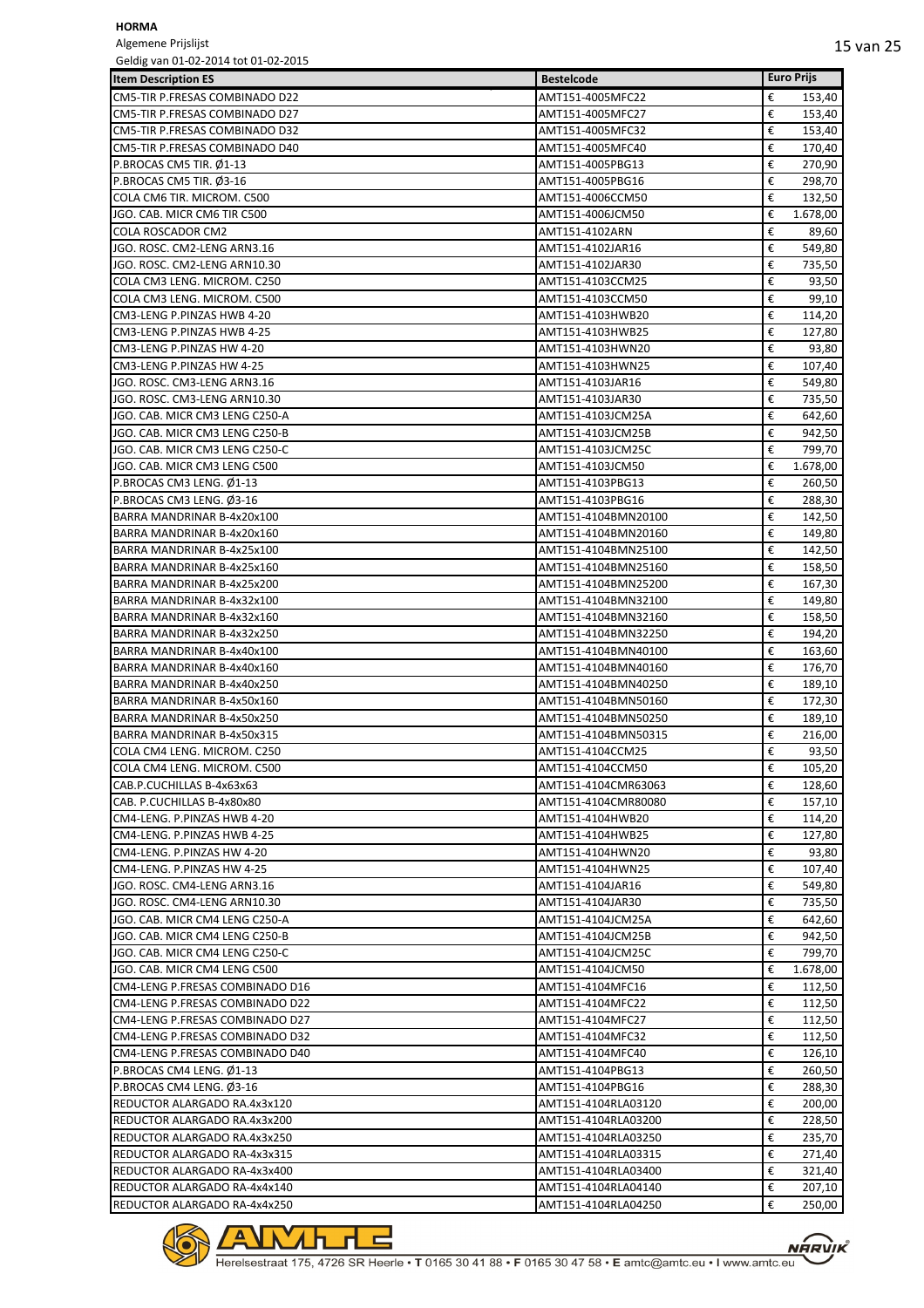Algemene Prijslijst<br>Geldig van 01-02-20 e<br>Geldig on the 11-02-2015

| Geldig van 01-02-2014 tot 01-02-2015 |                     |                   |
|--------------------------------------|---------------------|-------------------|
| <b>Item Description ES</b>           | <b>Bestelcode</b>   | <b>Euro Prijs</b> |
| REDUCTOR ALARGADO RA-4x4x315         | AMT151-4104RLA04315 | €<br>285,60       |
| REDUCTOR ALARGADO RA.4x4x400         | AMT151-4104RLA04400 | €<br>328,50       |
| BARRA MANDRINAR B-5x20x100           | AMT151-4105BMN20100 | €<br>207,20       |
| BARRA MANDRINAR B-5x20x160           | AMT151-4105BMN20160 | €<br>216,00       |
|                                      |                     |                   |
| BARRA MANDRINAR B-5x25x100           | AMT151-4105BMN25100 | €<br>216,00       |
| BARRA MANDRINAR B-5x25x160           | AMT151-4105BMN25160 | €<br>238,10       |
| BARRA MANDRINAR B-5x25x200           | AMT151-4105BMN25200 | €<br>250,90       |
| BARRA MANDRINAR B-5x32x100           | AMT151-4105BMN32100 | €<br>238,10       |
| BARRA MANDRINAR B-5x32x160           | AMT151-4105BMN32160 | €<br>250,90       |
| BARRA MANDRINAR B-5x32x250           | AMT151-4105BMN32250 | €<br>272,70       |
| BARRA MANDRINAR B-5x40x100           | AMT151-4105BMN40100 | €<br>220,30       |
| BARRA MANDRINAR B-5x40x160           | AMT151-4105BMN40160 | €<br>265,40       |
| BARRA MANDRINAR B-5x40x250           | AMT151-4105BMN40250 | €<br>290,80       |
|                                      |                     |                   |
| BARRA MANDRINAR B-5x50x160           | AMT151-4105BMN50160 | €<br>274,80       |
| BARRA MANDRINAR B-5x50x250           | AMT151-4105BMN50250 | €<br>301,00       |
| BARRA MANDRINAR B-5x50x315           | AMT151-4105BMN50315 | €<br>327,20       |
| BARRA MANDRINAR B-5x63x160           | AMT151-4105BMN63160 | €<br>287,20       |
| BARRA MANDRINAR B-5x63x250           | AMT151-4105BMN63250 | €<br>301,00       |
| BARRA MANDRINAR B-5x63x400           | AMT151-4105BMN63400 | €<br>378,10       |
| COLA CM5 LENG MICROM, C250           | AMT151-4105CCM25    | €<br>105,20       |
| COLA CM5 LENG MICROM. C500           | AMT151-4105CCM50    | €<br>105,20       |
| CAB. P.CUCHILLAS B-5x63x63           |                     | €                 |
|                                      | AMT151-4105CMR63063 | 192,80            |
| CAB. P.CUCHILLAS B-5x80x80           | AMT151-4105CMR80080 | €<br>214,20       |
| CAB. P.CUCHILLAS B-5x100x100         | AMT151-4105CMR96100 | €<br>257,10       |
| CAB. P.CUCHILLAS B-5x125x100         | AMT151-4105CMR97100 | €<br>335,60       |
| CAB. P.CUCHILLAS B-5x125x95          | AMT151-4105CMR98095 | €<br>335,60       |
| CM5-LENG P.PINZAS HWB 6-32           | AMT151-4105HWB32    | €<br>170,40       |
| CM5-LENG P.PINZAS HW 6-32            | AMT151-4105HWN32    | €<br>150,00       |
| JGO. ROSC. CM5 ARN3.16               | AMT151-4105JAR16    | €<br>585,50       |
|                                      |                     | €                 |
| JGO. ROSC. CM5 ARN10.30              | AMT151-4105JAR30    | 785,40            |
| JGO. CAB. MICR CM5 LENG C250-A       | AMT151-4105JCM25A   | €<br>671,20       |
| JGO. CAB. MICR CM5 LENG C250-B       | AMT151-4105JCM25B   | €<br>971,10       |
| JGO. CAB. MICR CM5 LENG C250-C       | AMT151-4105JCM25C   | €<br>828,30       |
| JGO. CAB. MICR CM5 LENG C500         | AMT151-4105JCM50    | €<br>1.678,00     |
| P.FRES.CM5 0 16 LENG.COMBINAD        | AMT151-4105MFC16    | €<br>153,40       |
| CM5-LENG. P.FRESAS COMBINADO D22     | AMT151-4105MFC22    | €<br>153,40       |
| CM5-LENG. P.FRESAS COMBINADO D27     | AMT151-4105MFC27    | €<br>153,40       |
| CM5-LENG. P.FRESAS COMBINADO D32     | AMT151-4105MFC32    | €<br>153,40       |
| CM5-LENG. P.FRESAS COMBINADO D40     |                     | €                 |
|                                      | AMT151-4105MFC40    | 170,40            |
| P.BROCAS CM5 LENG. Ø1-13             | AMT151-4105PBG13    | €<br>270,90       |
| P.BROCAS CM5 LENG. Ø3-16             | AMT151-4105PBG16    | €<br>298,70       |
| REDUCTOR ALARGADO RA.5x3x120         | AMT151-4105RLA03120 | €<br>214,20       |
| REDUCTOR ALARGADO RA.5x3x200         | AMT151-4105RLA03200 | €<br>250,00       |
| REDUCTOR ALARGADO RA-5x3x250         | AMT151-4105RLA03250 | €<br>271,40       |
| REDUCTOR ALARGADO RA-5x3x315         | AMT151-4105RLA03315 | €<br>292,80       |
| REDUCTOR ALARGADO RA.5x3x400         | AMT151-4105RLA03400 | €<br>335,60       |
| REDUCTOR ALARGADO RA.5x4x140         | AMT151-4105RLA04140 | €<br>250,00       |
|                                      |                     |                   |
| REDUCTOR ALARGADO RA.5x4x250         | AMT151-4105RLA04250 | €<br>285,60       |
| REDUCTOR ALARGADO RA.5x4x315         | AMT151-4105RLA04315 | €<br>307,10       |
| REDUCTOR ALARGADO RA-5x4x400         | AMT151-4105RLA04400 | €<br>357,10       |
| REDUCTOR ALARGADO RA.5x5x180         | AMT151-4105RLA05180 | €<br>271,40       |
| REDUCTOR ALARGADO RA.5x5x250         | AMT151-4105RLA05250 | €<br>307,10       |
| REDUCTOR ALARGADO RA-5x5x315         | AMT151-4105RLA05315 | €<br>328,50       |
| REDUCTOR ALARGADO RA-5x5x400         | AMT151-4105RLA05400 | €<br>464,20       |
| REDUCTOR ALARGADO RA.5x5x500         | AMT151-4105RLA05500 | €<br>557,00       |
|                                      |                     |                   |
| B. MANDRINAR MORSE6 Ø32x160          | AMT151-4106BMN32160 | €<br>305,40       |
| B. MANDRINAR MORSE6 Ø32x250          | AMT151-4106BMN32250 | €<br>327,20       |
| B. MANDRINAR MORSE6 Ø40x160          | AMT151-4106BMN40160 | €<br>305,40       |
| B. MANDRINAR MORSE6 Ø40x250          | AMT151-4106BMN40250 | €<br>327,20       |
| B. MANDRINAR MORSE6 Ø40x315          | AMT151-4106BMN40315 | €<br>363,50       |
| B. MANDRINAR MORSE6 Ø50x160          | AMT151-4106BMN50160 | €<br>319,90       |
| B. MANDRINAR MORSE6 Ø50x200          | AMT151-4106BMN50200 | €<br>363,50       |
| B. MANDRINAR MORSE6 Ø50x250          | AMT151-4106BMN50250 | €<br>363,50       |
|                                      |                     | €                 |
| B. MANDRINAR MORSE6 Ø50x315          | AMT151-4106BMN50315 | 399,90            |
| B. MANDRINAR MORSE6 Ø63x160          | AMT151-4106BMN63160 | €<br>341,70       |
| B. MANDRINAR MORSE6 Ø63x400          | AMT151-4106BMN63400 | €<br>465,30       |
| B. MANDRINAR MORSE6 Ø80x400          | AMT151-4106BMN80400 | €<br>523,50       |



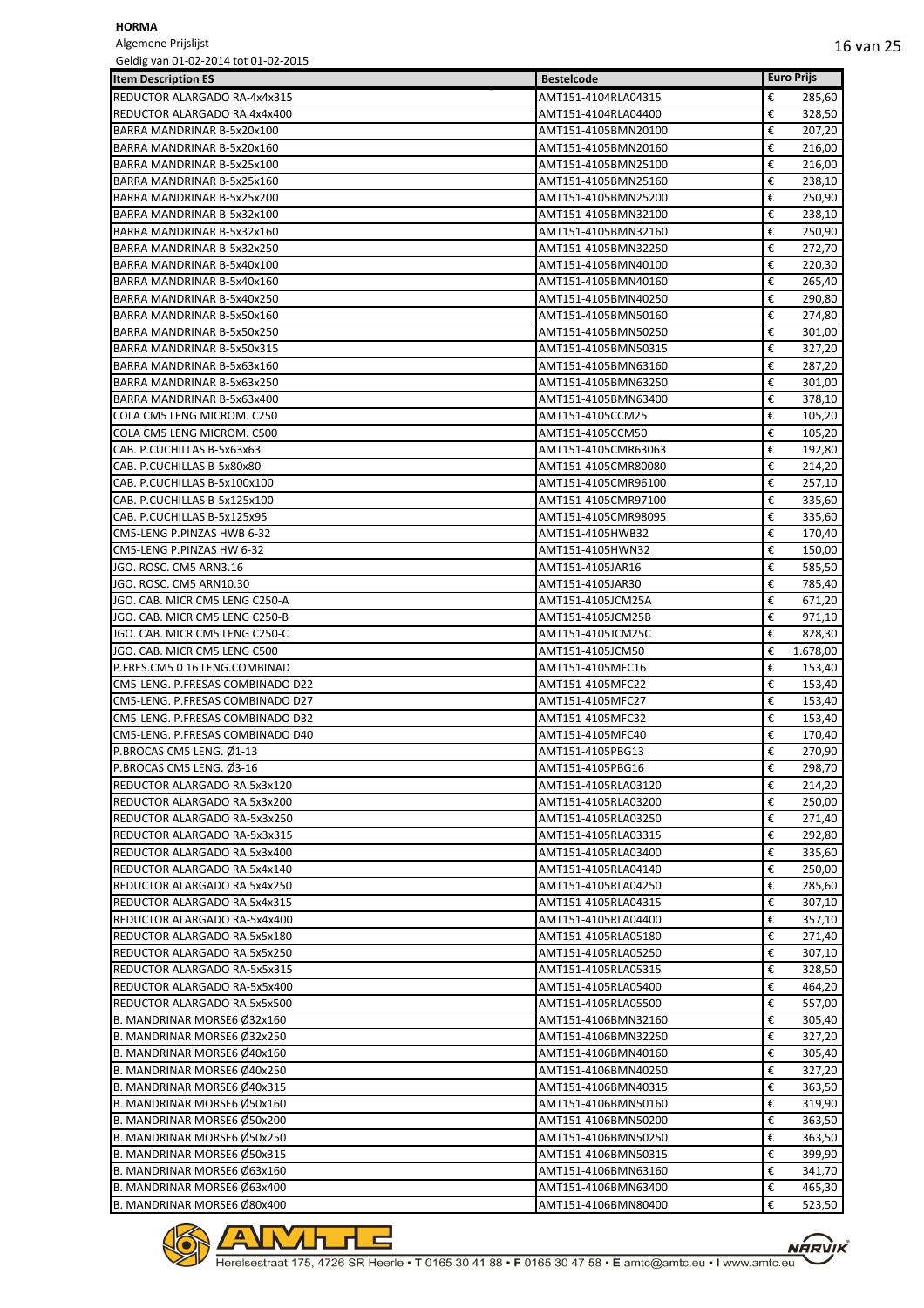Algemene Prijslijst<br>Geldig van 01-02-20 e<br>Geldig 101-02-2015

| Geldig van 01-02-2014 tot 01-02-2015 |                     |                   |        |
|--------------------------------------|---------------------|-------------------|--------|
| <b>Item Description ES</b>           | <b>Bestelcode</b>   | <b>Euro Prijs</b> |        |
| B. MANDRINAR MORSE6 Ø100x400         | AMT151-4106BMN99400 | €                 | 596,20 |
| COLA CM6 LENG MICROM. C250           | AMT151-4106CCM25    | €                 | 99,10  |
| CAB. MANDRINAR MORSE6 Ø80x70         | AMT151-4106CMR80070 | €                 | 321,40 |
| CAB. MANDRINAR MORSE6 Ø100x90        | AMT151-4106CMR96    | €                 | 392,80 |
| CAB. MANDRINAR MORSE6 Ø125x100       | AMT151-4106CMR97    | €                 | 435,60 |
| CAB. MANDRINAR MORSE6 Ø160x125       | AMT151-4106CMR98    | €                 | 642,60 |
| RED. ALARGADO MORSE6x4x140           | AMT151-4106RLA04140 | €                 | 378,50 |
| RED. ALARGADO MORSE6x4x250           | AMT151-4106RLA04250 | €                 | 414,20 |
| RED. ALARGADO MORSE6x4x315           | AMT151-4106RLA04315 | €                 | 442,70 |
| RED. ALARGADO MORSE6x4x400           | AMT151-4106RLA04400 | €                 | 549,80 |
| RED. ALARGADO MORSE6x4x500           | AMT151-4106RLA04500 | €                 | 628,40 |
| RED. ALARGADO MORSE6x5x500           | AMT151-4106RLA05500 | €                 | 749,80 |
| <b>FAMILIA MANGO CILINDRICO</b>      |                     | €                 |        |
| BARRA MANDRINAR CILINDRICA D20 L250  | AMT151-5020BMN20250 | €                 | 116,40 |
| CILINDR. Ø20 P.PINZAS ER16 MINI L175 | AMT151-5020ERM16175 | €                 | 170,40 |
| CILINDR. Ø20 P.PINZAS ER16 MINI L260 | AMT151-5020ERM16260 | €                 | 245,40 |
| BARRA MANDRINAR CILINDRICA D25 L315  | AMT151-5025BMN25315 | €                 | 120,00 |
| CILINDR. Ø25 P.PINZAS ER20 MINI L260 | AMT151-5025ERM20260 | €                 | 252,20 |
| BARRA MANDRINAR CILINDRICA D32 L315  | AMT151-5032BMN32315 | €                 | 127,30 |
| CILINDR. Ø32 P.PINZAS ER25 MINI L260 | AMT151-5032ERM25260 | €                 | 259,00 |
| ALARG. Ø20 WELDON Ø6                 | AMT151-5120AWE06    | €                 | 86,90  |
| ALARG. Ø20 WELDON Ø8                 | AMT151-5120AWE08    | €                 | 79,90  |
| ALARG. Ø20 WELDON Ø10                | AMT151-5120AWE10    | €                 | 86,90  |
| ALARG. Ø20 WELDON Ø12                | AMT151-5120AWE12    | €                 | 86,90  |
| CILINDR. Ø20 P.PINZAS ERB32 L110     | AMT151-5120ERB32    | €                 | 136,40 |
| CILINDR. Ø20 P.PINZAS ER32 L110      | AMT151-5120ERD32    | €                 | 115,90 |
| CILINDR. Ø20 P.PINZAS ERH16 L100     | AMT151-5120ERH16    | €                 | 115,90 |
| CILINDR. Ø20 P.PINZAS ERM16 L100     | AMT151-5120ERM16    | €                 | 119,30 |
| REDUCTOR WELDON D20-D6               | AMT151-5120WEL06    | €                 | 78,40  |
| REDUCTOR WELDON D20-D8               | AMT151-5120WEL08    | €                 | 69,90  |
| REDUCTOR WELDON D20-D10              | AMT151-5120WEL10    | €                 | 69,90  |
| REDUCTOR WELDON D20-D12              | AMT151-5120WEL12    | €                 | 69,90  |
| ROSCADOR Ø25 M10-M30                 | AMT151-5125ARN30    | €                 | 445,50 |
| CILIND. D25 P.PINZ. ERB32            | AMT151-5125ERB32    | €                 | 136,40 |
| CILIND. D25 P.PINZ ER32              | AMT151-5125ERD32    | €                 | 115,90 |
| CILIND. D25 P.PINZ ERH20             | AMT151-5125ERH20    | €                 | 115,90 |
| CILIND. D25 P.PINZAS HW 4-20         | AMT151-5125HWN20    | €                 | 112,50 |
| JGO. ROSC. CILIND. Ø25 ARN3.16       | AMT151-5125JAR16    | €                 | 535,60 |
| JGO. ROSC. CILIND. Ø25 ARN10.30      | AMT151-5125JAR30    | €                 | 728,30 |
| P.BROCAS CILINDR.D25 C:1-13          | AMT151-5125PBG13    | €                 | 260,50 |
| REDUCTOR WELDON D25-D6               | AMT151-5125WEL06    | €                 | 78,40  |
| <b>REDUCTOR WELDON D25-D8</b>        | AMT151-5125WEL08    | €                 | 69,90  |
| REDUCTOR WELDON D25-D10              | AMT151-5125WEL10    | €                 | 69,90  |
| REDUCTOR WELDON D25-D12              | AMT151-5125WEL12    | €                 | 69,90  |
| REDUCTOR WELDON D25-D16              | AMT151-5125WEL16    | €                 | 69,90  |
| ALARG. Ø32 WELDON Ø14                | AMT151-5132AWE14    | €                 | 97,30  |
| ALARG. Ø32 WELDON Ø16                | AMT151-5132AWE16    | €                 | 97,30  |
| ALARG. Ø32 WELDON Ø18                | AMT151-5132AWE18    | €                 | 97,30  |
| ALARG. Ø32 WELDON Ø20                | AMT151-5132AWE20    | €                 | 97,30  |
| CILIND. D32 P.PINZAS ERB25           | AMT151-5132ERB25    | €                 | 136,40 |
| CILIND. D32 P.PINZAS ERB32           | AMT151-5132ERB32    | €                 | 150,00 |
| CILIND. D32 P.PINZAS ERB40           | AMT151-5132ERB40    | €                 | 156,80 |
| P PINZAS CIL. Ø32 ER25               | AMT151-5132ERD25    | €                 | 115,90 |
| P PINZAS CIL. Ø32 ER32               | AMT151-5132ERD32    | €                 | 129,50 |
| P PINZAS CIL. Ø32 ER40               | AMT151-5132ERD40    | €                 | 136,40 |
| P PINZAS CIL. Ø32 HW 4-20            | AMT151-5132HWN20    | €                 | 112,50 |
| P PINZAS CIL. Ø32 HW 4-25            | AMT151-5132HWN25    | €                 | 115,90 |
| CILINDR. D32 P.BROCAS C:1-13         | AMT151-5132PBG13    | €                 | 260,50 |
| CILINDR. D32 P.BROCAS C:3-16         | AMT151-5132PBG16    | €                 | 291,80 |
| REDUCTOR WELDON D32-D06              | AMT151-5132WEL06    | €                 | 85,30  |
| REDUCTOR WELDON D32-D08              | AMT151-5132WEL08    | €                 | 78,40  |
| REDUCTOR WELDON D32-D10              | AMT151-5132WEL10    | €                 | 78,40  |
| REDUCTOR WELDON D32-D12              | AMT151-5132WEL12    | €                 | 78,40  |
| REDUCTOR WELDON D32-D16              | AMT151-5132WEL16    | €                 | 78,40  |
| REDUCTOR WELDON D32-D20              | AMT151-5132WEL20    | €                 | 78,40  |
| P.P.CILINDRICO Ø40 HWB 4-20          | AMT151-5140HWB20    | €                 | 133,00 |
| P.P.CILINDRICO Ø40 HWB 4-25          | AMT151-5140HWB25    | €                 | 136,40 |
|                                      |                     |                   |        |

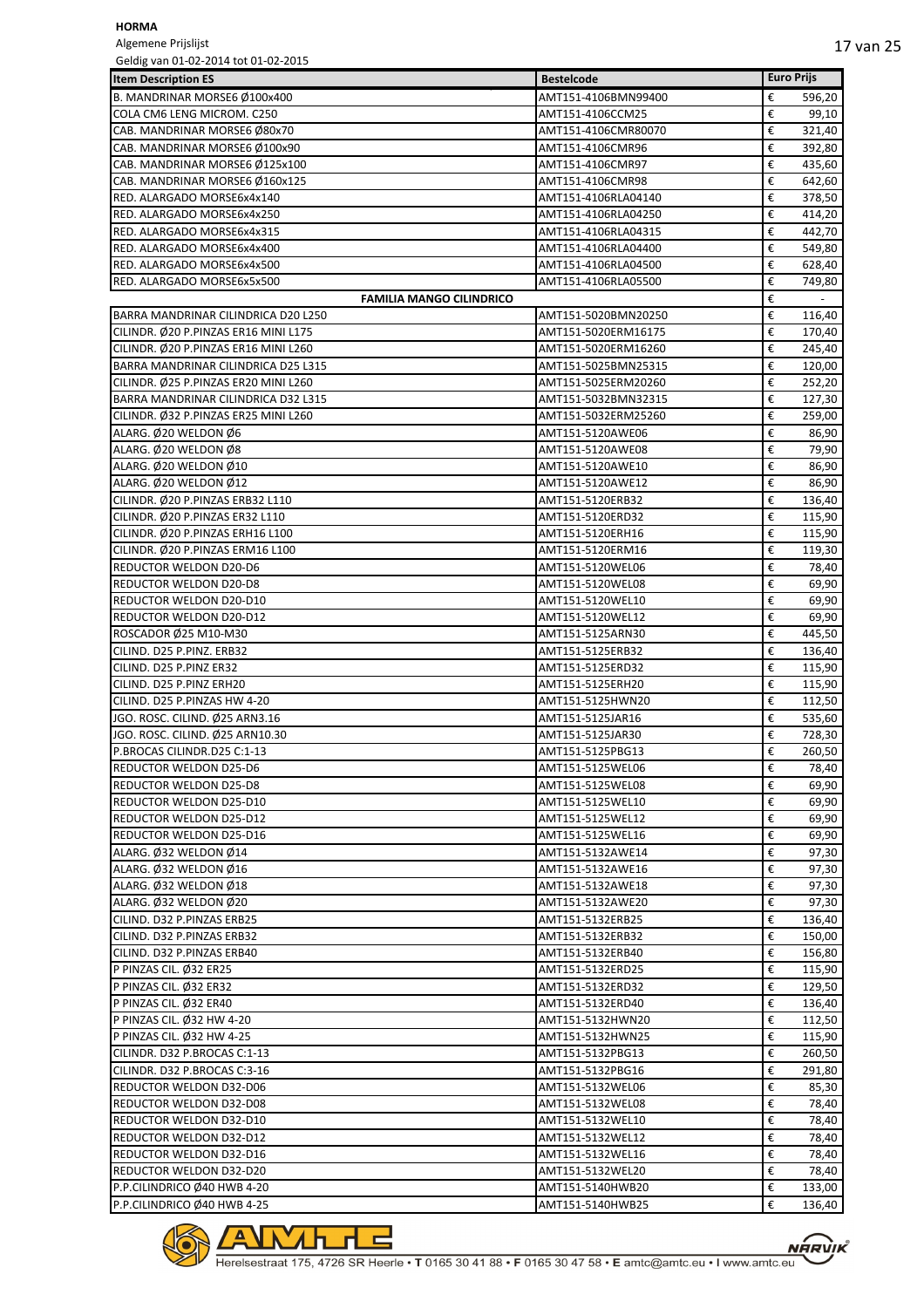Algemene Prijslijst Geldig van 01-02-2014 tot 01-02-2015

| GEINIG AND INTERFACTOR CONTINUES.<br><b>Item Description ES</b> |               | <b>Bestelcode</b> | <b>Euro Prijs</b> |        |
|-----------------------------------------------------------------|---------------|-------------------|-------------------|--------|
|                                                                 |               |                   |                   |        |
| P.P.CILINDRICO Ø40 HW 4-20                                      |               | AMT151-5140HWN20  | €<br>€            | 112,50 |
| P.P.CILINDRICO Ø40 HW 4-25                                      | <b>PINZAS</b> | AMT151-5140HWN25  | €                 | 115,90 |
| PINZA ROSCADOR J-443                                            |               | AMT151-7016ARN100 | €                 | 75,00  |
| PINZA ROSCADOR J-440                                            |               | AMT151-7016ARN160 | €                 | 75,00  |
| PINZA COP16 Ø6                                                  |               | AMT151-7016COP060 | €                 | 30,00  |
| PINZA COP16 Ø8                                                  |               | AMT151-7016COP080 | €                 | 30,00  |
| PINZA COP16 Ø10                                                 |               | AMT151-7016COP100 | €                 | 30,00  |
| PINZA COP16 Ø12                                                 |               | AMT151-7016COP120 | €                 | 30,00  |
| PINZA COP16 Ø16                                                 |               | AMT151-7016COP160 | €                 | 30,00  |
| PINZA ER16 Ø1                                                   |               | AMT151-7016ERN010 | €                 | 25,30  |
| PINZA ER16 Ø1.5                                                 |               | AMT151-7016ERN015 | €                 | 25,30  |
| PINZA ER16 Ø2                                                   |               | AMT151-7016ERN020 | €                 | 25,30  |
| PINZA ER16 Ø2.5                                                 |               | AMT151-7016ERN025 | €                 | 25,30  |
| PINZA ER16 Ø3                                                   |               | AMT151-7016ERN030 | €                 | 20,50  |
| PINZA ER16 Ø4                                                   |               | AMT151-7016ERN040 | €                 | 20,50  |
| PINZA ER16 Ø5                                                   |               | AMT151-7016ERN050 | €                 | 20,50  |
| PINZA ER16 Ø6                                                   |               | AMT151-7016ERN060 | €                 | 20,50  |
| PINZA ER16 Ø7                                                   |               | AMT151-7016ERN070 | €                 | 20,50  |
| PINZA ER16 Ø8                                                   |               | AMT151-7016ERN080 | €                 | 20,50  |
| PINZA ER16 Ø9                                                   |               | AMT151-7016ERN090 | €                 | 20,50  |
| <b>PINZA ER16 Ø10</b>                                           |               | AMT151-7016ERN100 | €                 | 20,50  |
| PINZA ER20 Ø2                                                   |               | AMT151-7020ERN020 | €                 | 26,30  |
| PINZA ER20 Ø2,5                                                 |               | AMT151-7020ERN025 | €                 | 26,30  |
| PINZA ER20 Ø3                                                   |               | AMT151-7020ERN030 | €                 | 22,50  |
| PINZA ER20 Ø4                                                   |               | AMT151-7020ERN040 | €                 | 22,50  |
| PINZA ER20 Ø5                                                   |               | AMT151-7020ERN050 | €                 | 22,50  |
| PINZA ER20 Ø6                                                   |               | AMT151-7020ERN060 | €                 | 22,50  |
| PINZA ER20 Ø7                                                   |               | AMT151-7020ERN070 | €                 | 22,50  |
| PINZA ER20 Ø8                                                   |               | AMT151-7020ERN080 | €                 | 22,50  |
| PINZA ER20 Ø9                                                   |               | AMT151-7020ERN090 | €                 | 22,50  |
| PINZA ER20 Ø10                                                  |               | AMT151-7020ERN100 | €                 | 22,50  |
| PINZA ER20 Ø11                                                  |               | AMT151-7020ERN110 | €                 | 22,50  |
| PINZA ER20 Ø12                                                  |               | AMT151-7020ERN120 | €                 | 22,50  |
| <b>PINZA ER20 Ø13</b>                                           |               | AMT151-7020ERN130 | €                 | 22,50  |
| PINZA G. APRIETE (4-20) Ø4                                      |               | AMT151-7020GAN040 | €                 | 40,00  |
| PINZA G. APRIETE (4-20) Ø5                                      |               | AMT151-7020GAN050 | €                 | 40,00  |
| PINZA G. APRIETE (4-20) Ø6                                      |               | AMT151-7020GAN060 | €                 | 34,70  |
| PINZA G. APRIETE (4-20) Ø7                                      |               | AMT151-7020GAN070 | €                 | 40,00  |
| PINZA G. APRIETE (4-20) Ø8                                      |               | AMT151-7020GAN080 | €                 | 34,70  |
| PINZA G. APRIETE (4-20) Ø10                                     |               | AMT151-7020GAN100 | €                 | 34,70  |
| PINZA G. APRIETE (4-20) Ø12                                     |               | AMT151-7020GAN120 | €                 | 34,70  |
| PINZA G. APRIETE (4-20) Ø14                                     |               | AMT151-7020GAN140 | €                 | 40,00  |
| PINZA G. APRIETE (4-20) Ø15                                     |               | AMT151-7020GAN150 | €                 | 40,00  |
| PINZA G. APRIETE (4-20) Ø16                                     |               | AMT151-7020GAN160 | €                 | 34,70  |
| PINZA HW4-20 Ø2                                                 |               | AMT151-7020HWA020 | €                 | 18,70  |
| PINZA HW4-20 Ø3                                                 |               | AMT151-7020HWA030 | €                 | 30,70  |
| PINZA HW4-20 Ø4                                                 |               | AMT151-7020HWA040 | €                 | 18,50  |
| PINZA HW4-20 Ø5                                                 |               | AMT151-7020HWA050 | €                 | 18,50  |
| PINZA HW4-20 Ø6                                                 |               | AMT151-7020HWA060 | €                 | 18,50  |
| PINZA HW4-20 Ø7                                                 |               | AMT151-7020HWA070 | €                 | 18,50  |
| PINZA HW4-20 Ø8                                                 |               | AMT151-7020HWA080 | €                 | 18,50  |
| PINZA HW4-20 Ø9                                                 |               | AMT151-7020HWA090 | €                 | 18,50  |
| PINZA HW4-20 Ø10                                                |               | AMT151-7020HWA100 | €                 | 18,50  |
| PINZA HW4-20 Ø11                                                |               | AMT151-7020HWA110 | €                 | 18,50  |
| PINZA HW4-20 Ø12                                                |               | AMT151-7020HWA120 | €                 | 18,50  |
| PINZA HW4-20 Ø13                                                |               | AMT151-7020HWA130 | €                 | 18,50  |
| PINZA HW4-20 Ø14                                                |               | AMT151-7020HWA140 | €                 | 18,50  |
| PINZA HW4-20 Ø15                                                |               | AMT151-7020HWA150 | €                 | 18,50  |
| PINZA HW4-20 Ø16                                                |               | AMT151-7020HWA160 | €                 | 18,50  |
| PINZA HW4-20 Ø17                                                |               | AMT151-7020HWA170 | €                 | 18,50  |
| PINZA HW4-20 Ø18                                                |               | AMT151-7020HWA180 | €                 | 18,50  |
| PINZA HW4-20 Ø19                                                |               | AMT151-7020HWA190 | €                 | 18,50  |
| PINZA HW4-20 Ø20                                                |               | AMT151-7020HWA200 | €                 | 18,50  |
| PINZA HWE 6-20 Ø6                                               |               | AMT151-7020HWB060 | €                 | 38,20  |
| PINZA HWE 6-20 Ø7                                               |               | AMT151-7020HWB070 | €                 | 38,20  |
| <b>PINZA HWE 6-20 Ø8</b>                                        |               | AMT151-7020HWB080 | €                 | 38,20  |

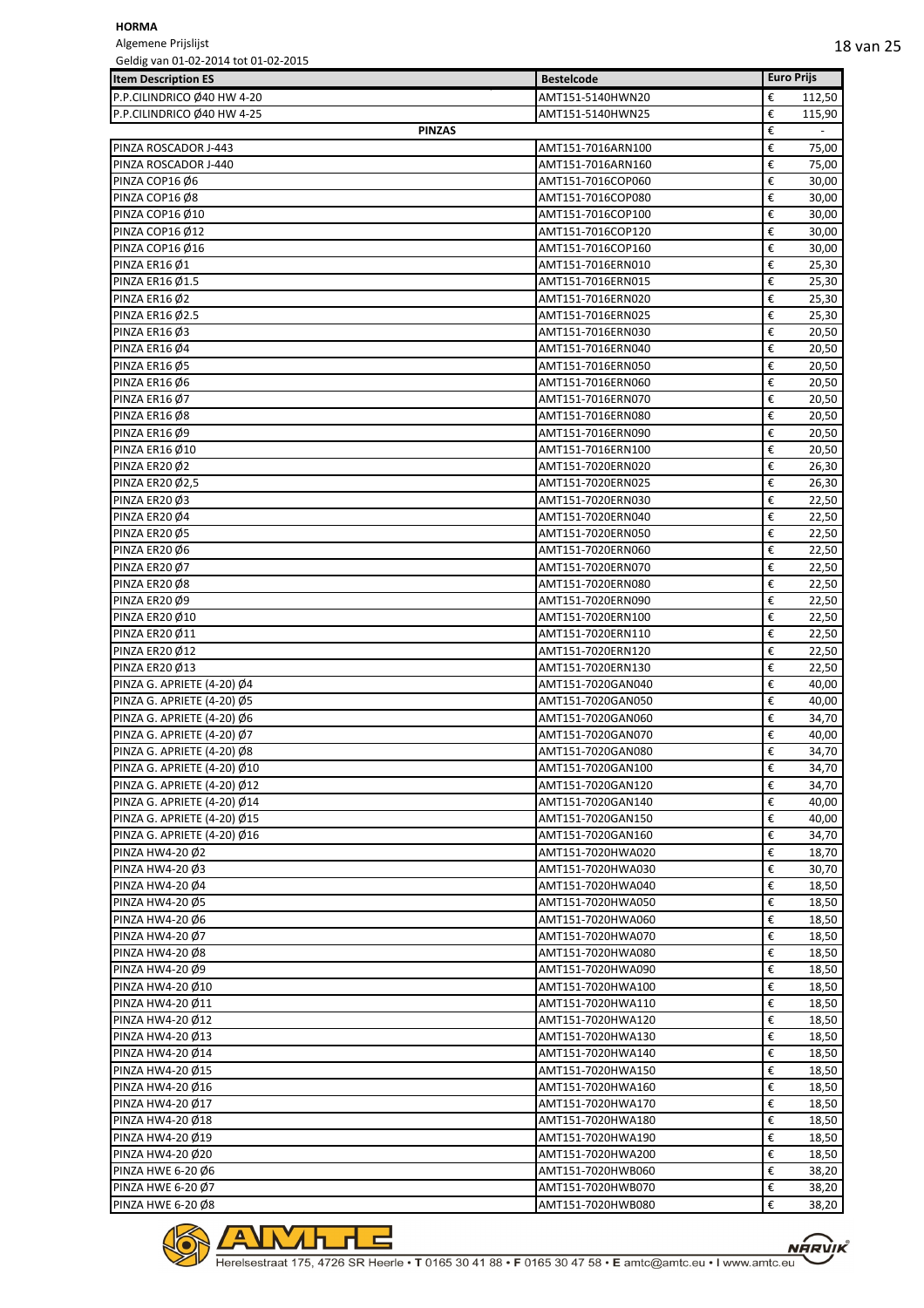Algemene Prijslijst Geldig van 01-02-2014 tot 01-02-2015

| Geldig van UI-02-2014 tot 01-02-2015 |                   |                   |       |
|--------------------------------------|-------------------|-------------------|-------|
| <b>Item Description ES</b>           | <b>Bestelcode</b> | <b>Euro Prijs</b> |       |
| PINZA HWE 6-20 Ø9                    | AMT151-7020HWB090 | €                 | 30,60 |
| PINZA HWE 6-20 Ø10                   | AMT151-7020HWB100 | €                 | 30,60 |
| PINZA HWE 6-20 Ø11                   | AMT151-7020HWB110 | €                 | 30,60 |
| PINZA HWE 6-20 Ø12                   | AMT151-7020HWB120 | €                 | 30,60 |
| PINZA HWE 6-20 Ø13                   | AMT151-7020HWB130 | €                 | 30,60 |
| PINZA HWE 6-20 Ø14                   | AMT151-7020HWB140 | €                 | 30,60 |
| PINZA HWE 6-20 Ø15                   | AMT151-7020HWB150 | €                 | 30,60 |
| PINZA HWE 6-20 Ø16                   | AMT151-7020HWB160 | €                 | 30,60 |
| PINZA HWE 6-20 D17                   | AMT151-7020HWB170 | €                 | 30,60 |
| PINZA HWE 6-20 Ø18                   | AMT151-7020HWB180 | €                 | 30,60 |
| PINZA HWE 6-20 D19                   | AMT151-7020HWB190 | €                 | 30,60 |
| PINZA HWE 6-20 Ø20                   | AMT151-7020HWB200 | €                 | 30,60 |
| PINZA ROS-20 $\emptyset$ 6 MM.       | AMT151-7020HWR060 | €                 | 46,80 |
| PINZA ROS-20 $\emptyset$ 8 MM        | AMT151-7020HWR080 | €                 | 46,80 |
| PINZA ROS-20 Ø 10 MM                 | AMT151-7020HWR100 | €                 | 46,80 |
| PINZA ROS-20 Ø 12 MM.                | AMT151-7020HWR120 | €                 | 46,80 |
| PINZA ROS-20 Ø 16 MM.                | AMT151-7020HWR160 | €                 | 46,80 |
| PINZA ROS-20 Ø 20 MM                 | AMT151-7020HWR200 | €                 | 46,80 |
| PINZA ER25 Ø1                        | AMT151-7025ERN010 | €                 | 30,00 |
| PINZA ER25 Ø1.5                      | AMT151-7025ERN015 | €                 | 30,00 |
| PINZA ER25 Ø2                        | AMT151-7025ERN020 | €                 | 30,00 |
| PINZA ER25 Ø2.5                      | AMT151-7025ERN025 | €                 | 30,00 |
| PINZA ER25 Ø3                        | AMT151-7025ERN030 | €                 | 9,40  |
| PINZA ER25 Ø4                        | AMT151-7025ERN040 | €                 | 22,70 |
| PINZA ER25 Ø5                        | AMT151-7025ERN050 | €                 | 22,70 |
| PINZA ER25 Ø6                        | AMT151-7025ERN060 | €                 | 22,70 |
| PINZA ER25 Ø7                        | AMT151-7025ERN070 | €                 | 22,70 |
|                                      |                   | €                 |       |
| PINZA ER25 Ø8                        | AMT151-7025ERN080 |                   | 22,70 |
| PINZA ER25 Ø9                        | AMT151-7025ERN090 | €                 | 22,70 |
| PINZA ER25 Ø10                       | AMT151-7025ERN100 | €                 | 22,70 |
| PINZA ER25 Ø11                       | AMT151-7025ERN110 | €                 | 22,70 |
| <b>PINZA ER25 Ø12</b>                | AMT151-7025ERN120 | €                 | 22,70 |
| PINZA ER25 Ø13                       | AMT151-7025ERN130 | €                 | 22,70 |
| PINZA ER25 Ø14                       | AMT151-7025ERN140 | €                 | 22,70 |
| PINZA ER25 Ø15                       | AMT151-7025ERN150 | €                 | 22,70 |
| PINZA ER25 Ø16                       | AMT151-7025ERN160 | €                 | 22,70 |
| PINZA HW 4-25 Ø3                     | AMT151-7025HWA030 | €                 | 34,10 |
| PINZA HW4-25 Ø4                      | AMT151-7025HWA040 | €                 | 19,80 |
| PINZA HW 4-25 Ø5                     | AMT151-7025HWA050 | €                 | 19,80 |
| PINZA HW 4-25 06                     | AMT151-7025HWA060 | €                 | 19,80 |
| PINZA HW 4-25 Ø7                     | AMT151-7025HWA070 | €                 | 19,80 |
| PINZA HW 4-25 Ø8                     | AMT151-7025HWA080 | €                 | 19,80 |
| PINZA HW 4-25 Ø9                     | AMT151-7025HWA090 | €                 | 19,80 |
| PINZA HW 4-25 Ø10                    | AMT151-7025HWA100 | €                 | 19,80 |
| PINZA HW 4-25 Ø11                    | AMT151-7025HWA110 | €                 | 19,80 |
| PINZA HW 4-25 Ø12                    | AMT151-7025HWA120 | €                 | 19,80 |
| PINZA HW 4-25 Ø13                    | AMT151-7025HWA130 | €                 | 19,80 |
| PINZA HW 4-25 Ø14                    | AMT151-7025HWA140 | €                 | 19,80 |
| PINZA HW 4-25 Ø15                    | AMT151-7025HWA150 | €                 | 19,80 |
| PINZA HW 4-25 Ø16                    | AMT151-7025HWA160 | €                 | 19,80 |
| PINZA HW 4-25 Ø17                    | AMT151-7025HWA170 | €                 | 19,80 |
| PINZA HW 4-25 Ø18                    | AMT151-7025HWA180 | €                 | 19,80 |
| PINZA HW 4-25 Ø19                    | AMT151-7025HWA190 | €                 | 19,80 |
| PINZA HW 4-25 Ø20                    | AMT151-7025HWA200 | €                 | 19,80 |
| PINZA HW 4-25 Ø25                    | AMT151-7025HWA250 | €                 | 19,80 |
| PINZA HWE 6-25 Ø6                    | AMT151-7025HWB060 | €                 | 41,70 |
| PINZA HWE 6-25 Ø7                    | AMT151-7025HWB070 | €                 | 41,70 |
| PINZA HWE 6-25 Ø8                    | AMT151-7025HWB080 | €                 | 41,70 |
| PINZA HWE 6-25 Ø9                    | AMT151-7025HWB090 | €                 | 32,00 |
| PINZA HWE 6-25 Ø10                   | AMT151-7025HWB100 | €                 | 32,00 |
|                                      |                   | €                 |       |
| PINZA HWE 6-25 Ø11                   | AMT151-7025HWB110 | €                 | 32,00 |
| PINZA HWE 6-25 Ø12                   | AMT151-7025HWB120 |                   | 32,00 |
| PINZA HWE 6-25 Ø13                   | AMT151-7025HWB130 | €                 | 32,00 |
| PINZA HWE.6-25 Ø14                   | AMT151-7025HWB140 | €                 | 32,00 |
| PINZA HWE 6-25 Ø15                   | AMT151-7025HWB150 | €                 | 32,00 |
| PINZA HWE 6-25 Ø15.5                 | AMT151-7025HWB155 | €                 | 48,70 |
| PINZA HWE 6-25 Ø16                   | AMT151-7025HWB160 | €                 | 32,00 |



<u>∕わ┎╒</u>

 $\overline{\phantom{a}}$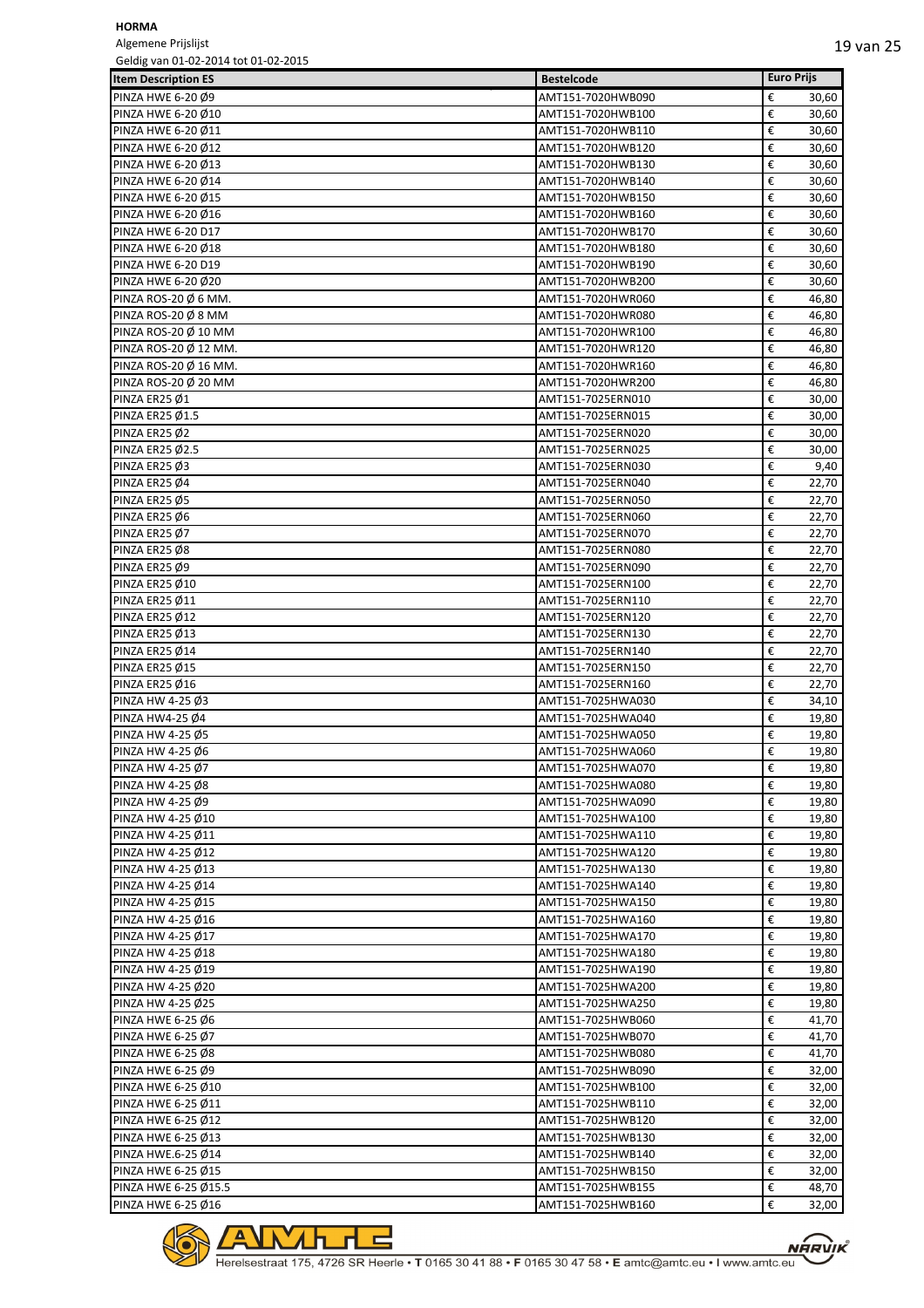Algemene Prijslijst Geldig van 01-02-2014 tot 01-02-2015

| Scraig varieties soll for other sections<br><b>Item Description ES</b> | <b>Bestelcode</b> | <b>Euro Prijs</b> |
|------------------------------------------------------------------------|-------------------|-------------------|
| PINZA HWE 6-25 Ø16.5                                                   | AMT151-7025HWB165 | €<br>48,70        |
| PINZA HWE 6-25 Ø17                                                     | AMT151-7025HWB170 | €<br>32,00        |
| PINZA HWE 6-25 Ø17.5                                                   | AMT151-7025HWB175 | €<br>48,70        |
| PINZA HWE 6-25 Ø18                                                     | AMT151-7025HWB180 | €<br>32,00        |
| PINZA HWE 6-25 Ø19                                                     | AMT151-7025HWB190 | €<br>32,00        |
| PINZA HWE 6-25 Ø20                                                     | AMT151-7025HWB200 | €<br>32,00        |
| PINZA HWE 6-25 Ø25                                                     | AMT151-7025HWB250 | €<br>32,00        |
| PINZA ROS 6-25 Ø6                                                      | AMT151-7025HWR060 | €<br>49,10        |
| PINZA ROS 6-25 Ø8                                                      | AMT151-7025HWR080 | €<br>49,10        |
| PINZA ROS 6-25 Ø10                                                     | AMT151-7025HWR100 | €<br>49,10        |
| PINZA ROS 6-25 Ø12                                                     | AMT151-7025HWR120 | €<br>49,10        |
| PINZA ROS 6-25 Ø16                                                     | AMT151-7025HWR160 | €<br>49,10        |
| PINZA ROS 6-25 Ø20                                                     | AMT151-7025HWR200 | €<br>49,10        |
| PINZA ROS 6-25 Ø25                                                     | AMT151-7025HWR250 | €<br>49,10        |
| PINZA ROSCADOR J-461                                                   | AMT151-7030ARN200 | €<br>150,00       |
| PINZA ROSCADOR J-462                                                   | AMT151-7030ARN300 | €<br>150,00       |
| PINZA COP 32 Ø20                                                       | AMT151-7032COP200 | €<br>64,30        |
| PINZA COP32 Ø25                                                        | AMT151-7032COP250 | €<br>64,30        |
| PINZA COP32 Ø32                                                        | AMT151-7032COP320 | €<br>64,30        |
| PINZA ER32 Ø2                                                          | AMT151-7032ERN020 | €<br>31,40        |
| PINZA ER32 Ø2.5                                                        | AMT151-7032ERN025 | €<br>31,40        |
| PINZA ER32 Ø3                                                          | AMT151-7032ERN030 | €<br>31,40        |
| PINZA ER32 Ø4                                                          | AMT151-7032ERN040 | €<br>26,10        |
| PINZA ER32 Ø5                                                          | AMT151-7032ERN050 | €<br>26,10        |
| PINZA ER32 Ø6                                                          | AMT151-7032ERN060 | €<br>26,10        |
| PINZA ER32 Ø7                                                          | AMT151-7032ERN070 | €<br>26,10        |
| PINZA ER32 Ø8                                                          | AMT151-7032ERN080 | €<br>26,10        |
| PINZA ER32 Ø9                                                          | AMT151-7032ERN090 | €<br>26,10        |
| PINZA ER32 Ø10                                                         | AMT151-7032ERN100 | €<br>26,10        |
| <b>PINZA ER32 Ø11</b>                                                  | AMT151-7032ERN110 | €<br>26,10        |
| PINZA ER32 Ø12                                                         | AMT151-7032ERN120 | €<br>26,10        |
| PINZA ER32 Ø13                                                         | AMT151-7032ERN130 | €<br>26,10        |
| PINZA ER32 Ø14                                                         | AMT151-7032ERN140 | €<br>26,10        |
| PINZA ER32 Ø15                                                         | AMT151-7032ERN150 | €<br>26,10        |
| PINZA ER32 Ø16                                                         | AMT151-7032ERN160 | €<br>26,10        |
| <b>PINZA ER32 Ø17</b>                                                  | AMT151-7032ERN170 | €<br>26,10        |
| PINZA ER32 Ø18                                                         | AMT151-7032ERN180 | €<br>26,10        |
| PINZA ER32 Ø19                                                         | AMT151-7032ERN190 | €<br>26,10        |
| PINZA ER32 Ø20                                                         | AMT151-7032ERN200 | €<br>26,10        |
| PINZA GA32 Ø5                                                          | AMT151-7032GAN050 | €<br>42,90        |
| PINZA GA32 Ø6                                                          | AMT151-7032GAN060 | €<br>34,70        |
| PINZA GA32 Ø7                                                          | AMT151-7032GAN070 | €<br>42,90        |
| PINZA GA32 Ø8                                                          | AMT151-7032GAN080 | €<br>34,70        |
| PINZA GA32 Ø9                                                          | AMT151-7032GAN090 | €<br>42,90        |
| PINZA GA32 Ø10                                                         | AMT151-7032GAN100 | €<br>34,70        |
| PINZA GA32 Ø11                                                         | AMT151-7032GAN110 | €<br>42,90        |
| <b>PINZA GA32 Ø12</b>                                                  | AMT151-7032GAN120 | €<br>34,70        |
| PINZA GA32 Ø13                                                         | AMT151-7032GAN130 | €<br>42,90        |
| PINZA GA32 Ø14                                                         | AMT151-7032GAN140 | €<br>42,90        |
| <b>PINZA GA32 Ø15</b>                                                  | AMT151-7032GAN150 | €<br>42,90        |
| <b>PINZA GA32 Ø16</b>                                                  | AMT151-7032GAN160 | €<br>34,70        |
| PINZA GA32 Ø18                                                         | AMT151-7032GAN180 | €<br>42,90        |
| PINZA GA32 Ø19                                                         | AMT151-7032GAN190 | €<br>42,90        |
| PINZA GA32 Ø20                                                         | AMT151-7032GAN200 | €<br>34,70        |
| <b>PINZA GA32 Ø22</b>                                                  | AMT151-7032GAN220 | €<br>42,90        |
| PINZA GA32 Ø23                                                         | AMT151-7032GAN230 | €<br>42,90        |
| <b>PINZA GA32 Ø24</b>                                                  | AMT151-7032GAN240 | €<br>42,90        |
| PINZA GA32 Ø25                                                         | AMT151-7032GAN250 | €<br>34,70        |
| PINZA GA32 D30                                                         | AMT151-7032GAN300 | €<br>48,80        |
| PINZA HW6-32 Ø5                                                        | AMT151-7032HWA050 | €<br>28,70        |
| PINZA HW6-32 Ø6                                                        | AMT151-7032HWA060 | €<br>25,90        |
| PINZA HW6-32 Ø7                                                        | AMT151-7032HWA070 | €<br>25,90        |
| PINZA HW6-32 Ø8                                                        | AMT151-7032HWA080 | €<br>25,90        |
| PINZA HW6-32 Ø9                                                        | AMT151-7032HWA090 | €<br>25,90        |
| PINZA HW6-32 Ø10                                                       | AMT151-7032HWA100 | €<br>25,90        |
| PINZA HW6-32 Ø11                                                       | AMT151-7032HWA110 | €<br>25,90        |
| PINZA HW6-32 Ø12                                                       | AMT151-7032HWA120 | €<br>25,90        |



 $\sqrt{2}$ 

 $\lambda$ 

<u>∕わ┎╒</u>

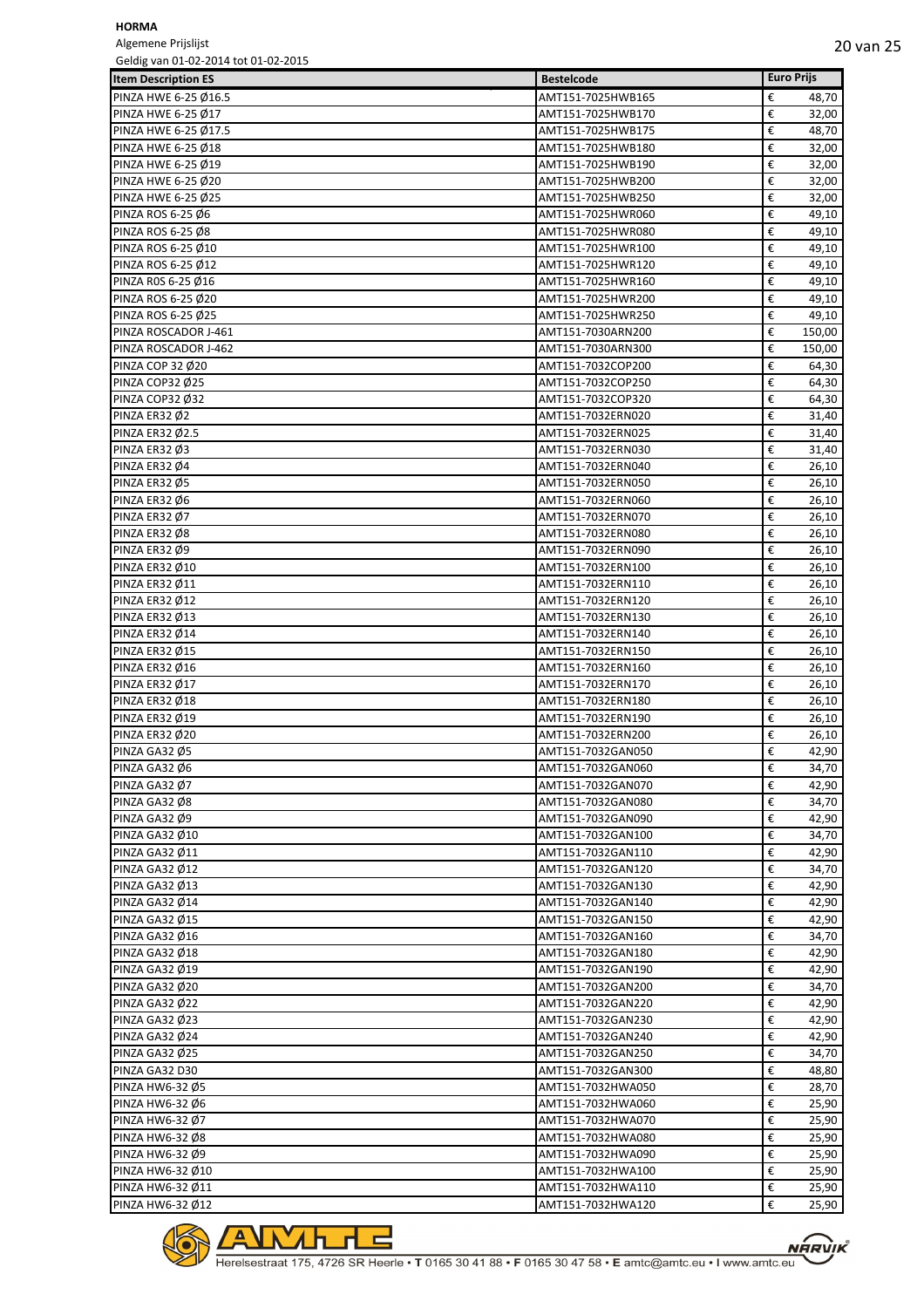Algemene Prijslijst Geldig van 01-02-2014 tot 01-02-2015

| GEINIG AND INTERFACTOR CONTROL OF A CHILD |                   |                   |        |
|-------------------------------------------|-------------------|-------------------|--------|
| <b>Item Description ES</b>                | <b>Bestelcode</b> | <b>Euro Prijs</b> |        |
| PINZA HW6-32 Ø13                          | AMT151-7032HWA130 | €                 | 25,90  |
| PINZA HW6-32 Ø14                          | AMT151-7032HWA140 | €                 | 25,90  |
| PINZA HW6-32 Ø15                          | AMT151-7032HWA150 | €                 | 25,90  |
| PINZA HW6-32 Ø16                          | AMT151-7032HWA160 | €                 | 25,90  |
| PINZA HW6-32 Ø17                          | AMT151-7032HWA170 | €                 | 25,90  |
| PINZA HW6-32 Ø18                          | AMT151-7032HWA180 | €                 | 25,90  |
| PINZA HW6-32 Ø19                          | AMT151-7032HWA190 | €                 | 25,90  |
| PINZA HW6-32 Ø20                          | AMT151-7032HWA200 | €                 | 25,90  |
| PINZA HW6-32 Ø25                          | AMT151-7032HWA250 | €                 | 25,90  |
| PINZA HW6-32 Ø32                          | AMT151-7032HWA320 | €                 | 25,90  |
| PINZA HWE32 Ø6                            | AMT151-7032HWB060 | €                 | 45,20  |
| PINZA HWE32 Ø7                            | AMT151-7032HWB070 | €                 | 45,20  |
| PINZA HWE32 Ø8                            | AMT151-7032HWB080 | €                 | 45,20  |
| PINZA HWE32 Ø9                            | AMT151-7032HWB090 | €                 | 45,20  |
| PINZA HWE32 Ø10                           | AMT151-7032HWB100 | €                 | 36,50  |
| PINZA HWE32 Ø11                           | AMT151-7032HWB110 | €                 | 36,50  |
| PINZA HWE32 Ø12                           | AMT151-7032HWB120 | €                 | 36,50  |
| PINZA HWE32 Ø13                           | AMT151-7032HWB130 | €                 | 36,50  |
| PINZA HWE32 Ø14                           | AMT151-7032HWB140 | €                 | 36,50  |
| PINZA HWE32 Ø15                           | AMT151-7032HWB150 | €                 | 36,50  |
| PINZA HWE32 Ø16                           | AMT151-7032HWB160 | €                 | 36,50  |
| PINZA HWE32 Ø17                           | AMT151-7032HWB170 | €                 | 36,50  |
|                                           |                   | €                 |        |
| PINZA HWE32 Ø18                           | AMT151-7032HWB180 |                   | 36,50  |
| PINZA HWE32 Ø19                           | AMT151-7032HWB190 | €                 | 36,50  |
| PINZA HWE32 Ø20                           | AMT151-7032HWB200 | €                 | 36,50  |
| PINZA HWE32 Ø25                           | AMT151-7032HWB250 | €                 | 36,50  |
| PINZA HWE32 Ø32                           | AMT151-7032HWB320 | €                 | 36,50  |
| PINZA ROS32 Ø6                            | AMT151-7032HWR060 | €                 | 60,80  |
| PINZA ROS32 Ø8                            | AMT151-7032HWR080 | €                 | 60,80  |
| PINZA ROS32 Ø10                           | AMT151-7032HWR100 | €                 | 60,80  |
| PINZA ROS32 Ø12                           | AMT151-7032HWR120 | €                 | 60,80  |
| PINZA ROS32 Ø16                           | AMT151-7032HWR160 | €                 | 60,80  |
| PINZA ROS32 Ø20                           | AMT151-7032HWR200 | €                 | 60,80  |
| PINZA ROS32 Ø25                           | AMT151-7032HWR250 | €                 | 60,80  |
| PINZA ROS32 Ø32                           | AMT151-7032HWR320 | €                 | 60,80  |
| PINZA ER40 Ø3                             | AMT151-7040ERN030 | €                 | 32,40  |
| PINZA ER40 Ø4                             | AMT151-7040ERN040 | €                 | 27,00  |
| PINZA ER40 Ø5                             | AMT151-7040ERN050 | €                 | 27,00  |
| PINZA ER40 Ø6                             | AMT151-7040ERN060 | €                 | 27,00  |
| PINZA ER40 Ø7                             | AMT151-7040ERN070 | €                 | 27,00  |
| PINZA ER40 Ø8                             | AMT151-7040ERN080 | €                 | 27,00  |
| PINZA ER40 Ø9                             | AMT151-7040ERN090 | €                 | 27,00  |
| <b>PINZA ER40 Ø10</b>                     | AMT151-7040ERN100 | €                 | 27,00  |
| PINZA ER40 Ø11                            | AMT151-7040ERN110 | €                 | 27,00  |
| PINZA ER40 Ø12                            | AMT151-7040ERN120 | €                 | 27,00  |
| PINZA ER40 Ø13                            | AMT151-7040ERN130 | €                 | 27,00  |
| PINZA ER40 Ø14                            | AMT151-7040ERN140 | €                 | 27,00  |
| PINZA ER40 Ø15                            | AMT151-7040ERN150 | €                 | 27,00  |
|                                           |                   | €                 |        |
| PINZA ER40 Ø16                            | AMT151-7040ERN160 |                   | 27,00  |
| PINZA ER40 Ø17                            | AMT151-7040ERN170 | €                 | 27,00  |
| PINZA ER40 Ø18                            | AMT151-7040ERN180 | €                 | 27,00  |
| PINZA ER40 Ø19                            | AMT151-7040ERN190 | €                 | 27,00  |
| PINZA ER40 Ø20                            | AMT151-7040ERN200 | €                 | 27,00  |
| PINZA ER40 Ø21                            | AMT151-7040ERN210 | €                 | 27,00  |
| PINZA ER40 Ø22                            | AMT151-7040ERN220 | €                 | 27,00  |
| PINZA ER40 Ø23                            | AMT151-7040ERN230 | €                 | 27,00  |
| PINZA ER40 Ø24                            | AMT151-7040ERN240 | €                 | 27,00  |
| PINZA ER40 Ø25                            | AMT151-7040ERN250 | €                 | 27,00  |
| PINZA ER40 Ø26                            | AMT151-7040ERN260 | €                 | 27,00  |
| <b>JUEGOS DE PINZAS</b>                   |                   | €                 |        |
| JGO COP16+EST P+LLAVE+4 PINZAS            | AMT151-7216COP041 | €                 | 142,80 |
| JGO COP16+EST G+LLAVE+4 PINZAS            | AMT151-7216COP045 | €                 | 157,10 |
| JGO ER16 BASE+10 PINZAS                   | AMT151-7216ERN100 | €                 | 218,10 |
| JGO ER16+PLUMIER+LLAVE+10 PINZAS          | AMT151-7216ERN101 | €                 | 245,40 |
| JGO ER20 BASE+12 PINZAS                   | AMT151-7220ERN120 | €                 | 272,70 |
| JGO ER20+PLUMIER+LLAVE+12 PINZAS          | AMT151-7220ERN121 | €                 | 306,70 |
| JGO GA20+EST P+5 PINZAS                   | AMT151-7220GAN051 | €                 | 214,20 |



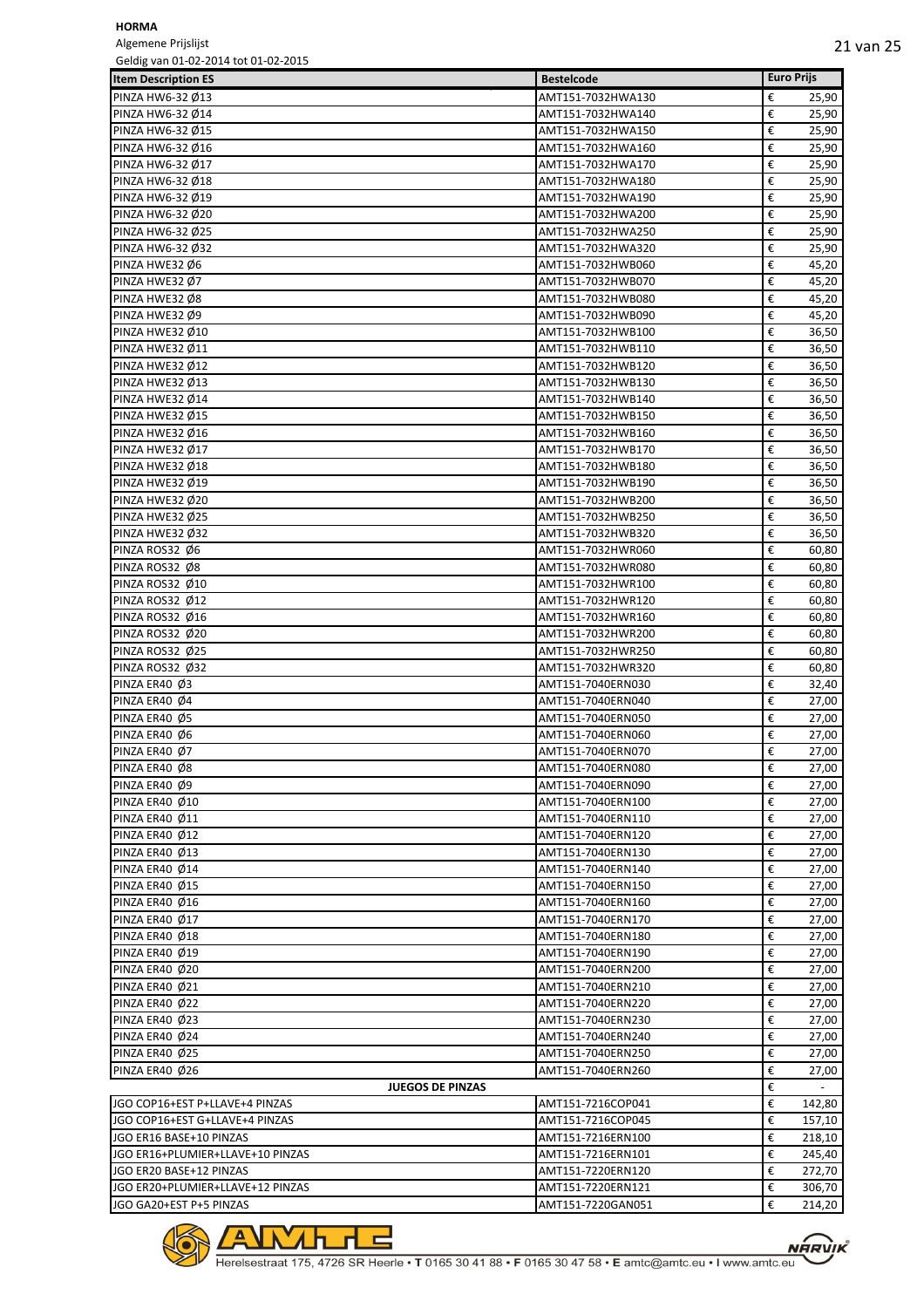Algemene Prijslijst

| Geldig van 01-02-2014 tot 01-02-2015             |                                  |                   |                |
|--------------------------------------------------|----------------------------------|-------------------|----------------|
| <b>Item Description ES</b>                       | <b>Bestelcode</b>                | <b>Euro Prijs</b> |                |
| JGO GA20+EST G+5 PINZAS                          | AMT151-7220GAN055                | €                 | 228,50         |
| JGO HWA20+EST P+LLAVE+9 PINZAS                   | AMT151-7220HWA091                | €                 | 204,50         |
| JGO HWA20+EST P+LLAVE+15 PINZAS                  | AMT151-7220HWA151                | €                 | 293,10         |
| JGO HWB20+EST P+LLAVE+8 PINZAS                   | AMT151-7220HWB081                | €                 | 277,90         |
| JGO HWB20+EST P+LLAVE+13 PINZAS                  | AMT151-7220HWB131                | €                 | 395,90         |
| JGO ROS+HWA20+ES+LL+19 PINZAS                    | AMT151-7220HWR191                | €                 | 490,80         |
| JGO ER25+BASE+15 PINZAS                          | AMT151-7225ERN150                | €                 | 340,80         |
| JGO ER25+PLUMIER+LLAVE+15 PINZAS                 | AMT151-7225ERN151                | €                 | 374,90         |
| JGO HWA25+EST P+LLAVE+10 PINZAS                  | AMT151-7225HWA101                | €                 | 238,60         |
| JGO HWA25+EST G+LLAVE+10 PINZAS                  | AMT151-7225HWA105                | €                 | 255,60         |
| JGO HWA25+EST P+LLAVE+16 PINZAS                  | AMT151-7225HWA161                | €                 | 340,80         |
| JGO HWA25+EST G+LLAVE+16 PINZAS                  | AMT151-7225HWA165                | €                 | 347,60         |
| JGO HWB25+EST P+LLAVE+9 PINZAS                   | AMT151-7225HWB091                | €                 | 329,90         |
| JGO HWB25+EST G+LLAVE+9 PINZAS                   | AMT151-7225HWB095                | €                 | 343,80         |
| JGO HWB25+EST P+LLAVE+14 PINZAS                  | AMT151-7225HWB141                | €                 | 465,40         |
| JGO HWB25+EST G+LLAVE+14 PINZAS                  | AMT151-7225HWB145                | €                 | 479,30         |
| JGO ROS+HWA25+EST P+LL+21 PINZAS                 | AMT151-7225HWR211                | €                 | 568,70         |
| JGO ROS+HWA25+EST G+LL+21 PINZAS                 | AMT151-7225HWR215                | €                 | 592,00         |
| JGO COP32+EST G+LLAVE+2 PINZAS                   | AMT151-7232COP021                | €                 | 176,80         |
| JGO ER32+BASE+18 PINZAS                          | AMT151-7232ERN180                | €                 | 449,90         |
| JGO ER32+EST P+LLAVE+18 PINZAS                   | AMT151-7232ERN181                | €                 | 484,00         |
| JGO ER32+EST G+LLAVE+18 PINZAS                   | AMT151-7232ERN185                | €                 | 497,60         |
| JGO GA32 +EST I40+7PINZAS                        | AMT151-7232GAN071                | €                 | 289,20         |
| JGO GA32+EST GA+7 PINZAS                         | AMT151-7232GAN075                | €                 | 292,80         |
| JGO HWA32+EST G+LLAVE+10 PINZAS                  | AMT151-7232HWA101                | €                 | 313,60         |
| JGO HWA32+EST G+LLAVE+15 PINZAS                  | AMT151-7232HWA151                | €                 | 415,80         |
| JGO HWB32+EST G+LLAVE+10 PINZAS                  | AMT151-7232HWB101                | €                 | 430,70         |
| JGO HWB32+EST G+LLAVE+15 PINZAS                  | AMT151-7232HWB151                | €                 | 580,00         |
| JGO ROS+HWA32+EST+LL+21 PINZAS                   | AMT151-7232HWR211                | €                 | 779,00         |
| JGO ER40+BASE+23 PINZAS                          | AMT151-7240ERN230                | €                 | 613,40         |
| JGO ER40+EST G+LLAVE+23 PINZAS                   | AMT151-7240ERN231                | €                 | 633,90         |
| <b>TUERCAS</b>                                   |                                  | €                 | $\blacksquare$ |
| <b>TUERCA ROSCADOR 3-16</b>                      | AMT151-74ARN16                   | €                 | 45,00          |
| TUERCA ROSCADOR 10-30                            | AMT151-74ARN30                   | €                 | 49,30          |
| <b>TUERCA COP16</b>                              |                                  | €                 |                |
| <b>TUERCA COP32</b>                              | AMT151-74COP16<br>AMT151-74COP32 | €                 | 37,20<br>75,00 |
|                                                  |                                  |                   |                |
| TUERCA EJE D16 M14x1,5<br>TUERCA EJE D22 M20x1,5 | AMT151-74EJE16                   | €                 | 19,20          |
|                                                  | AMT151-74EJE22                   | €                 | 19,20          |
| TUERCA EJE D27 M24x1,5                           | AMT151-74EJE27                   | €                 | 20,40          |
| TUERCA EJE D32 M30x1,5                           | AMT151-74EJE32                   | €                 | 21,90          |
| TUERCA EJE D40 M36x2                             | AMT151-74EJE40                   | €                 | 32,20          |
| TUERCA ER25 GIRATORIA                            | AMT151-74ERB25                   | €                 | 49,80          |
| TUERCA ER32 A BOLAS                              | AMT151-74ERB32                   | €                 | 51,20          |
| <b>TUERCA BOLAS ER40</b>                         | AMT151-74ERB40                   | €                 | 61,40          |
| TUERCA P.PINZAS ER32 CORTO                       | AMT151-74ERC32                   | €                 | 28,70          |
| TUERCA ER16 FORMA D                              | AMT151-74ERD16                   | €                 | 27,30          |
| <b>TUERCA ER25 NORMAL</b>                        | AMT151-74ERD25                   | €                 | 29,40          |
| TUERCA ER32 NORMAL                               | AMT151-74ERD32                   | €                 | 30,70          |
| TUERCA ER40 NORMAL                               | AMT151-74ERD40                   | €                 | 34,10          |
| <b>TUERCA ER16 HEXAGONAL</b>                     | AMT151-74ERH16                   | €                 | 28,70          |
| TUERCA ER 20 HEXAGONAL                           | AMT151-74ERH20                   | €                 | 29,40          |
| <b>TUERCA ER16 MINI</b>                          | AMT151-74ERM16                   | €                 | 30,70          |
| TUERCA ER20 MINI                                 | AMT151-74ERM20                   | €                 | 34,10          |
| TUERCA ER25 MINI                                 | AMT151-74ERM25                   | €                 | 36,20          |
| TUERCA HW20 A BOLAS                              | AMT151-74HWB20                   | €                 | 47,80          |
| TUERCA HW25 A BOLAS                              | AMT151-74HWB25                   | €                 | 49,10          |
| TUERCA HW32 A BOLAS                              | AMT151-74HWB32                   | €                 | 68,20          |
| TUERCA HW20 NORMAL                               | AMT151-74HWN20                   | €                 | 25,90          |
| TUERCA HW25 NORMAL                               | AMT151-74HWN25                   | €                 | 27,30          |
| <b>TUERCA HW32 NORMAL</b>                        | AMT151-74HWN32                   | €                 | 40,90          |
| <b>ACCESORIOS</b>                                |                                  | €                 | $\omega$       |
| DISPOSIT.MONTAJE HTAS-30                         | AMT151-9530DMH30                 | €                 | 271,40         |
| PORTACONOS CONO40 - 15 U                         | AMT151-9540APC15                 | €                 | 307,10         |
| DISPOSIT.MONTAJE HTAS-40                         | AMT151-9540DMH40                 | €                 | 271,40         |
| PORTACONOS CONO50 - 15 U                         | AMT151-9550APC15                 | €                 | 321,40         |
| DISPOSIT.MONTAJE HTAS-50                         | AMT151-9550DMH50                 | €                 | 342,80         |
| DISPOSIT. MONTAJE HTAS HSK50                     | AMT151-9550DMH51                 | €                 | 371,50         |

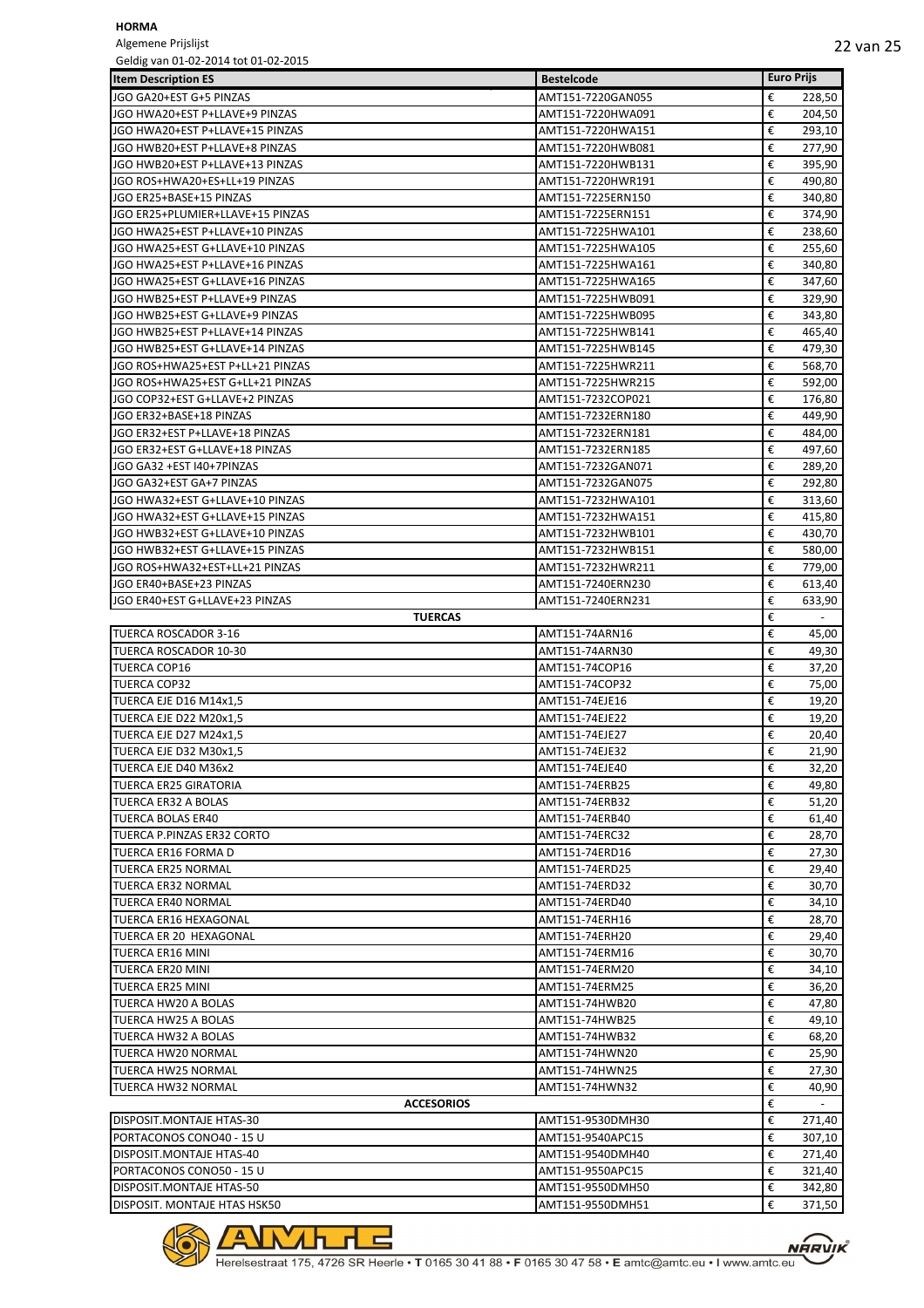Algemene Prijslijst

| Geldig van 01-02-2014 tot 01-02-2015 |                   |                   |
|--------------------------------------|-------------------|-------------------|
| <b>Item Description ES</b>           | <b>Bestelcode</b> | <b>Euro Prijs</b> |
| DISPOSIT.MONTAJE HTAS-HSK63          | AMT151-9550DMH63  | 371,50<br>€       |
| ARAND. COMBINADA Ø16                 | AMT151-AMC16      | €<br>26,70        |
| ARAND. COMBINADA Ø22                 | AMT151-AMC22      | €<br>30,30        |
| ARAND. COMBINADA Ø27                 | AMT151-AMC27      | €<br>30,30        |
| ARAND. COMBINADA Ø32                 | AMT151-AMC32      | €<br>31,50        |
| ARAND. COMBINADA Ø40                 | AMT151-AMC40      | €<br>42,40        |
| ARAND. COMBINADA Ø50                 | AMT151-AMC50      | €<br>66,60        |
| ARAND. CONICA DIN7991 (MF16)         |                   | €                 |
| ARAND. CONICA DIN7991 (MF22)         | AMT151-AMF16      | 4,50              |
|                                      | AMT151-AMF22      | €<br>7,10         |
| ARAND. CONICA DIN7991 (MF27)         | AMT151-AMF27      | €<br>7,10         |
| ARAND. CONICA DIN7991 (MF32)         | AMT151-AMF32      | €<br>10,60        |
| ARAND. CONICA DIN7991 (MF40)         | AMT151-AMF40      | €<br>12,40        |
| ARAND. CONICA DIN7991 (PP50)         | AMT151-AMF50      | €<br>13,30        |
| ARAND. CONICA DIN7991 (PP60)         | AMT151-AMF60      | €<br>14,20        |
| <b>CHAVETA MF16</b>                  | AMT151-CHA16      | €<br>6,10         |
| <b>CHAVETA MF22</b>                  | AMT151-CHA22      | €<br>6,10         |
| CHAVETA MF27                         | AMT151-CHA27      | €<br>6,10         |
| <b>CHAVETA MF32</b>                  | AMT151-CHA32      | €<br>8,00         |
| CHAVETA MF40                         | AMT151-CHA40      | €<br>8,00         |
| CHAVETA FRONTAL MF50                 | AMT151-CHA50      | €<br>48,60        |
| CHAV. CUADR. ISO40 (PP40)            | AMT151-CHI40      | €<br>9,00         |
| CHAV. CUADR. ISO50 (PP50-60)         | AMT151-CHI50      | €<br>12,60        |
| LLAVE ALLEN HEXAG 06 (PBG)           | AMT151-LALL06     | €<br>7,80         |
| <b>LLAVE LCOP32</b>                  | AMT151-LCOP32     | €<br>23,40        |
| LLAVE ER 16 MINI                     | AMT151-LERM16     | €<br>19,50        |
| LLAVE ER20 MINI                      | AMT151-LERM20     | €<br>22,30        |
|                                      |                   | €                 |
| LLAVE ER25 MINI                      | AMT151-LERM25     | 24,60             |
| LLAVE ROSC.M3-16+ER25+COP16          | AMT151-LHWN16     | €<br>15,60        |
| LLAVE HW20-ER32-GA20                 | AMT151-LHWN20     | 15,60<br>€        |
| LLAVE HW25 - ER40-R10-30             | AMT151-LHWN25     | €<br>19,50        |
| LLAVE HW32-GA32                      | AMT151-LHWN32     | €<br>20,30        |
| Tornillo DIN7991 M8 L20              | AMT151-T108020    | €<br>0,80         |
| Tornillo DIN7991 M10 L25             | AMT151-T110025    | €<br>1,50         |
| Tornillo DIN7991 M12 L25             | AMT151-T112025    | €<br>2,20         |
| Tornillo DIN7991 M16 L35             | AMT151-T116035    | €<br>2,60         |
| Tornillo DIN7991 M20 L40             | AMT151-T120040    | €<br>5,20         |
| Tornillo DIN7991 M24 L50             | AMT151-T124050    | €<br>13,50        |
| Tornillo DIN7991 M30 L55             | AMT151-T130055    | €<br>13,50        |
| TORN. DIN912 M3 L8 (MF16)            | AMT151-T203008    | €<br>0,60         |
| <b>TORN. DIN912 M4 L8 (MF22)</b>     | AMT151-T204008    | €<br>0,80         |
| TORN. DIN912 M5 L12 (MF27)           | AMT151-T205012    | €<br>0,80         |
| TORN. DIN912 M6 L12 (MF32)           | AMT151-T206012    | €<br>0,80         |
| TORN. DIN912 M6 L15                  | AMT151-T206015    | €<br>1,20         |
|                                      | AMT151-T208012    | €<br>0,80         |
| TORN. DIN912 M8 L12 (MF40)           |                   |                   |
| Tornillo DIN912 M10 L25              | AMT151-T210025    | €<br>0,80         |
| TORN. DIN912 M12 L25                 | AMT151-T212024    | €<br>2,20         |
| TORN. DIN913 M5 L5 (REFR. B)         | AMT151-T305005    | €<br>0,40         |
| TORN. DIN913 M6 L6 (BM20-25)         | AMT151-T306006    | €<br>0,90         |
| TORN. DIN913 M6 L10 (W6)             | AMT151-T306010    | €<br>1,50         |
| TORN. DIN913 M8 L8 (BM32)            | AMT151-T308008    | €<br>1,50         |
| TORN. DIN913 M8 L10 (W8)             | AMT151-T308010    | €<br>1,50         |
| TORN. DIN913 M10 L12 (W10/BM40)      | AMT151-T310012    | €<br>1,50         |
| PRISIONERO DIN913 M10 L30            | AMT151-T310030    | €<br>2,20         |
| TORN. DIN913 M12 L10 (WWC)           | AMT151-T312010    | €<br>1,50         |
| TORN. DIN913 M12 L12 (BM50)          | AMT151-T312012    | €<br>2,20         |
| TORN. DIN913 M12 L16 (W12/14)        | AMT151-T312016    | €<br>2,20         |
| TORNILLO DIN913 M12 L20              | AMT151-T312020    | €<br>2,60         |
| TORN. DIN913 M14 L16 (W16/18)        | AMT151-T314016    | €<br>2,20         |
| TORN. DIN913 M16 L16 (W20/BM63)      | AMT151-T316016    | €<br>3,00         |
|                                      |                   | €                 |
| TORN. DIN913 M18 L20 (W25/BM80)      | AMT151-T318020    | 5,90              |
| TORN. DIN913 M20 L20 (W32/40)        | AMT151-T320020    | €<br>5,90         |
| Prisionero DIN913 M24x2 L25          | AMT151-T324025    | €<br>6,60         |
| TORN. B.MANDR Ø25 M10x1              | AMT151-T410004    | €<br>3,70         |
| TORN. B.MANDR Ø32 M12x1              | AMT151-T412005    | €<br>3,70         |
| TORN. B.MANDR Ø40 M14x1              | AMT151-T414006    | €<br>3,70         |
| TORN. B.MANDR Ø50 M20x1              | AMT151-T420008    | €<br>3,70         |
| TORN. B.MANDR Ø63 M25x1              | AMT151-T425009    | €<br>5,20         |

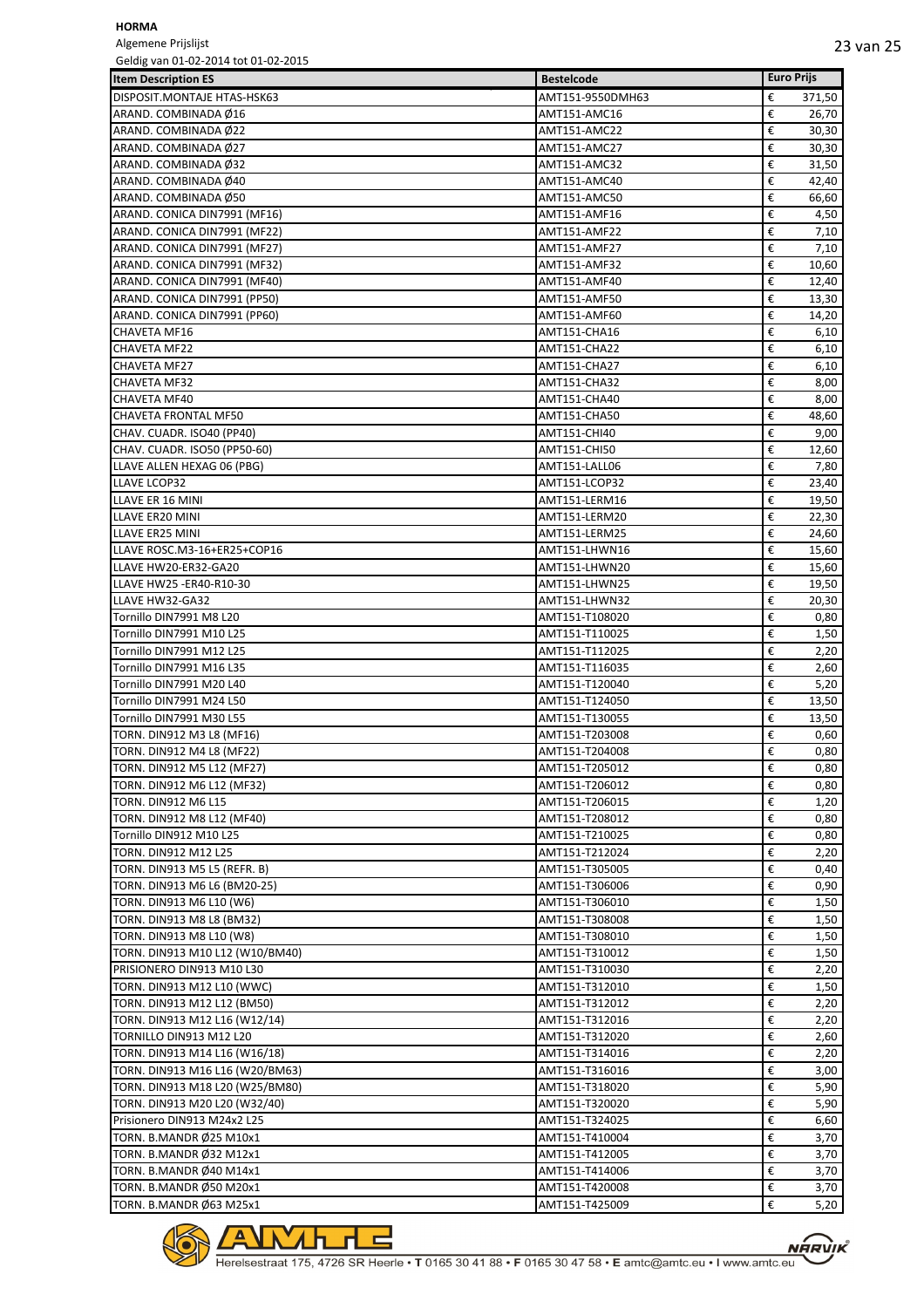Algemene Prijslijst Geldig van 01-02-2014 tot 01-02-2015

| <b>Item Description ES</b>                           | <b>Bestelcode</b>                      | <b>Euro Prijs</b>             |
|------------------------------------------------------|----------------------------------------|-------------------------------|
| TORN. B.MANDR Ø80 M30x1                              | AMT151-T430009                         | €<br>5,20                     |
| TORNILLO M2.5 PARA HTA W1                            | AMT151-T502007                         | €<br>5,80                     |
| TORNILLO M4 PARA HTA W2                              | AMT151-T504009                         | €<br>7,40                     |
| TETON CAT40*ISO40 L=53                               | AMT151-TCI4016100                      | €<br>24,70                    |
| TETON BT40xISO40 METRICO L=56                        | AMT151-TCI4016300                      | €<br>24,70                    |
| TETON BT-CAT50xISO50 METRICO                         | AMT151-TCI5024100                      | €<br>42,20                    |
| <b>TIRANTES</b>                                      |                                        | €<br>$\overline{\phantom{a}}$ |
| TIL30103 MAS403 (BT30xM2)                            | AMT151-TIL3010300                      | €<br>37,10                    |
| TIL40103 MAS403 (BT40xM2)                            | AMT151-TIL4010300                      | €<br>37,10                    |
| TIL40121 DIN69872-A (CAT40xM3/ISO30)                 | AMT151-TIL4012100                      | 37,10<br>€                    |
| TIL40122 ISO7388/2-B (CAT40xM3/ISO30)                | AMT151-TIL4012200                      | €<br>37,10                    |
| TIL40123 MAS403 (BT40xM3/ISO30)                      | AMT151-TIL4012300                      | €<br>37,10                    |
| TIR MAS-BT40 90º M12 LARGO=120                       | AMT151-TIL4012320                      | €<br>40,90                    |
| TIR. LARGO JIS6339-B M12-CM3                         | AMT151-TIL4012400                      | €<br>47,60                    |
| TIL40161 DIN69872-A (CAT40xM4/ISO40)                 | AMT151-TIL4016100                      | €<br>37,10                    |
| TIL40162 ISO7388/2-B (CAT40xM4/ISO40)                | AMT151-TIL4016200                      | €<br>37,10                    |
| TIL40163 MAS403 (BT40xM4/ISO40)                      | AMT151-TIL4016300                      | €<br>37,10                    |
| TIR. LARGO JIS6339-B M16-CM4-ISO40                   | AMT151-TIL4016400                      | €<br>47,60                    |
| TIL50121 DIN69872-A (CAT50xM3/ISO30)                 | AMT151-TIL5012100                      | €<br>37,40                    |
| TIL50161 DIN69872-A (CAT50xM4/ISO40)                 | AMT151-TIL5016100                      | €<br>40,90                    |
| TIL50201 DIN69872-A (CAT50xM5)                       | AMT151-TIL5020100                      | €<br>40,90                    |
| TIL50202 ISO7388/2-B (CAT50xM5)                      | AMT151-TIL5020200                      | €<br>40,90                    |
| TIL50203 MAS403 (BT50xM5)                            | AMT151-TIL5020300                      | €<br>40,90                    |
| TIR 30121 DIN69872-A CIEGO                           | AMT151-TIR3012100                      | €<br>19,50                    |
| TIR30121 DIN69872-A REFRIG.                          | AMT151-TIR3012101                      | €<br>19,50                    |
| TIR 30122 ISO7388/2-B CIEGO                          | AMT151-TIR3012200                      | €<br>19,50                    |
| TIR 30122 ISO7388/2-B REFR.                          | AMT151-TIR3012201                      | €<br>19,50                    |
| TIR 30123 MAS403-BT30 CIEGO                          | AMT151-TIR3012300                      | €<br>17,90                    |
| TIR. 30123 MAS403-BT PASANTE                         | AMT151-TIR3012301                      | €<br>17,90                    |
| TIR 30123 MAS403-BT30 60º CIEGO                      | AMT151-TIR3012310                      | €<br>17,90                    |
| TIR 30123 MAS403-BT30 60º PASANTE                    | AMT151-TIR3012311                      | €<br>17,90                    |
| TIR 30123 MAS403-BT30 90º CIEGO                      | AMT151-TIR3012320                      | €<br>17,90                    |
| TIR 30123 MAS403-BT30 90º CIEGO                      | AMT151-TIR3012321                      | €<br>17,90                    |
| TIRANTE JIS 6339-B M12                               | AMT151-TIR3012401                      | €<br>19,50                    |
| TIR 40161 DIN69872-A CIEGO                           | AMT151-TIR4016100                      | €<br>17,90                    |
| TIR 40161 DIN69872-A PASANTE                         | AMT151-TIR4016101                      | €<br>17,90                    |
| TIRANTE M16 DIN69872-B                               | AMT151-TIR4016110                      | €<br>29,30                    |
| TIR 40162 ISO7388/2-B CIEGO                          | AMT151-TIR4016200                      | €<br>17,90                    |
| TIR 40162 ISO7388/B-2 PASANTE                        | AMT151-TIR4016201                      | €<br>17,90                    |
| TIR 40163 MAS403-BT40 CIEGO                          | AMT151-TIR4016300                      | €<br>17,90                    |
| TIR 40163 MAS403-BT40 PASANTE                        | AMT151-TIR4016301                      | €<br>17,90                    |
| TIR 40163 MAS403-BT40 60º CIEGO                      | AMT151-TIR4016310                      | €<br>17,90                    |
| TIR 40163 MAS403-BT40 60º PASANTE                    | AMT151-TIR4016311                      | €<br>17,90                    |
| TIR 40163 MAS403-BT40 90º CIEGO                      | AMT151-TIR4016320                      | €<br>17,90                    |
| TIR 40163 MAS403-BT40 90º PASANTE                    | AMT151-TIR4016321                      | €<br>17,90                    |
| TIR 40164 BT-JIS 40 PASANTE                          | AMT151-TIR4016401                      | €<br>24,40                    |
| TIR 40165 CORREA TIPO I                              | AMT151-TIR4016500                      | €<br>32,50                    |
| TIR MAZAK-MITSUI M16 90º                             | AMT151-TIR4016600                      | €<br>26,00                    |
| TIR BT M16 MAQ. CINCINATI                            | AMT151-TIR4016650                      | €<br>26,00                    |
| TIR 40162 MAQ. HYUNDAI                               | AMT151-TIR4016700                      | €<br>26,00                    |
| TIR 40162 MAQ. FADAL                                 | AMT151-TIR4016701<br>AMT151-TIR4016702 | €<br>26,00<br>€               |
| TIR 40162 MAQ. MAZAK<br>TIR 50241-DIN69872-A CIEGO   | AMT151-TIR5024100                      | 28,60<br>€<br>23,40           |
|                                                      |                                        | €                             |
| TIR 50241-DIN69872-A PASANTE                         | AMT151-TIR5024101                      | 23,40<br>€                    |
| TIR 50241-DIN69872-B<br>TIR 50242- ISO7388/2-B CIEGO | AMT151-TIR5024110<br>AMT151-TIR5024200 | 29,30<br>€                    |
| TIR 50242-ISO7388/2-B PASANTE                        | AMT151-TIR5024201                      | 23,40<br>€<br>23,40           |
| TIR 50243- MAS403-BT50 45º CIEGO                     | AMT151-TIR5024300                      | €<br>23,40                    |
| TIR 50243- MAS403-BT50 45º PASANTE                   | AMT151-TIR5024301                      | €<br>23,40                    |
| TIR 50243 BT50 60º CIEGO                             | AMT151-TIR5024310                      | €<br>23,40                    |
| TIR 50243 BT50 60º PASANTE                           | AMT151-TIR5024311                      | €<br>23,40                    |
| TIR 50243 BT50-90º CIEGO                             | AMT151-TIR5024320                      | €<br>23,40                    |
| TIR 50243 BT50-90º PASANTE                           | AMT151-TIR5024321                      | €<br>23,40                    |
| TIR M24 JIS6339-B                                    | AMT151-TIR5024401                      | €<br>29,90                    |
| TIR 50245 CORREA                                     | AMT151-TIR5024500                      | €<br>37,10                    |
| TIR 50245 SIN ASIENTO CORREA M24                     | AMT151-TIR5024510                      | €<br>37,10                    |
| TIR CORREA T3 M24-(ESPARRAGO)                        | AMT151-TIR5024520                      | €<br>37,10                    |